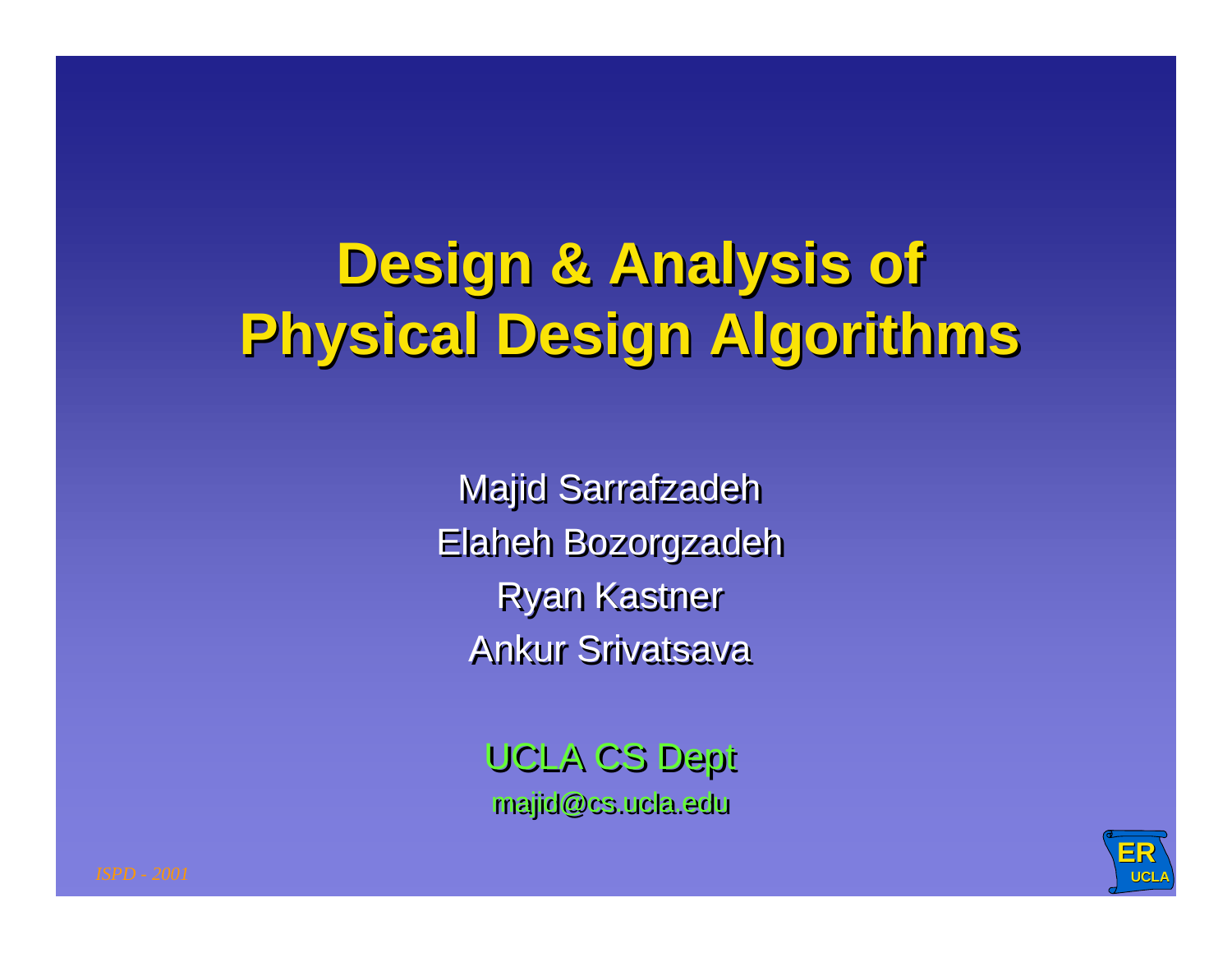# **Outline**

- **•** Introduction
- **Problem Transformation: Upper-Bound**
- **Practical Implication of Lower-Bound Analysis**
- **.** Greedy Algorithms and their proofs
- **Creedy vs Global**
- **Approximation Algorithms**
- **Probabilistic Algorithms**
- <sup>l</sup> Conclusions <sup>l</sup> Conclusions
- **b** Main message:
	- <sup>l</sup> we need more/better algorithms <sup>l</sup> we need more/better algorithms
	- <sup>l</sup> Better understanding (less hacks) <sup>l</sup> Better understanding (less hacks)

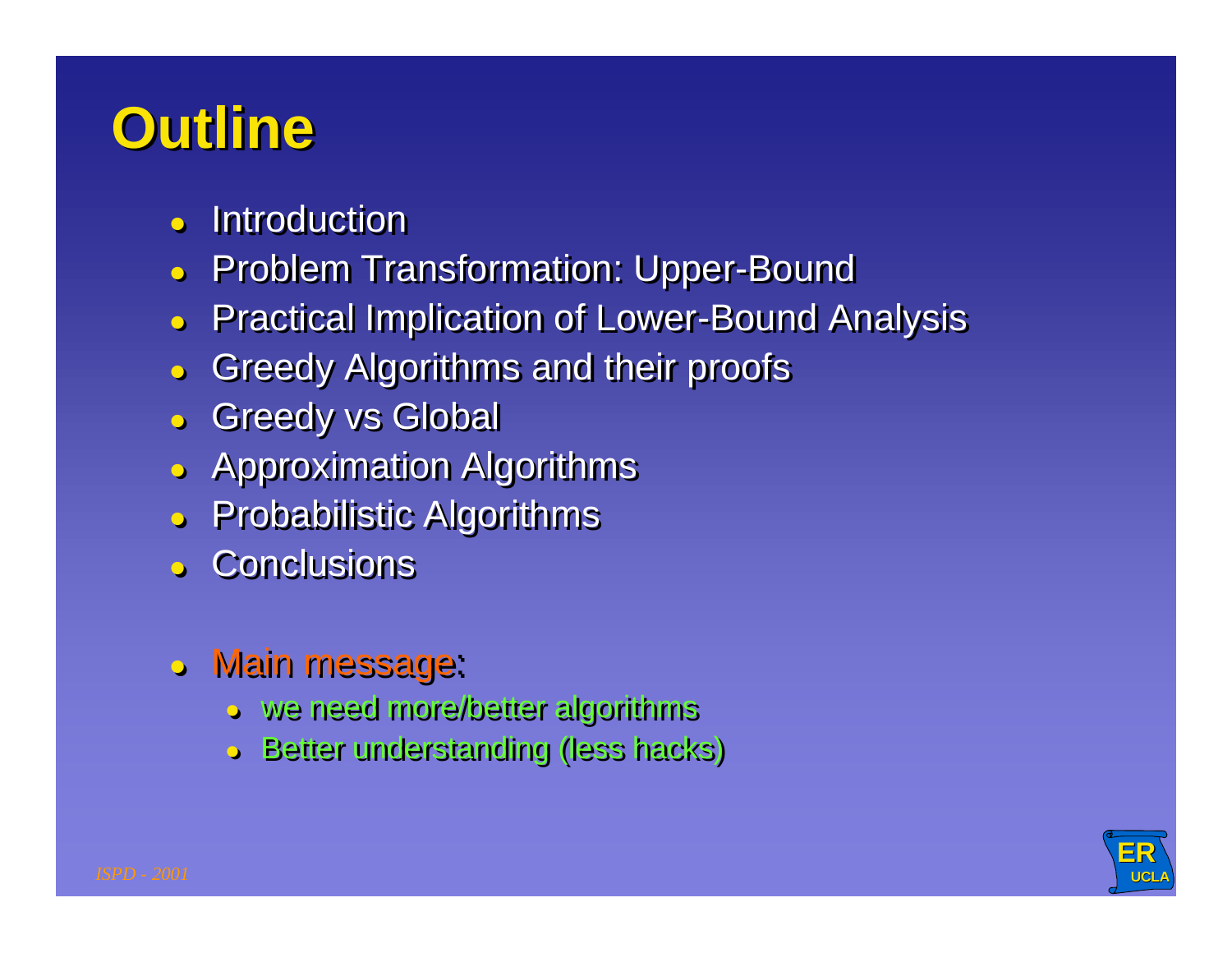# **Introduction**

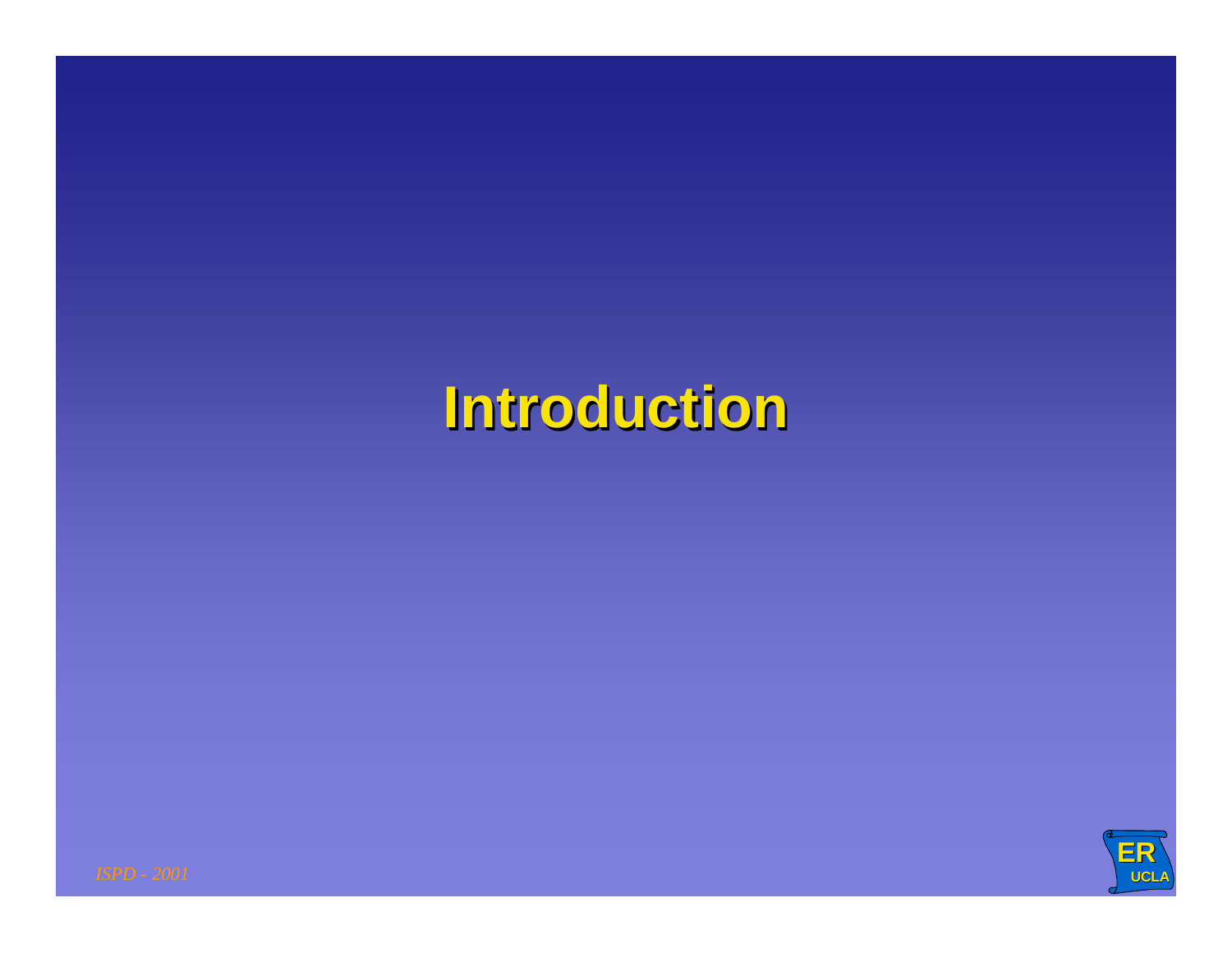#### **Some points to consider**

- **Physical Design Problems are getting harder** 
	- **Size, Concurrent optimization, DSM, ...**
- **.** Novel/effective algorithms are essential in coping with the complexity the complexity
	- **.** (mincut vs congestion)
- **Analysis of these algorithms are of fundamental** importance importance
	- <sup>l</sup> We can then concentrate on other issues/parameters <sup>l</sup> We can then concentrate on other issues/parameters
- <sup>l</sup> Novel algorithmic paradigms need to be tried <sup>l</sup> Novel algorithmic paradigms need to be tried

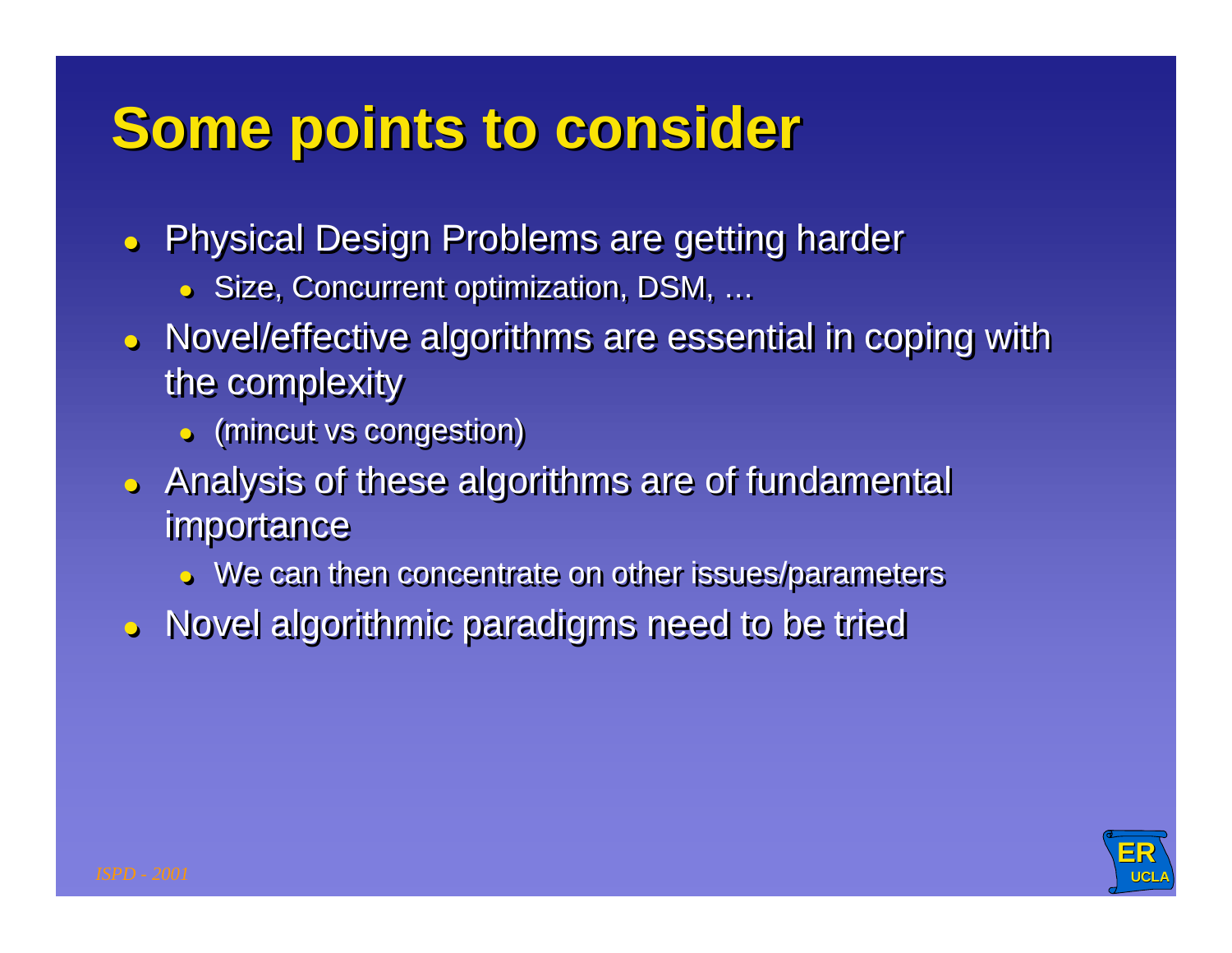## **In this talk**

- **.** Talk about paradigms that have been (can be) used
	- **J** Upper-bound transformation
- **.** Seemingly unimportant concepts can be very powerful
	- **Proof of a greedy algorithm**
- o There are LOTS of things that we still do not understand (and yet seem important in making progress) (and yet seem important in making progress)
	- **congestion**
- <sup>l</sup> "We" need to make research progress (abstract/long <sup>l</sup> "We" need to make research progress (abstract/long term in addition to the usual hacks). term in addition to the usual hacks).

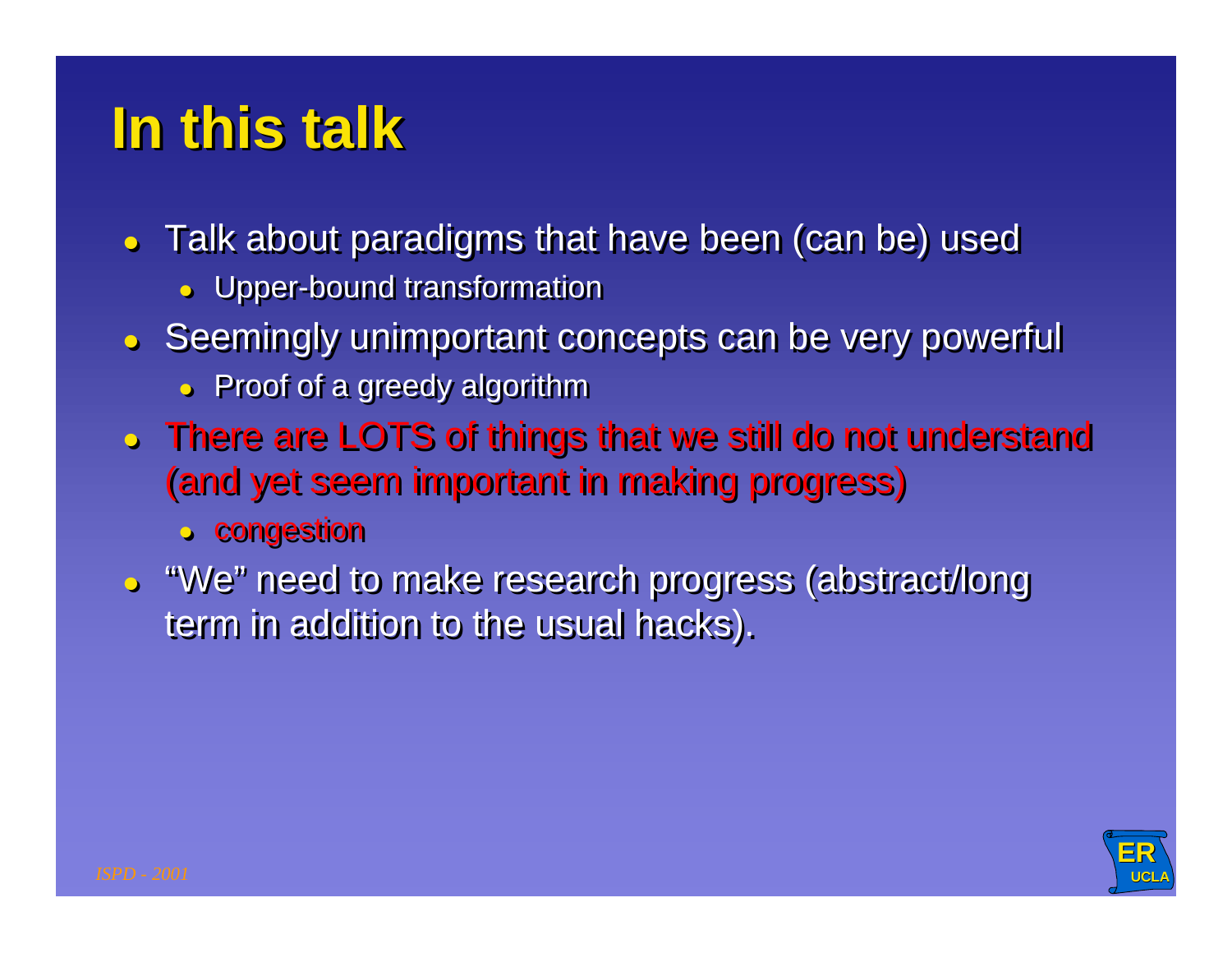# **Problem Transformation: Upper Bound**

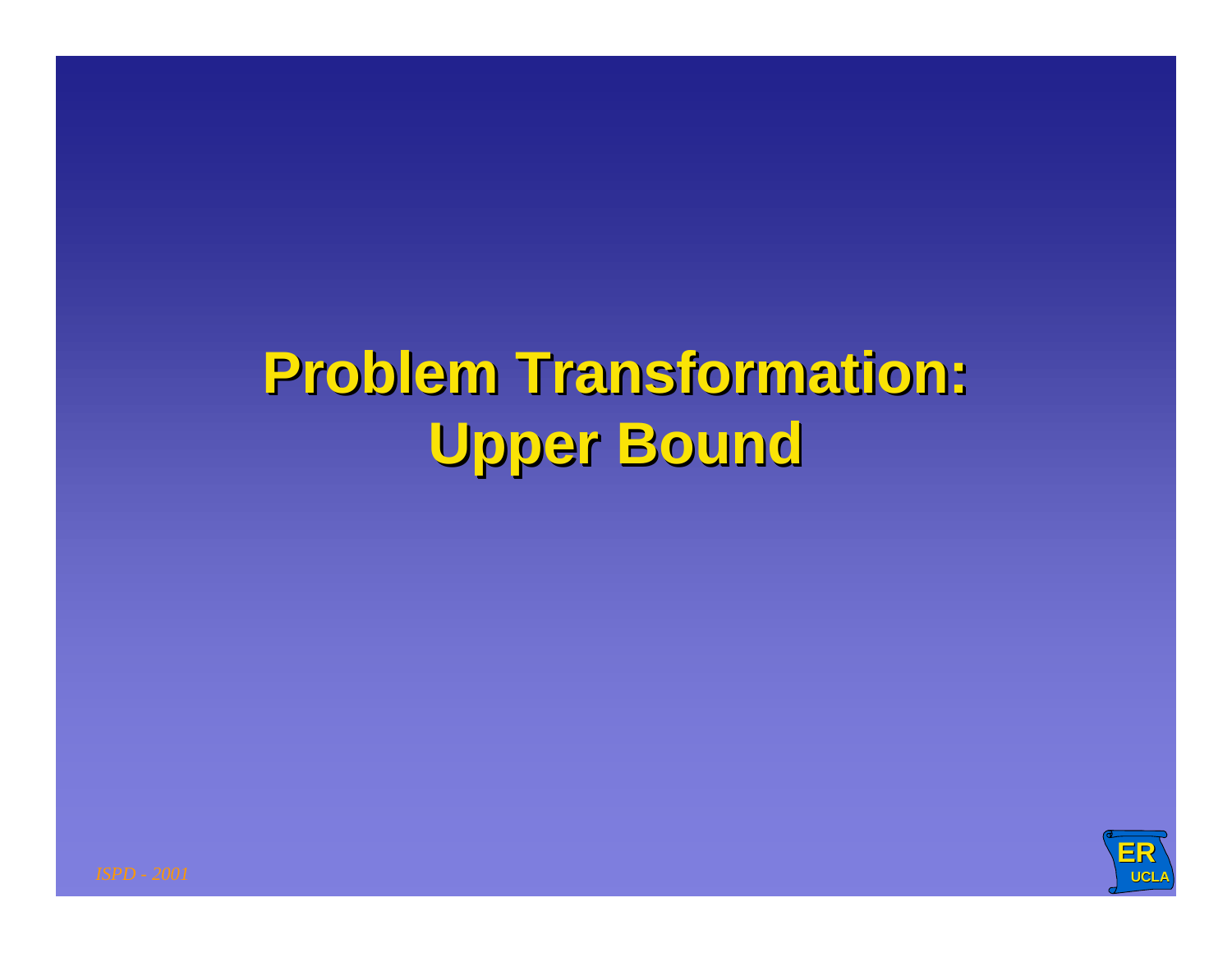## **Formal Definition**

<sup>l</sup> *A is X(n)-transformable to B:* <sup>l</sup> *A is X(n)-transformable to B:*

- <sup>l</sup> *The input to A is converted to a suitable input to B* <sup>l</sup> *The input to A is converted to a suitable input to B*
- <sup>l</sup> *Problem B is solved* <sup>l</sup> *Problem B is solved*
- **The output of B is transformed into a correct solution to problem** *A A*
	- <sup>l</sup> *Steps 1 & 3 takes X(n) time* <sup>l</sup> *Steps 1 & 3 takes X(n) time*

#### <sup>l</sup> *Upper Bound via Transformability:* <sup>l</sup> *Upper Bound via Transformability:* If B can be solved in T(n) time and A is X(n)-transformable If B can be solved in T(n) time and A is X(n)-transformable

- to B, then A can be solved in  $T(n) + O(X(n))$  time.
- **J** Quality of the solution to A?
	- <sup>l</sup> Bad example: finding min of a list via sorting O(n) transform <sup>l</sup> Bad example: finding min of a list via sorting O(n) transform
	- <sup>l</sup> Good example: element uniqueness via sorting O(n) transform <sup>l</sup> Good example: element uniqueness via sorting O(n) transform

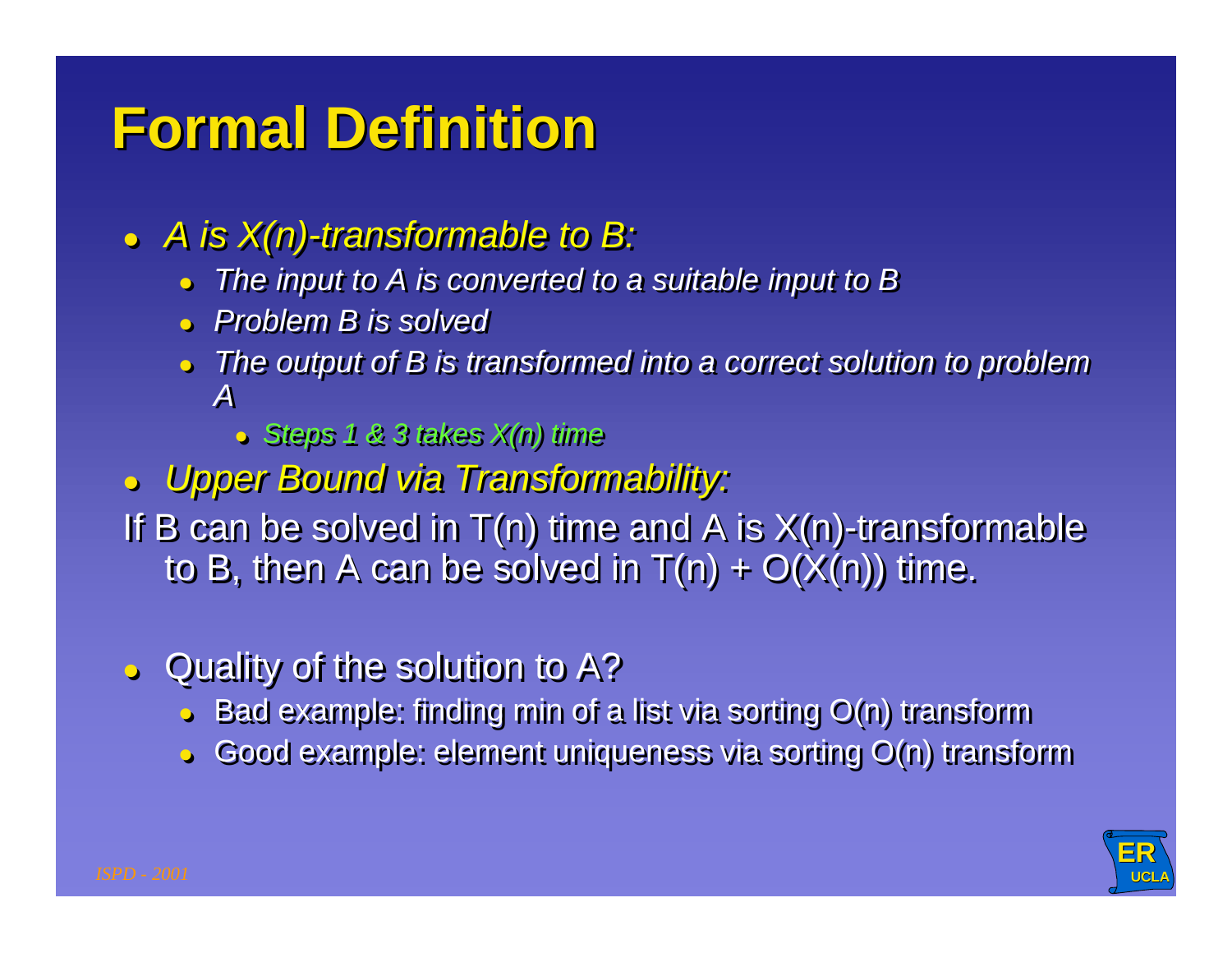#### **Multi-way Partitioning Using Bi-partition Multi-way Partitioning Using Bi-partition Heuristics [Wang et al] Heuristics [Wang et al]**

#### Input: •A target graph to be partitioned. •k: number of target partitions.

Output: Each vertex in the target graph gets assigned to one of the target partitions. Numbers of vertices among target partitions are "the same" (balanced).

#### Objective:

The number of edges between target partitions (net-cut) is minimized.

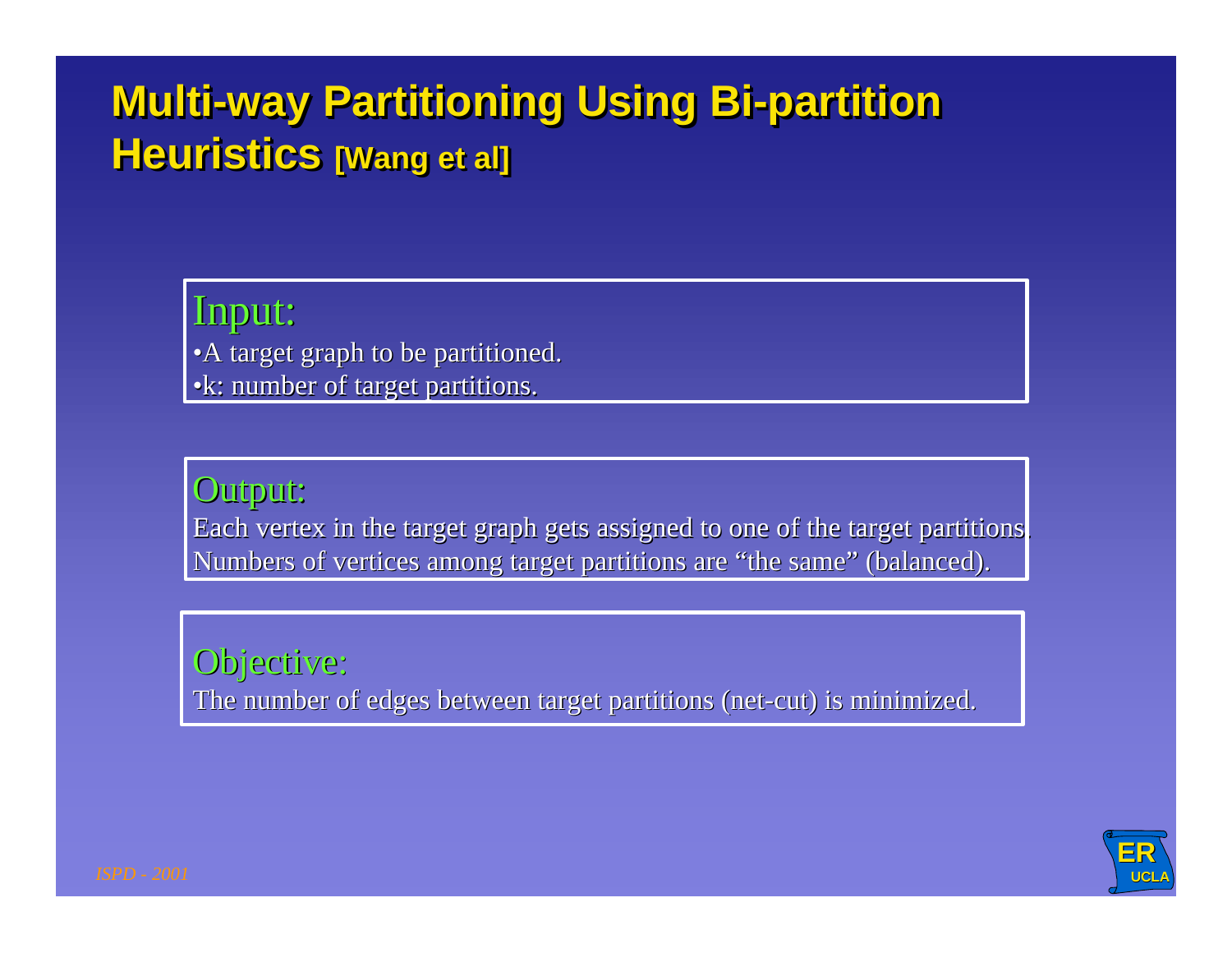

**UCLA**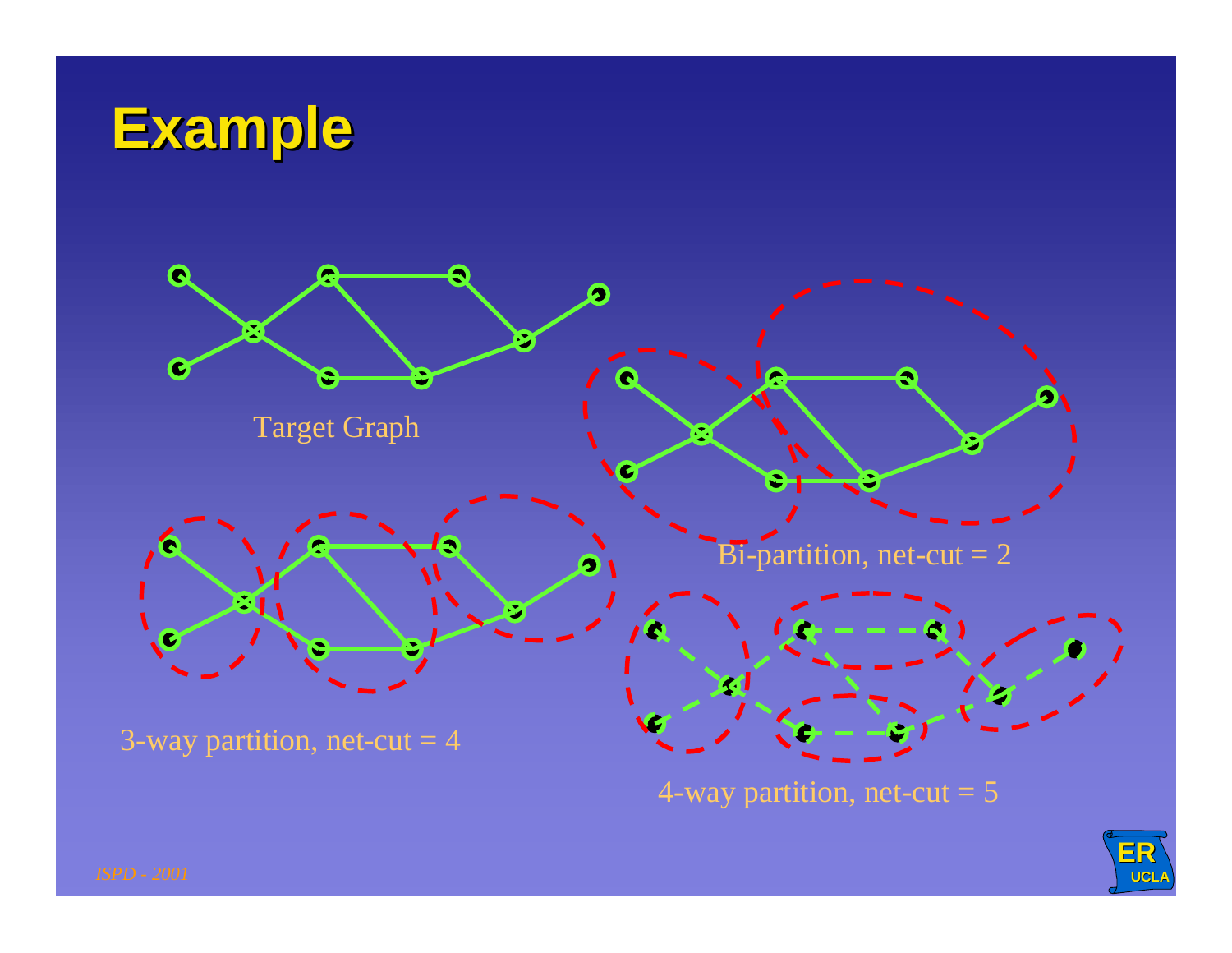# **FM (and FM++): The Industry Standard for Bi-Partitioning**



- **BEACH Vertex has a "gain" associated with it.**
- **Journal The vertex with the biggest gain will be moved.**

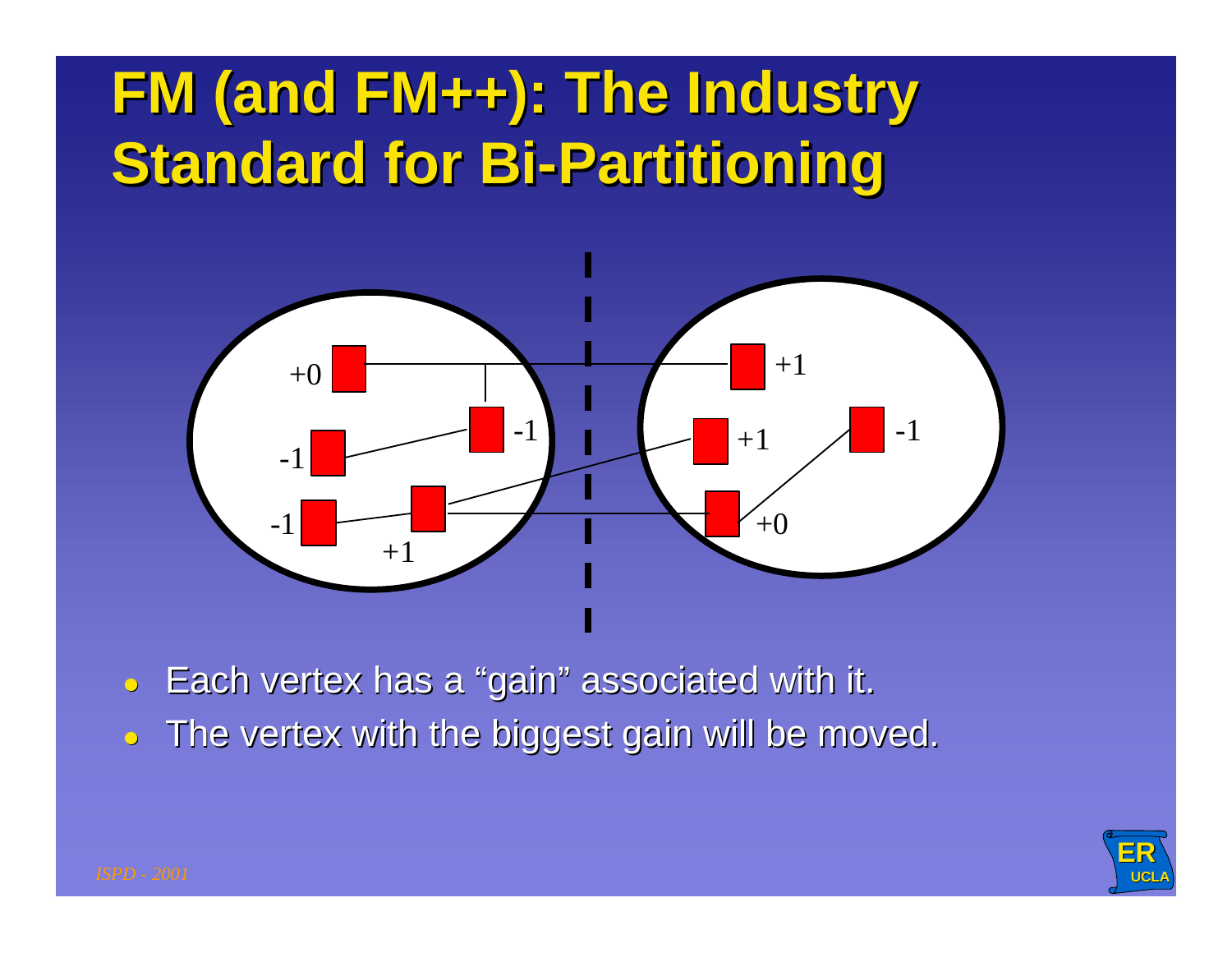# **Possible Approaches For Multi-Way Partitioning Partitioning**

- **.** Direct extension of FM. Each target vertex has k-1 possible moving destinations. k-1 possible moving destinations.
- **.** Using bi-partitioning heuristics (problem transf):

• Hierarchical approach: Recursively bi-partition the target graph.  $(1+2+4$  bipartition to do 8-way) • Flat approach: Iteratively improve the k-way partition result by performing local bipartitioning ( $C(8,2) = 28$  or more bipartition to do 8-way) •Question: which one is more powerful?

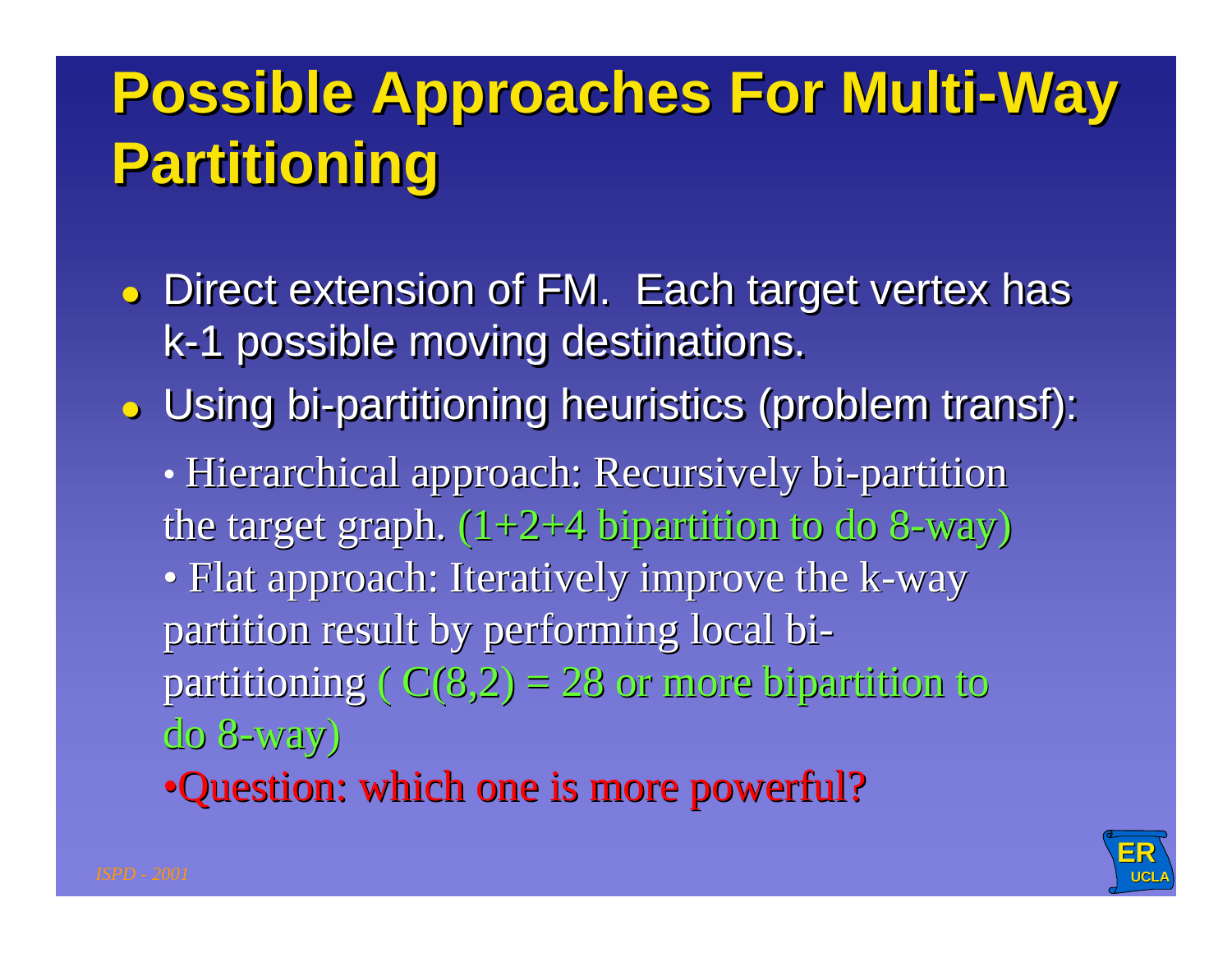## **Why problem transformation?**

- The direct extension of FM approach does not yield good partitioning results in general. yield good partitioning results in general.
- **.** The state-of-the-art bi-partitioning tools are very effective. effective.
- o It is straightforward (little R&D) to solve multiway partitioning problem using existing bi-way partitioning problem using existing bipartitioning tools via hierarchical or flat partitioning tools via hierarchical or flat approaches. approaches.

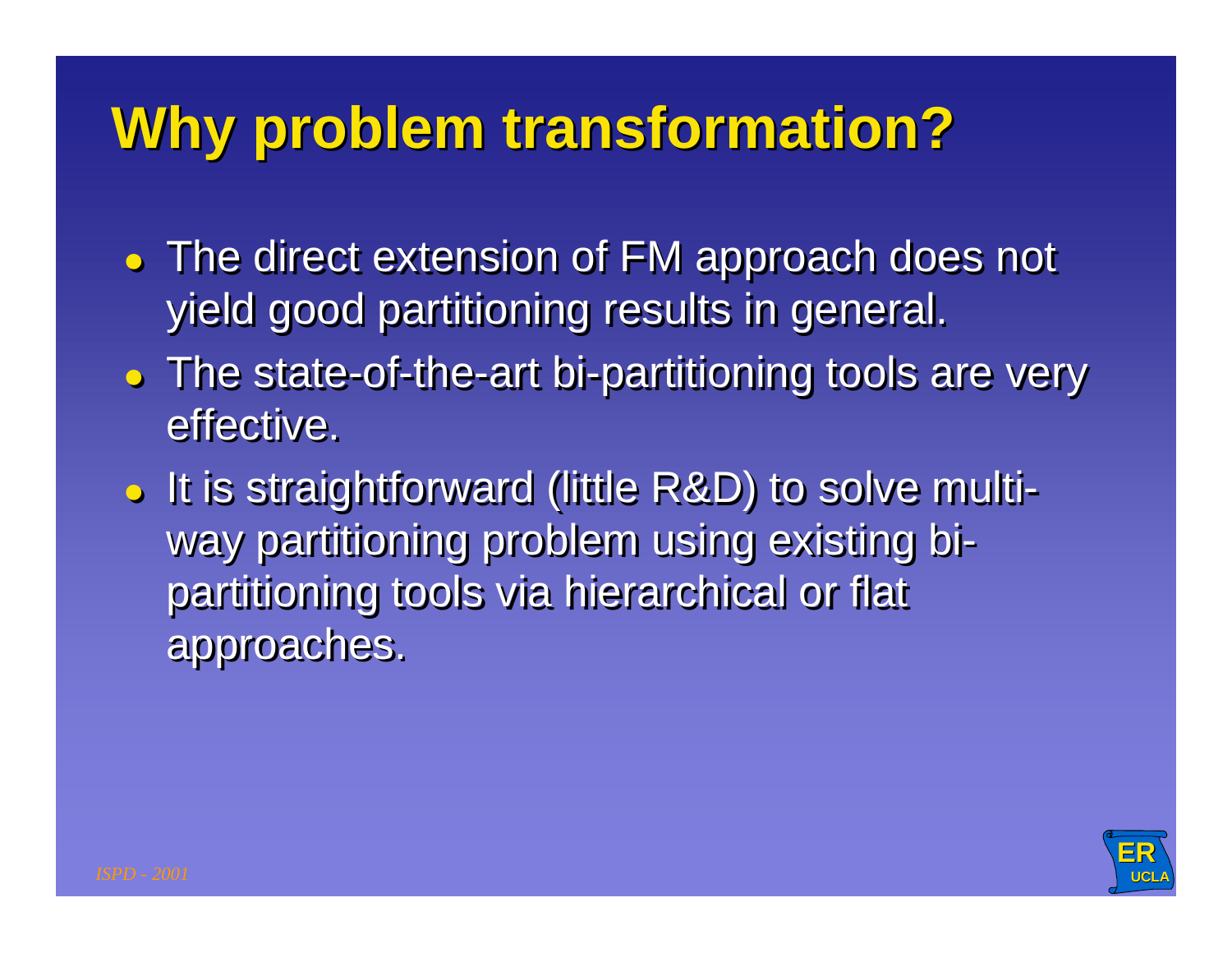## **Bi-partition Algorithms**

- A δ-approximation algorithm: the bi-partition result is less than or equal to  $\delta C_{opt}$ .
- **.** An α-balanced bi-section problem: the number of nodes in each partition is between αn and (1- of nodes in each partition is between αn and (1 α)n. (A perfectly balanced bi-section problem is α)n. (A perfectly balanced bi-section problem is a 0.5-balanced problem.) a 0.5-balanced problem.)

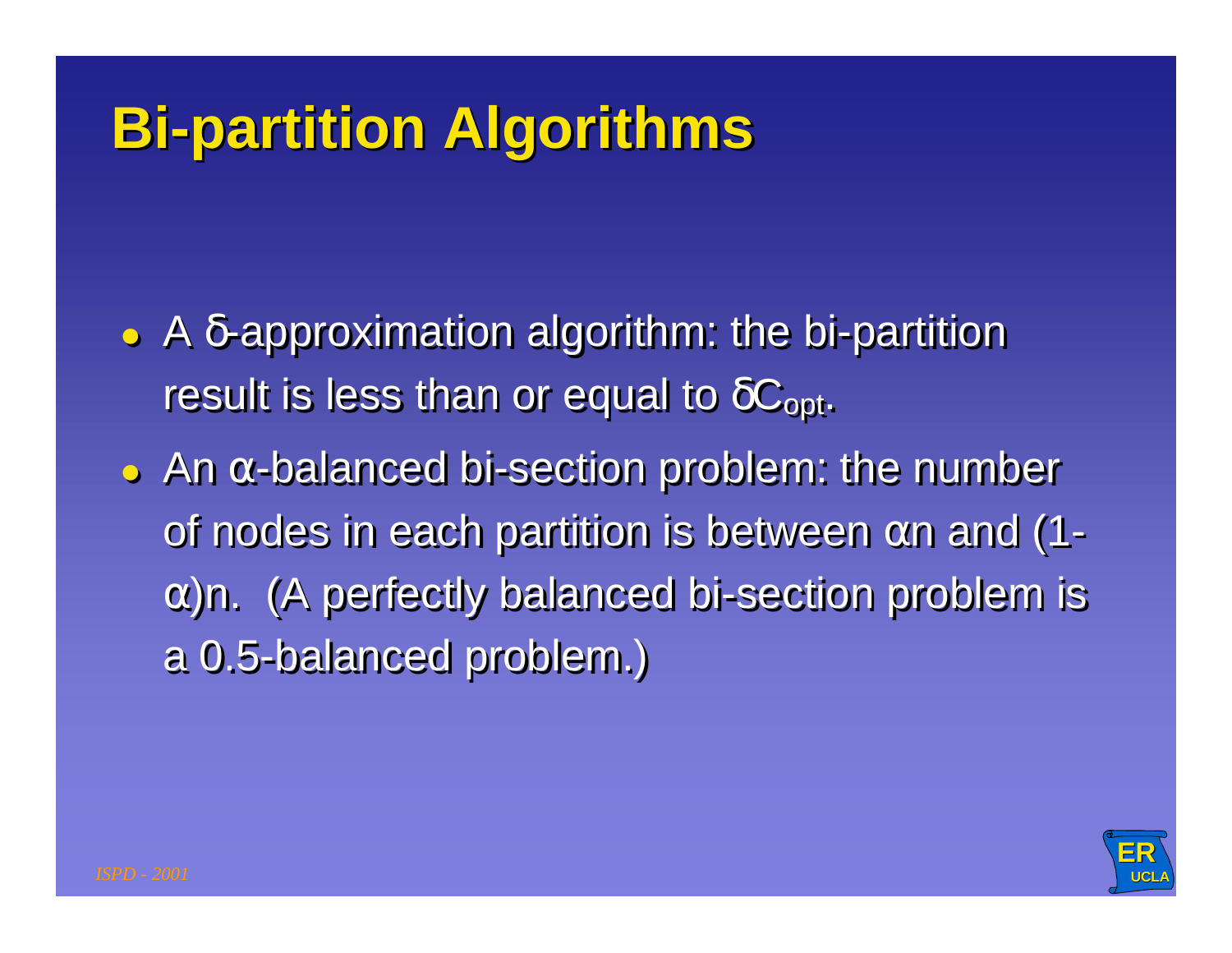

# **The First Cut**



#### $\text{Cut}_1 = e_1 + e_2 + e_3 + e_4 \leq e_1 + e_2 + e_3 + e_4 + e_5 + e_6 \leq \delta \text{ OPT}$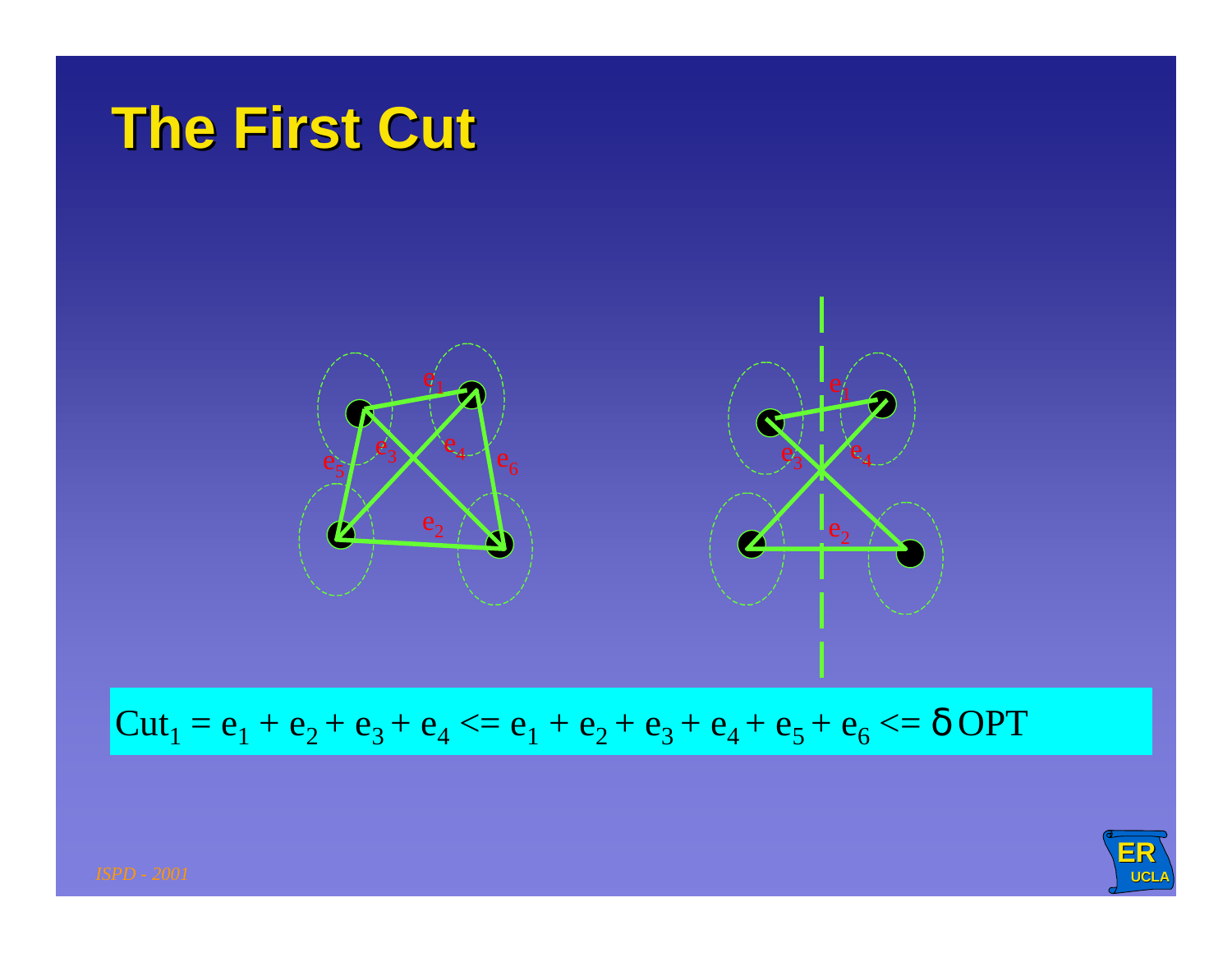

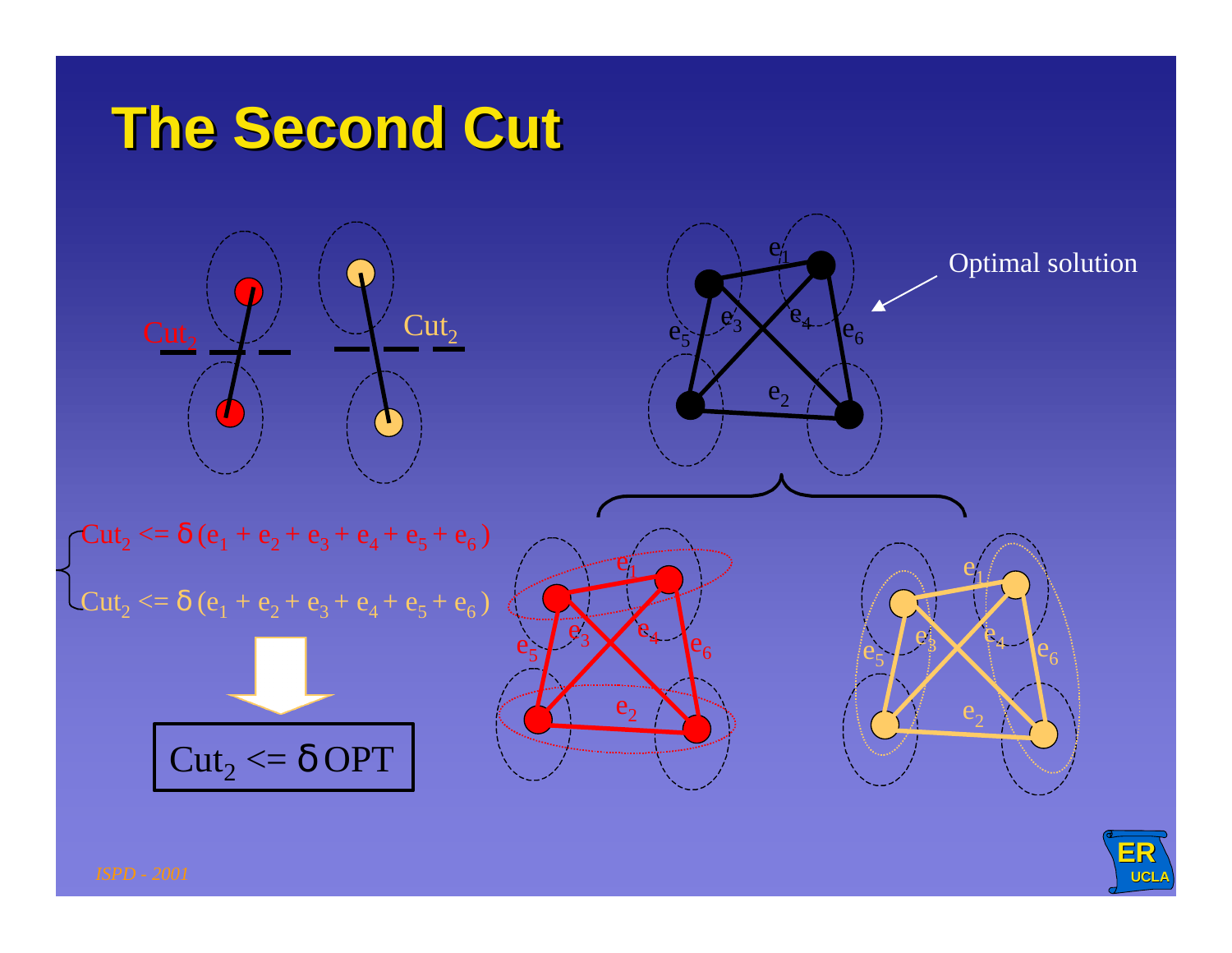#### **Conclusion**

• For hierarchical approach:

 $C_{\text{hie}} = O(\delta log k)C_{\text{opt}}$ 

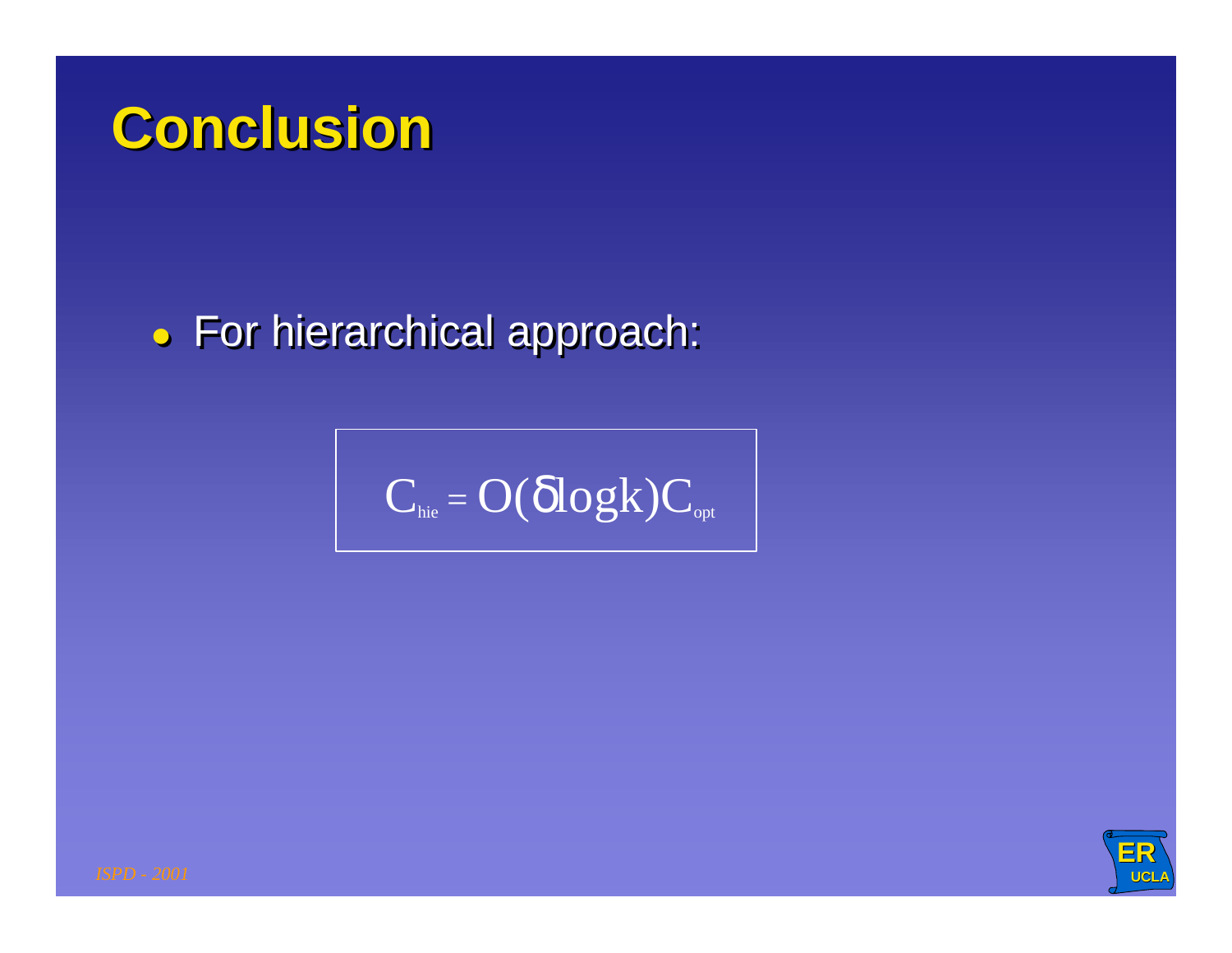# The Flat Approach





$$
C_{\rm hie} = O(\delta k) C_{\rm opt}
$$

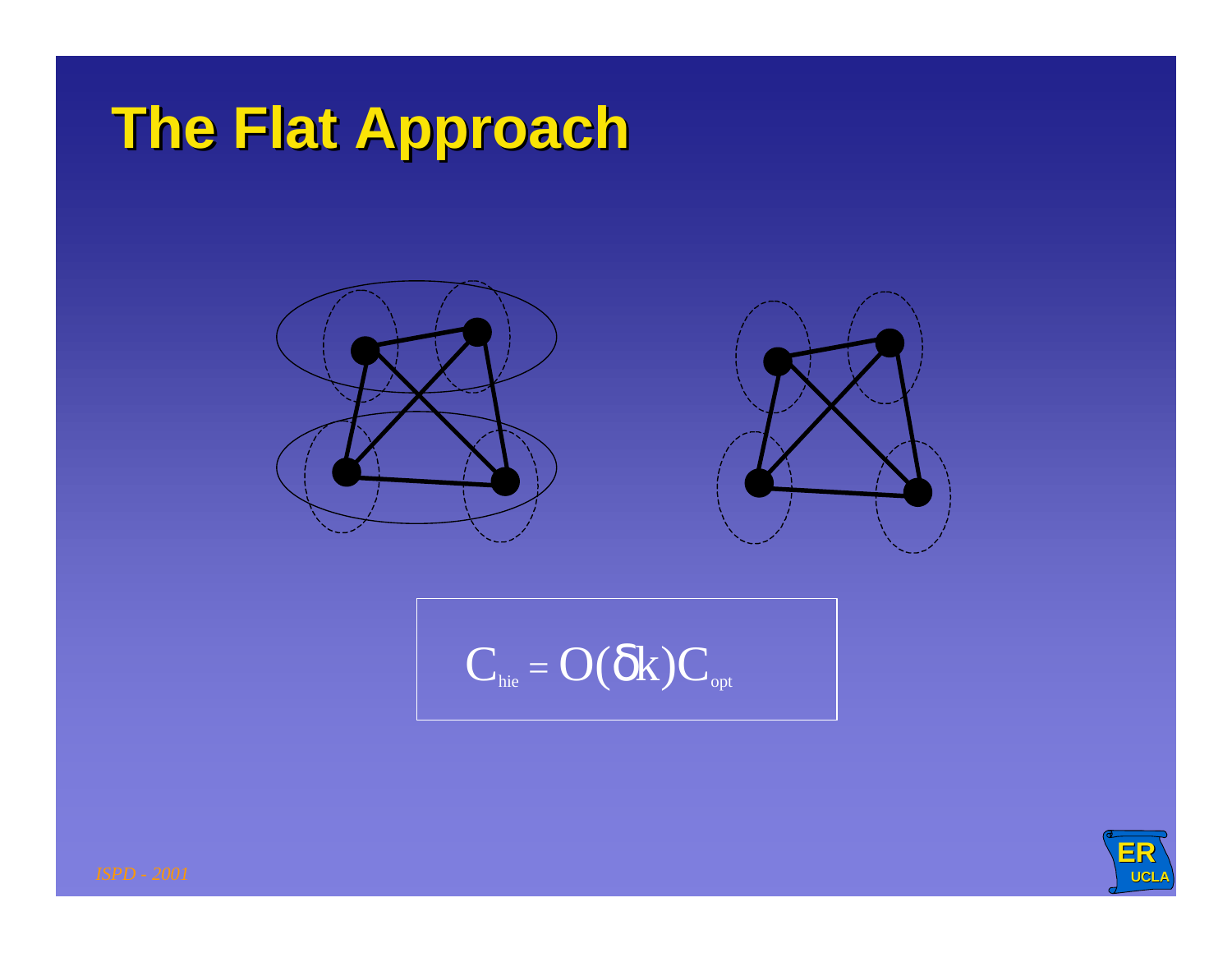## **Variations of Flat Approaches**

- Random: randomly pick two partitions at a time.
- **•** Exhaustive: use a specific sequence to exhaustively pick all possible paris of partitions. pick all possible paris of partitions.
- **.** Cut-based: pick a pair or two most tightly or loosely connected partitions. connected partitions.
- **.** Gain-based: pick a pair of two partitions between which the cutsize reduction is maximum or minimum which the cutsize reduction is maximum or minimum during last pass. during last pass.

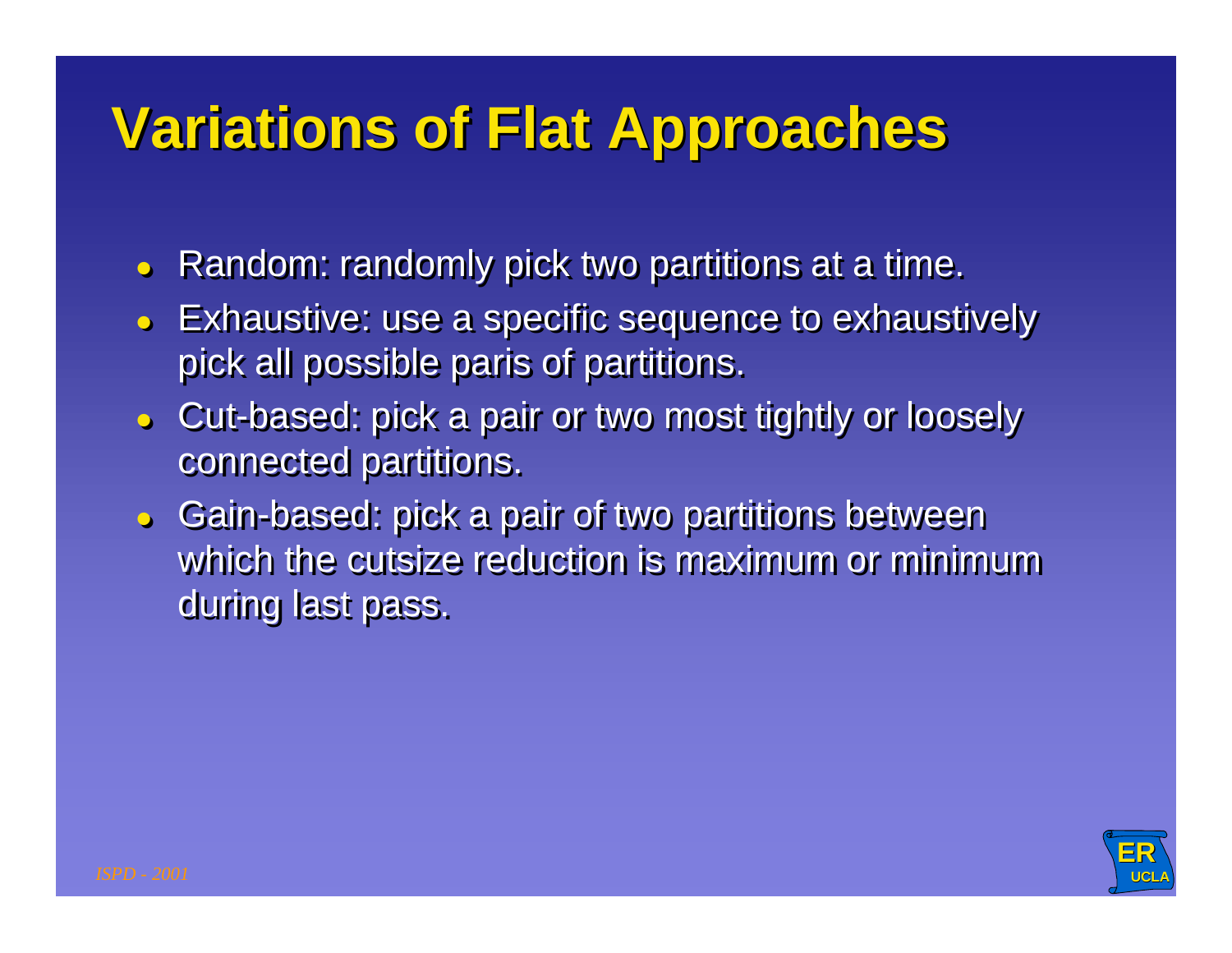#### **Multi-pass Flat vs. Hierarchical**

| <i>circuit</i> | best of allway |            | hierarchical |                     | hie. vs. all-way |         |
|----------------|----------------|------------|--------------|---------------------|------------------|---------|
|                | net-cut        | runtime(s) | net-cut      | $\text{runtime(s)}$ | <b>Wimprov.</b>  | speedup |
| fract          | 64             | 23.5       | 56           | 1.21                | 12.5%            | 19.4    |
| struct         | 133            | 627.6      | 128          | 5.74                | 3.8%             | 109     |
| $\mathbf{p}1$  | 145            | 411.7      | 150          | 5.17                | $-3.4%$          | 79.6    |
| p2             | 455            | 1979       | 450          | 12.5                | 1.1%             | 158     |
| biomed         | 305            | 1995       | 213          | 13.18               | 30.2%            | 151     |
| in1            | 203            | 1249       | 175          | 9.68                | 13.8%            | 129     |
| in2            | 979            | 5006       | 898          | 44.9                | 8.3%             | 111     |
| in3            | 2210           | 5512       | 2070         | 80.1                | 6.3%             | 68.8    |
| <b>avqR</b>    | 532            | 4485       | 532          | 42.6                | $0\%$            | 105     |
| avql           | 532            | 24315      | 543          | 47.8                | $-2.1\%$         | 509     |
| avg.           |                |            | 553          |                     | 7.1%             | 144     |

**The hierarchical approach is more effective than the all-way approach.**

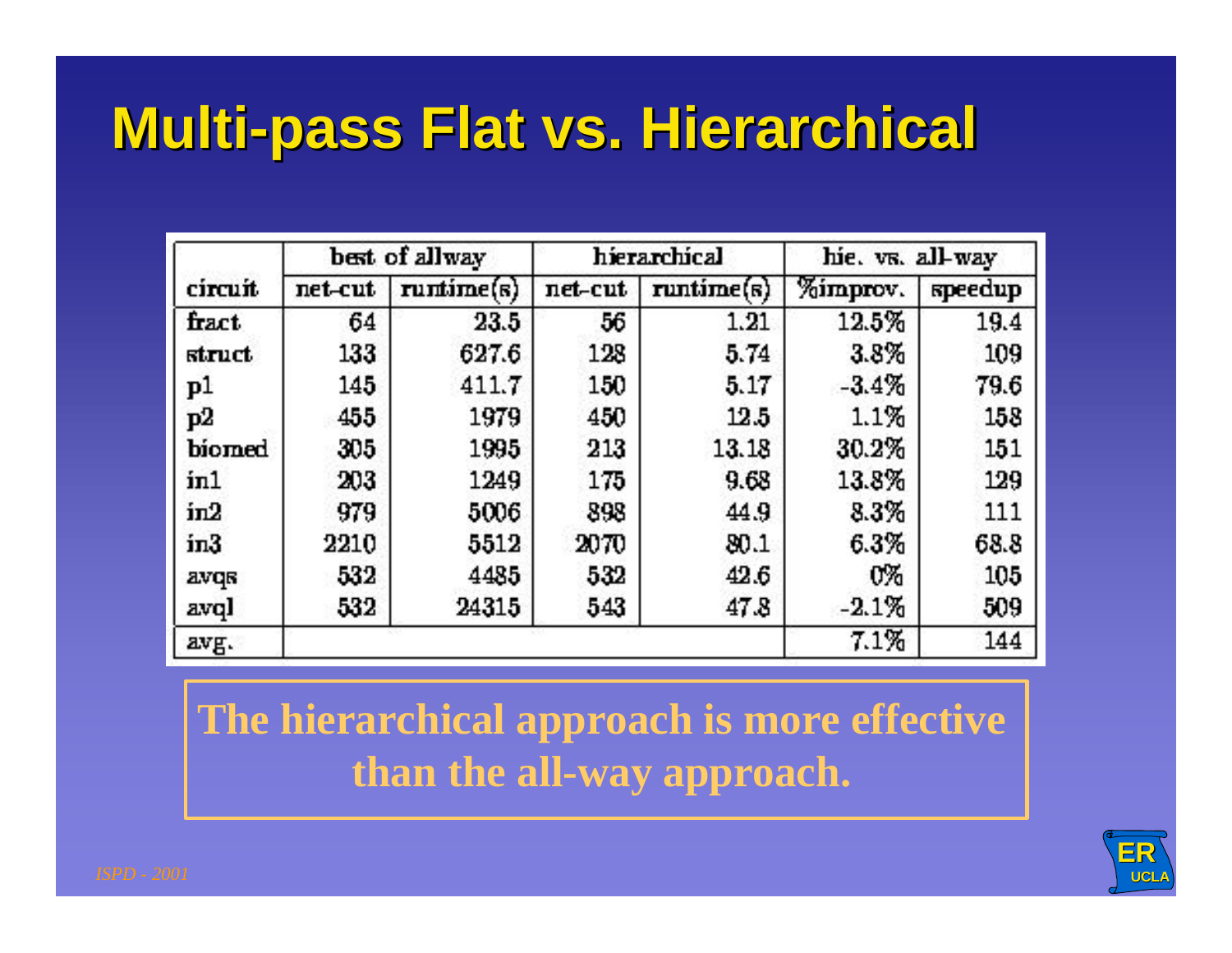#### **Conclusion**

- The hierarchical approach is the correct way to solve the multi-way partition problem using a solve the multi-way partition problem using a state-of-the-art bi-partitioner. state-of-the-art bi-partitioner.
- **Problem transformation can be very powerful (or** very weak) very weak)
- . A little analysis goes a long way (and results can be counter intuitive) can be counter intuitive)

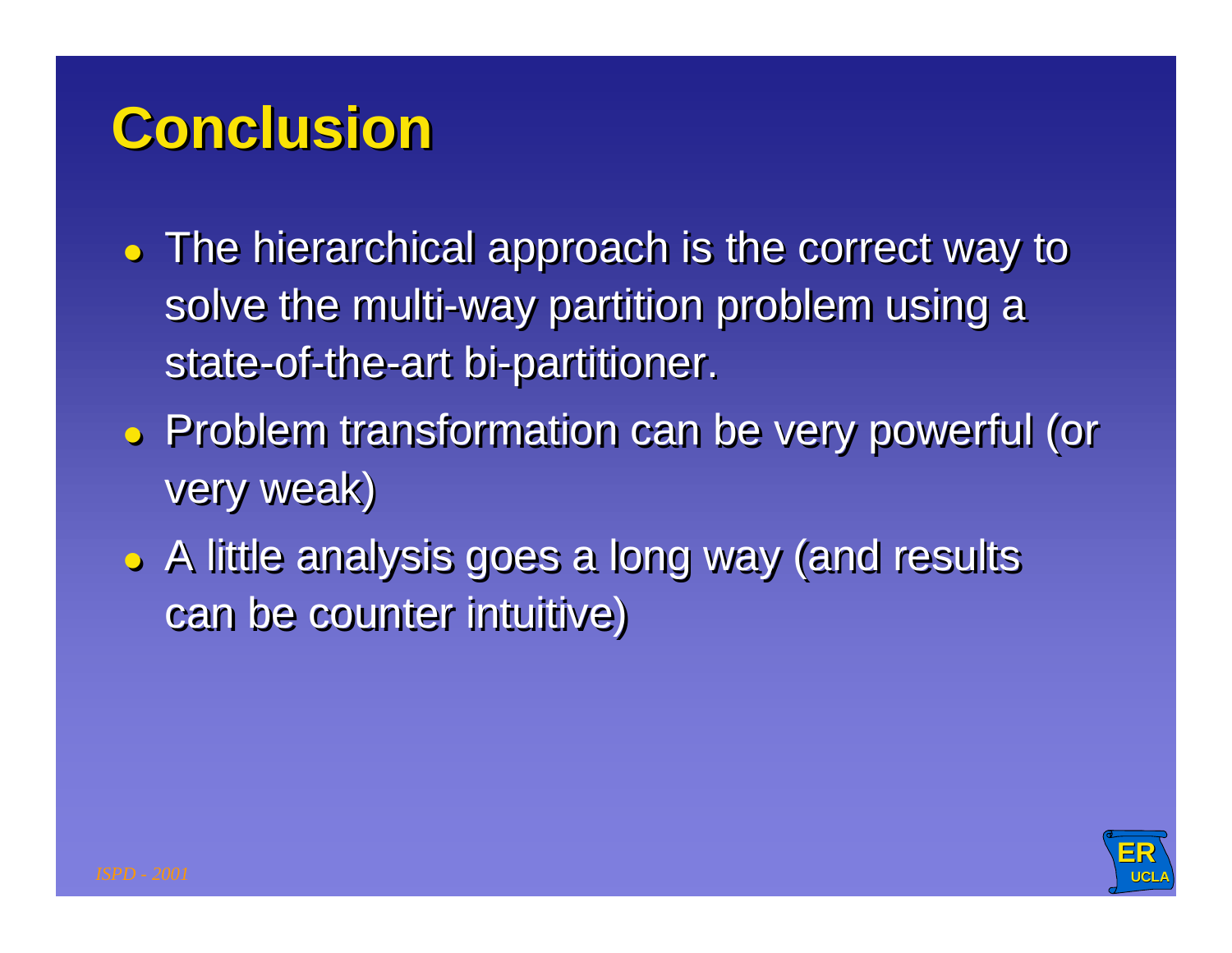# **Practical Implications of Lower Bound Analysis**

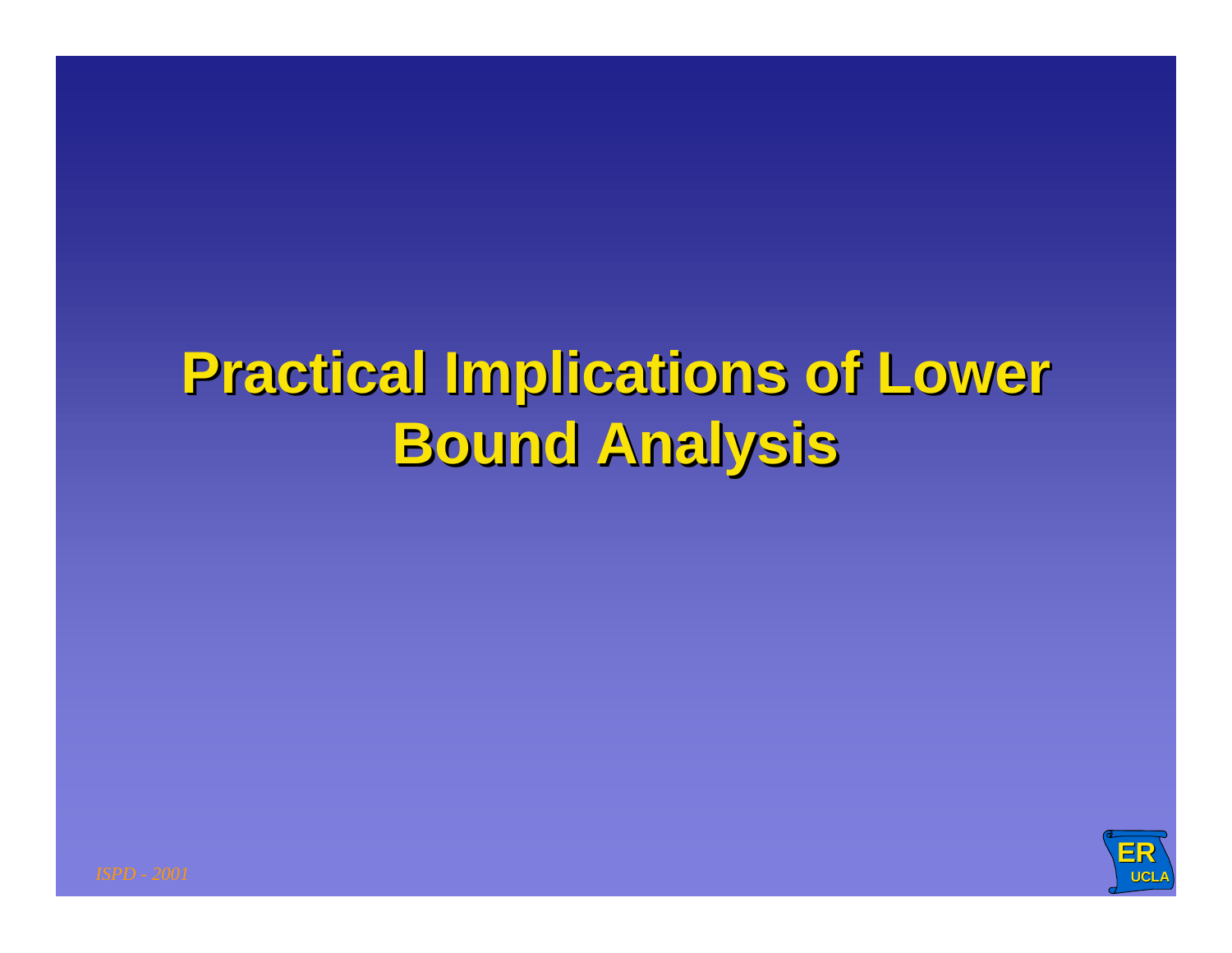# **Formal Definition**

<sup>l</sup> *A is X(n)-transformable to B:* <sup>l</sup> *A is X(n)-transformable to B:*

- <sup>l</sup> *The input to A is converted to a suitable input to B* <sup>l</sup> *The input to A is converted to a suitable input to B*
- <sup>l</sup> *Problem B is solved* <sup>l</sup> *Problem B is solved*
- **The output of B is transformed into a correct solution to problem** *a a*

#### <sup>l</sup> *LOWER Bound via Transformability:* <sup>l</sup> *LOWER Bound via Transformability:*

If A is known to require T(n) time and A is X(n)- If A is known to require T(n) time and A is X(n) transformable to B, then B requires at least T(n) - transformable to B, then B requires at least T(n) - O(X(n)) time. O(X(n)) time.

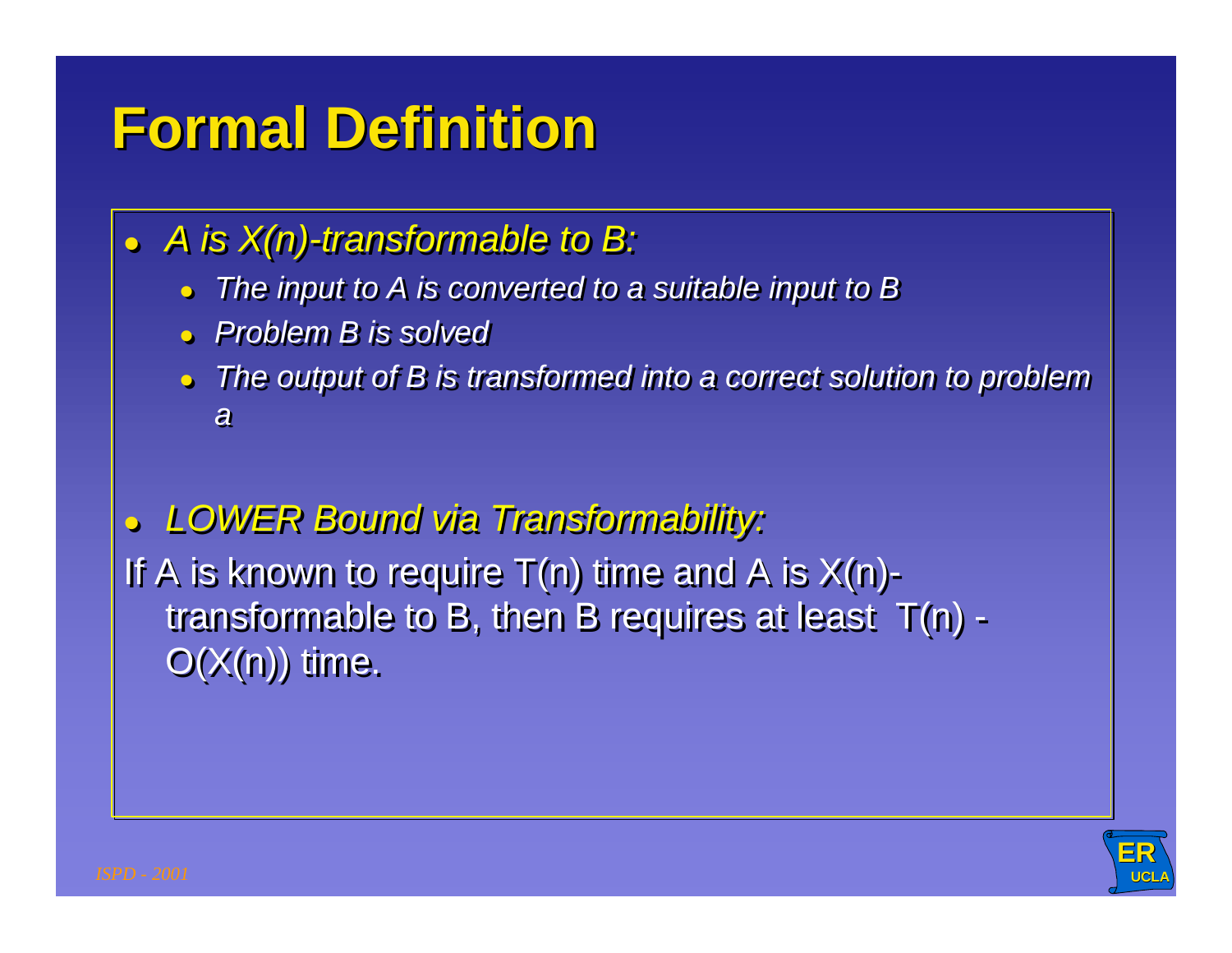

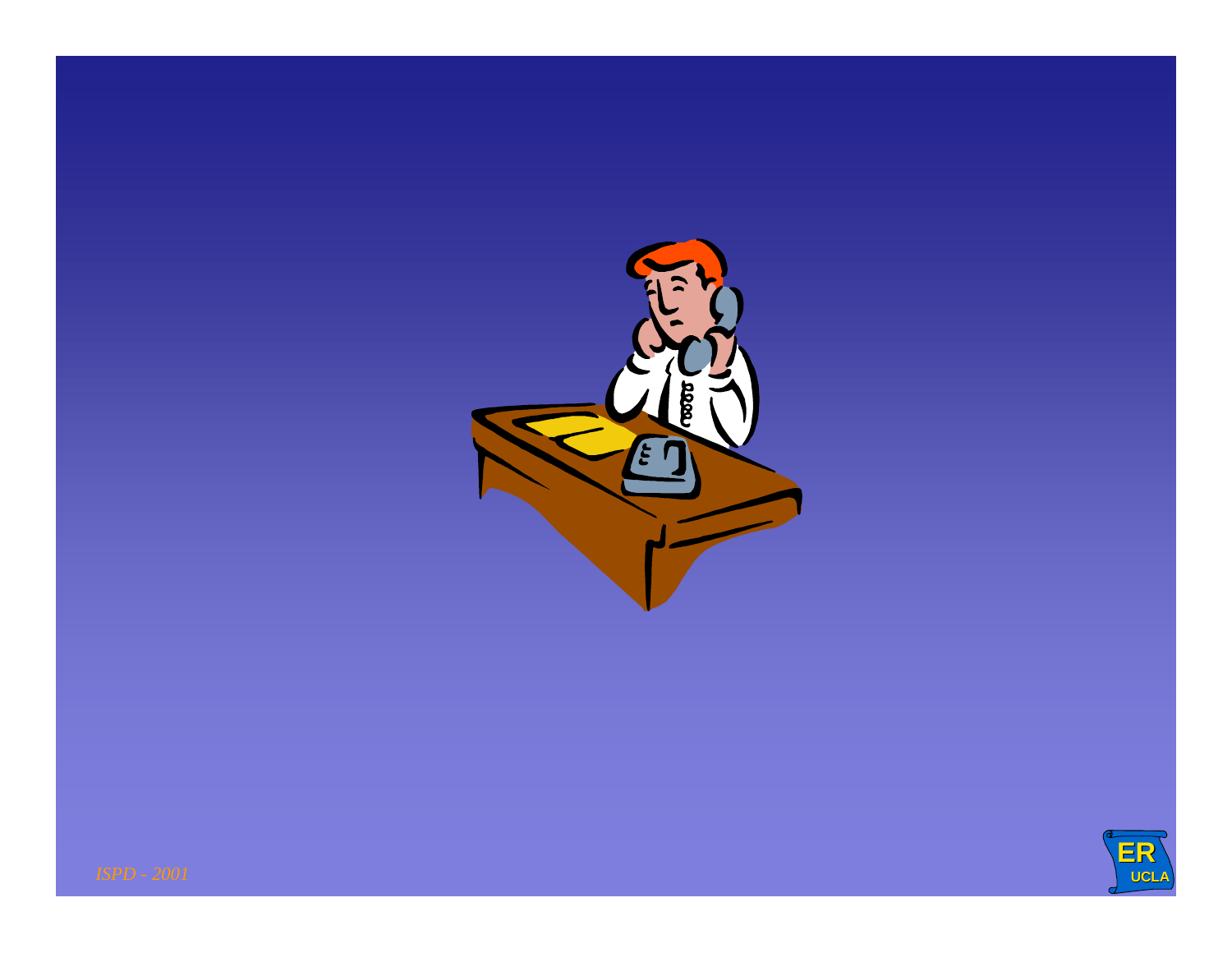#### **Proofs of NP-Completeness are important Proofs of NP-Completeness are important because because**

- **Knowledge of NP-Completeness points out that research must be directed towards finding efficient heuristics and not optimal directed towards finding efficient heuristics and not optimal algorithms algorithms**
- <sup>l</sup> **The proof itself gives important information**  <sup>l</sup> **The proof itself gives important information about the problem. It can give useful about the problem. It can give useful directions to algorithm designers. directions to algorithm designers.**

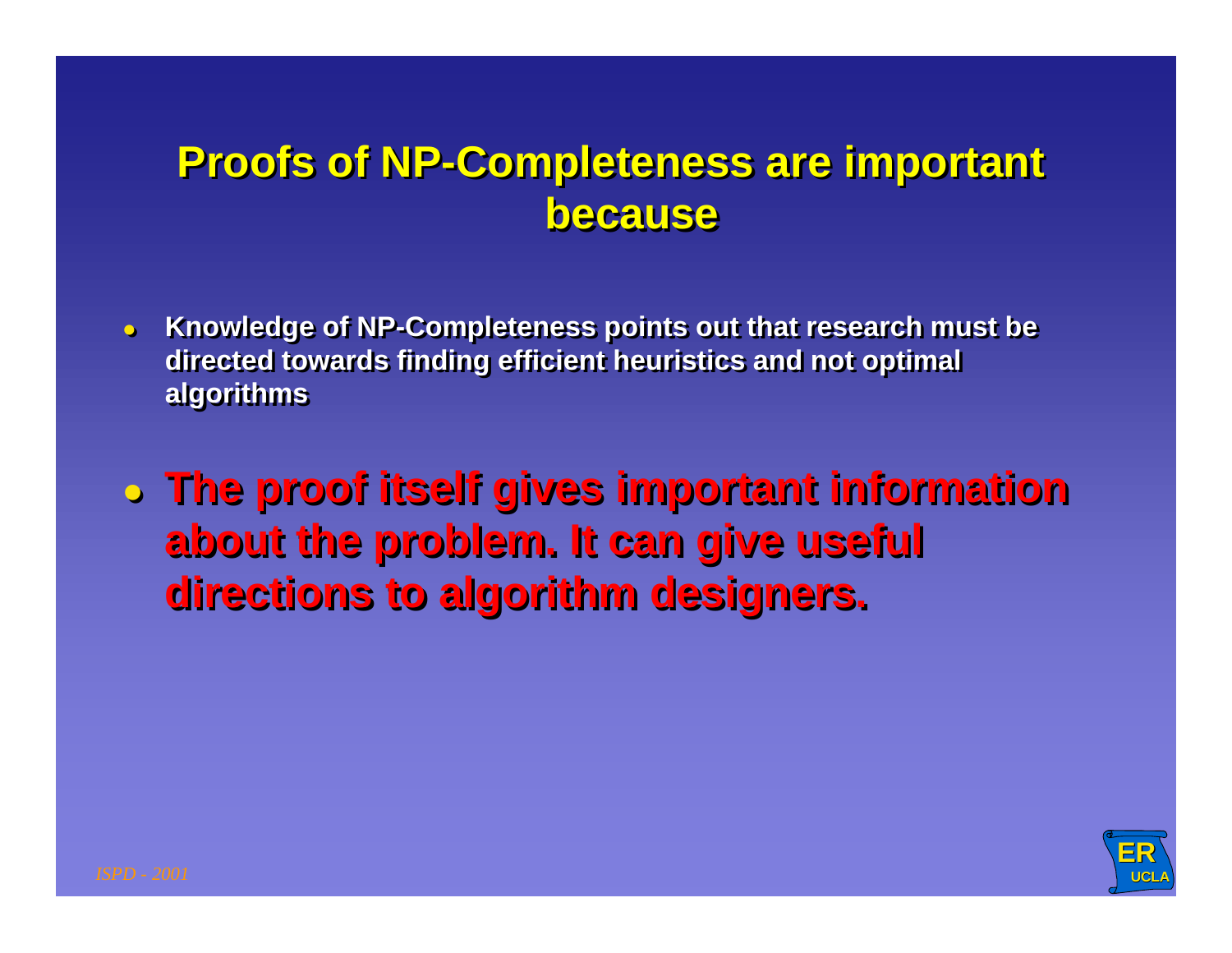#### **Case Study: Global Buffer Insertion**

**• Problem NP-Complete in the Load Dependent** Delay Model Delay Model

> $\delta(i) = \alpha(i) + \beta(i)^*$  Cout α(i) : Internal Delay from pin i to output α(i) : Internal Delay from pin i to output β(i) : Load Sensitivity β(i) : Load Sensitivity



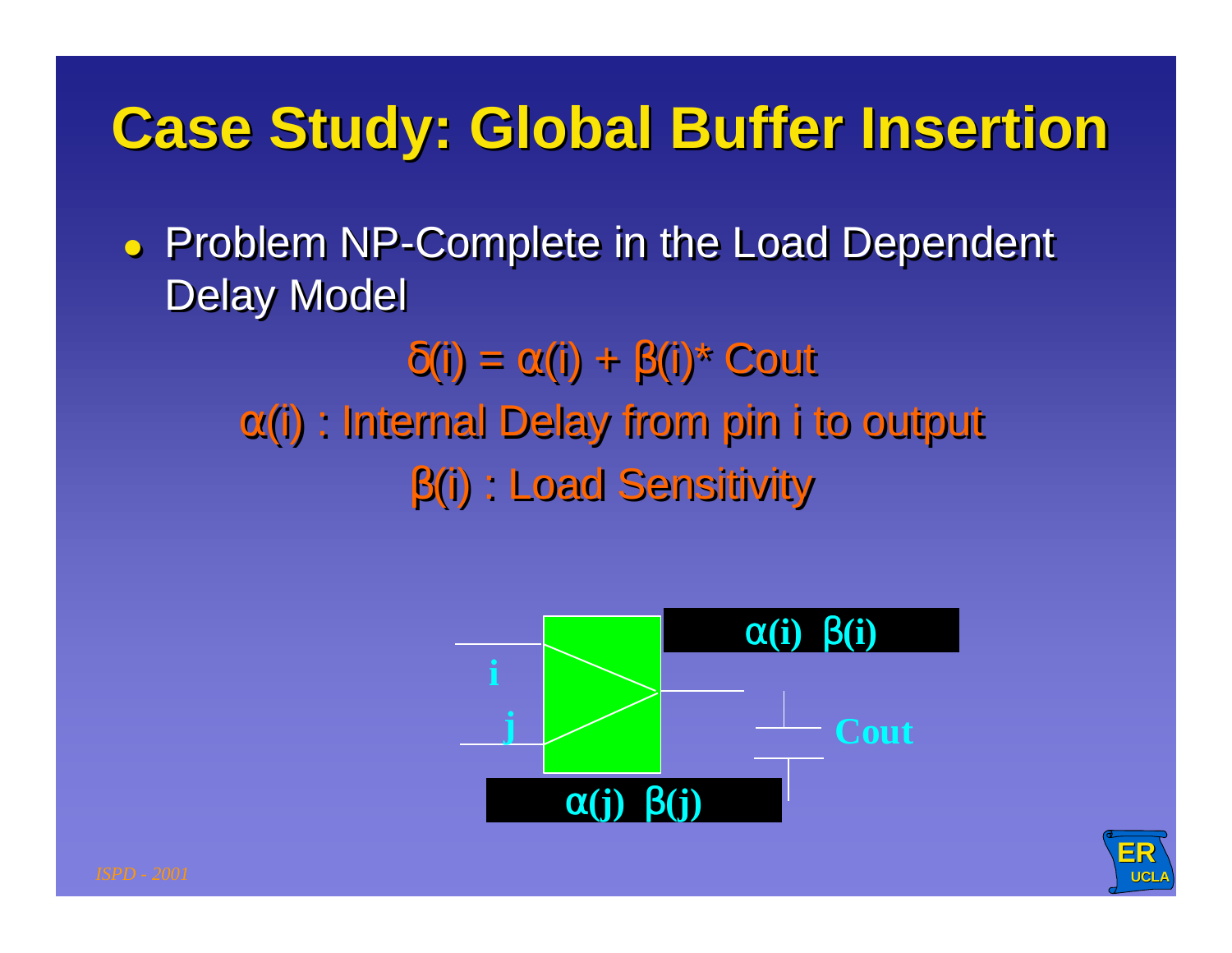#### **Transforming 3SAT to Buffer Insertion 3SAT Problem :**  $C = (Xi + Xj +Xk)$ .  $(Xi' + XI + Xm')$ ……….



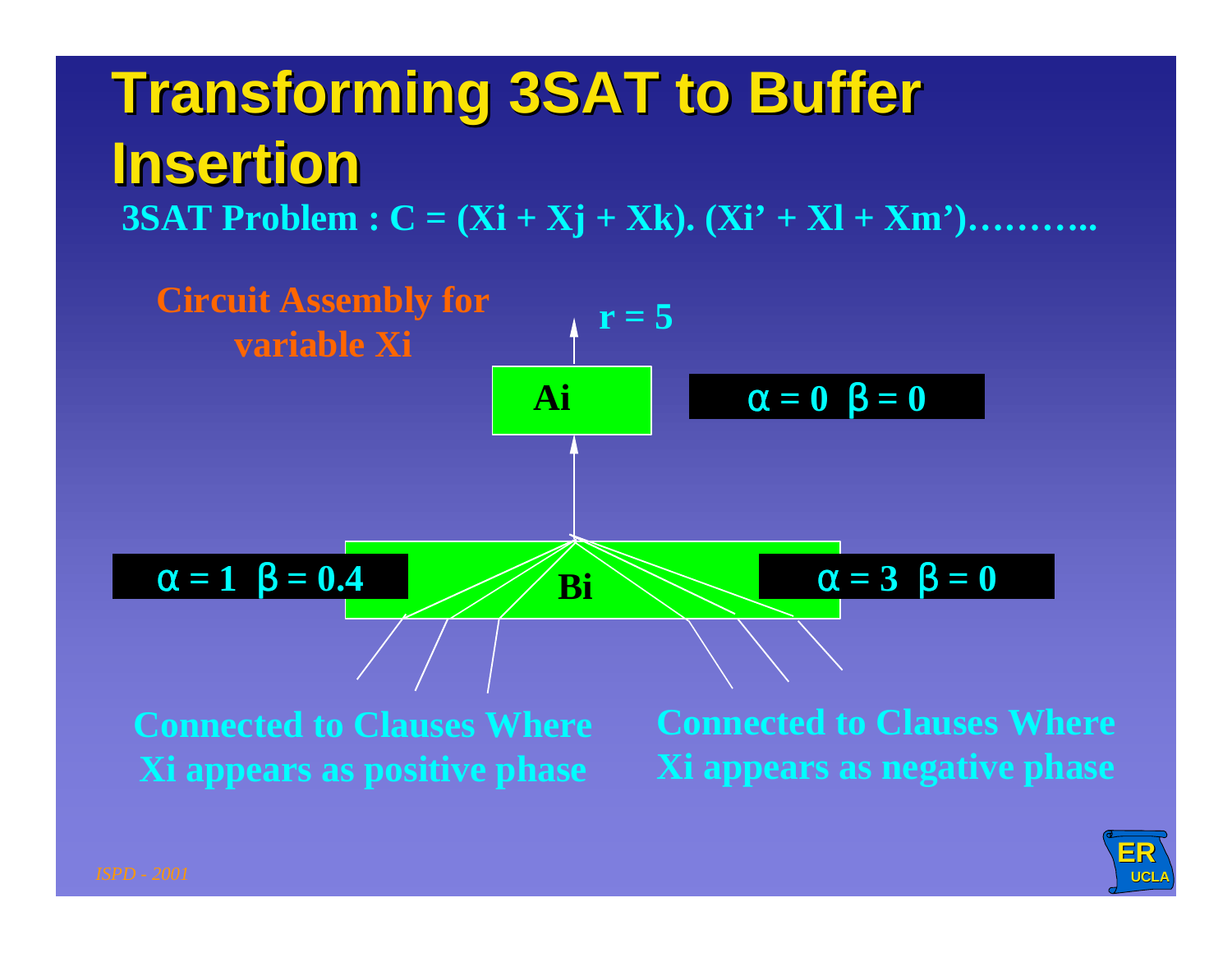## **Transforming 3SAT.....**

If the net BiAi is buffered then the required time at one set of fanins is 2 and at other set of fanins is 0



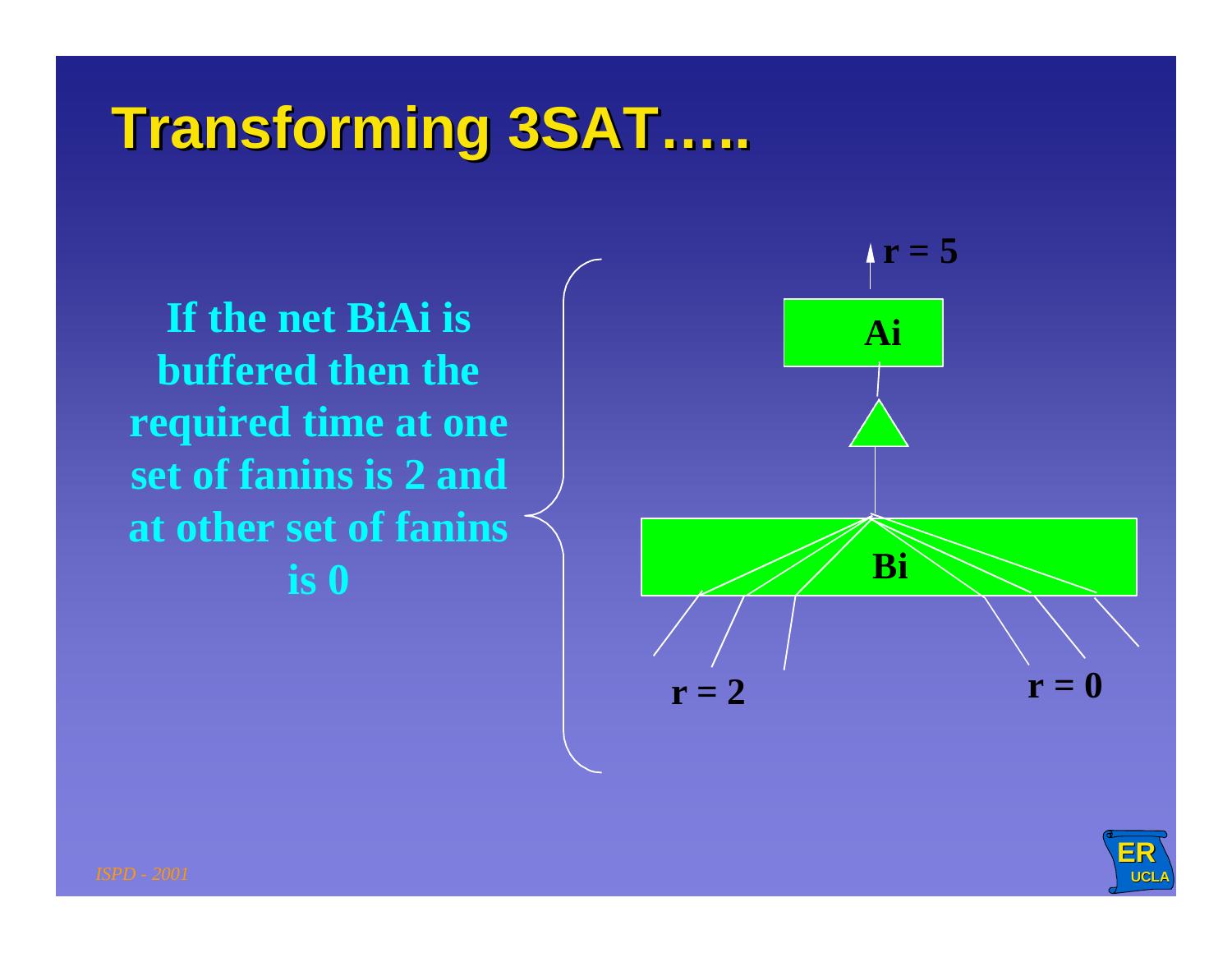# **Transforming 3SAT.....**

If the net BiAi is not buffered then the required time **behavior becomes** opposite



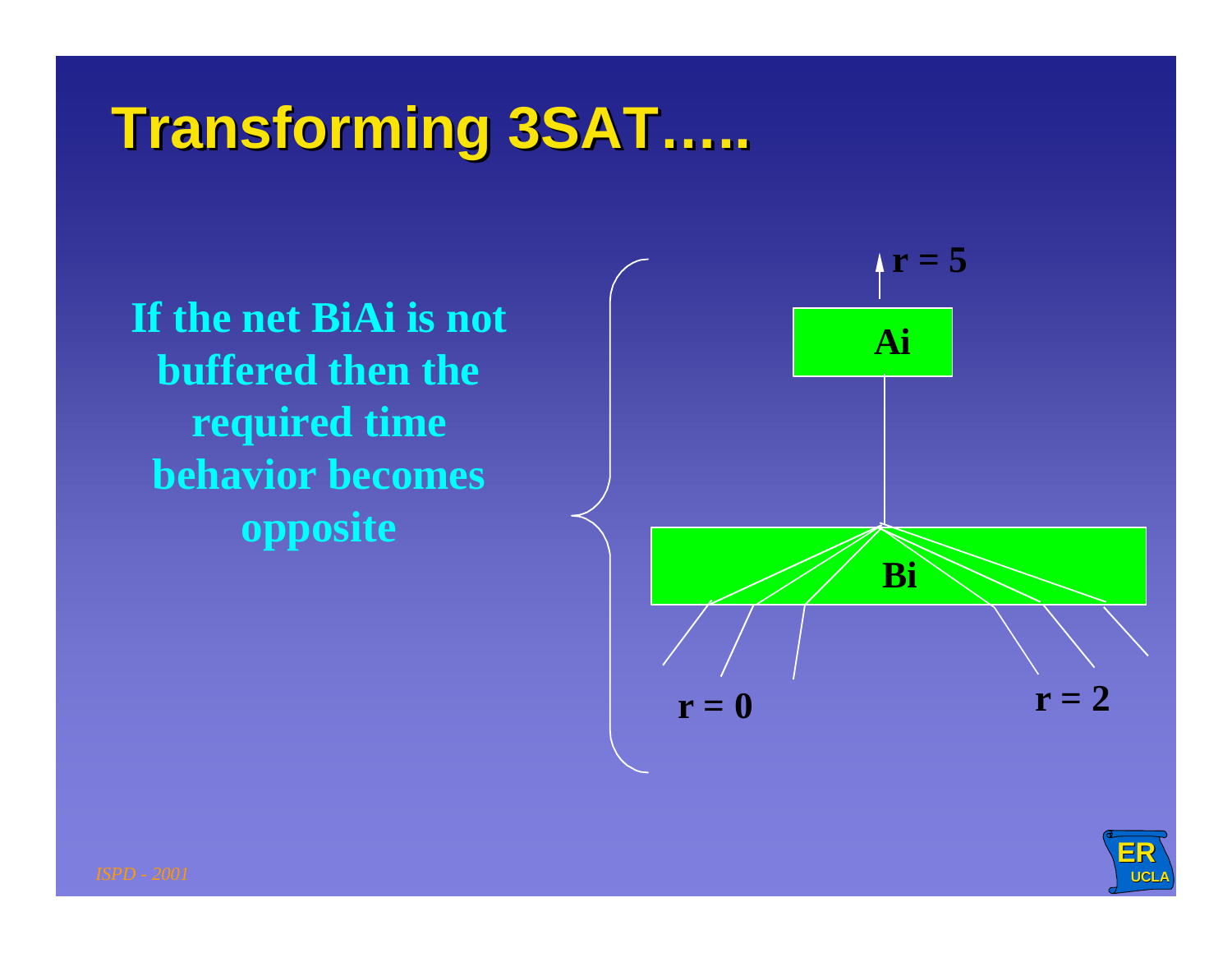## **Observations from Transformation**

**.** Buffer Insertion on net BiAi helped one set of fanins and was not beneficial for the other. No fanins and was not beneficial for the other. No buffer insertion had the opposite effect. buffer insertion had the opposite effect.

**.** This happens primarily because the load sensitivity (β) of gate Bi is different for different sensitivity (β) of gate Bi is different for different sets of input pins sets of input pins

**.** The problem became NP-Complete primarily because the load sensitivity (β) for different because the load sensitivity (β) for different input pins of a gate is different input pins of a gate is different

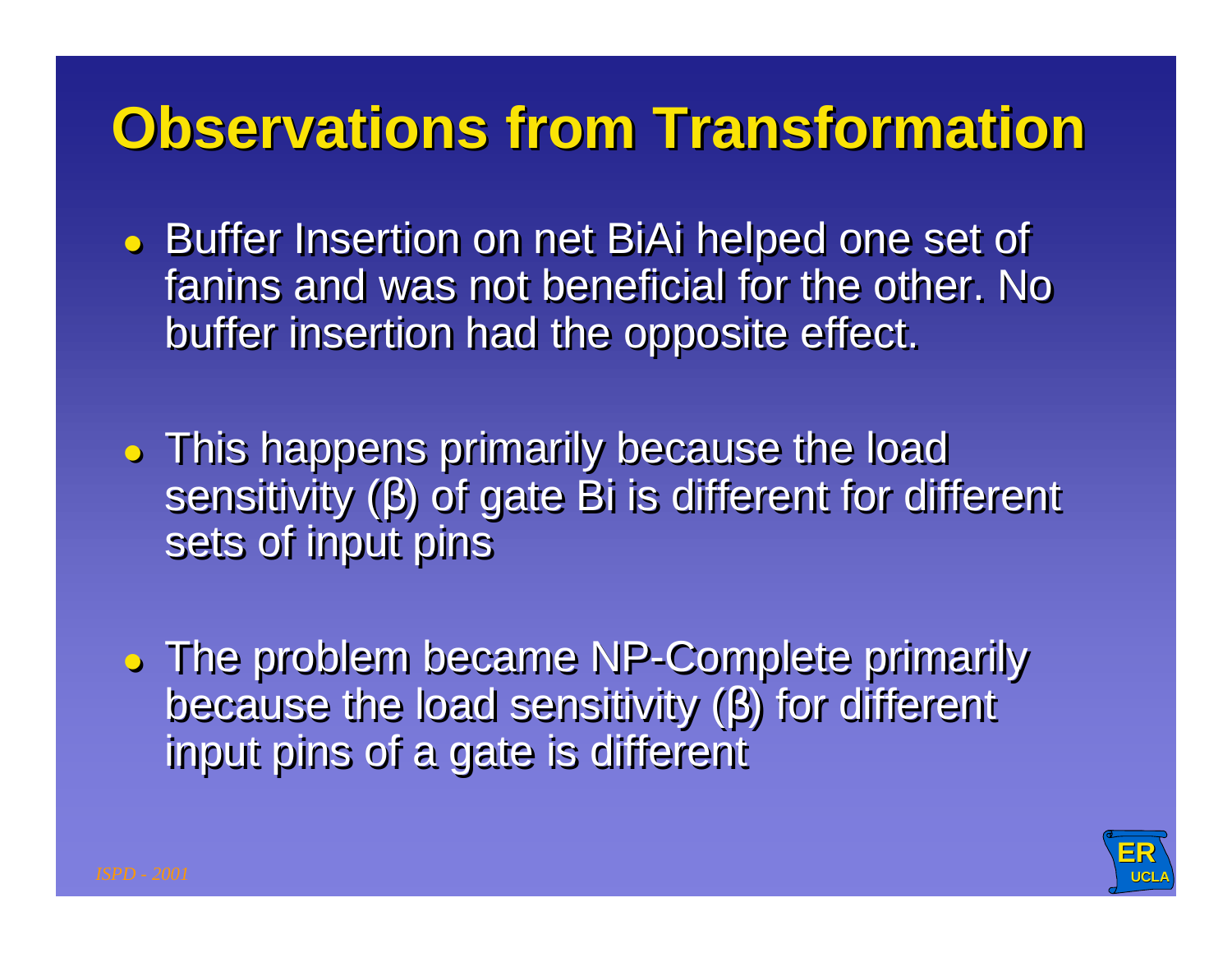#### **Observation from Transformation**

**. Since each input pin has different load sensitivity, an optimal buffering solution sensitivity, an optimal buffering solution w.r.t. a particular input pin of the net w.r.t. a particular input pin of the net connected at the output of the gate, may not connected at the output of the gate, may not be optimal w.r.t. other pins. Hence the be optimal w.r.t. other pins. Hence the problem is NP-Complete problem is NP-Complete**

**All these observations were made directly All these observations were made directly from the transformation and the proof of NP-from the transformation and the proof of NP-Completeness Completeness**

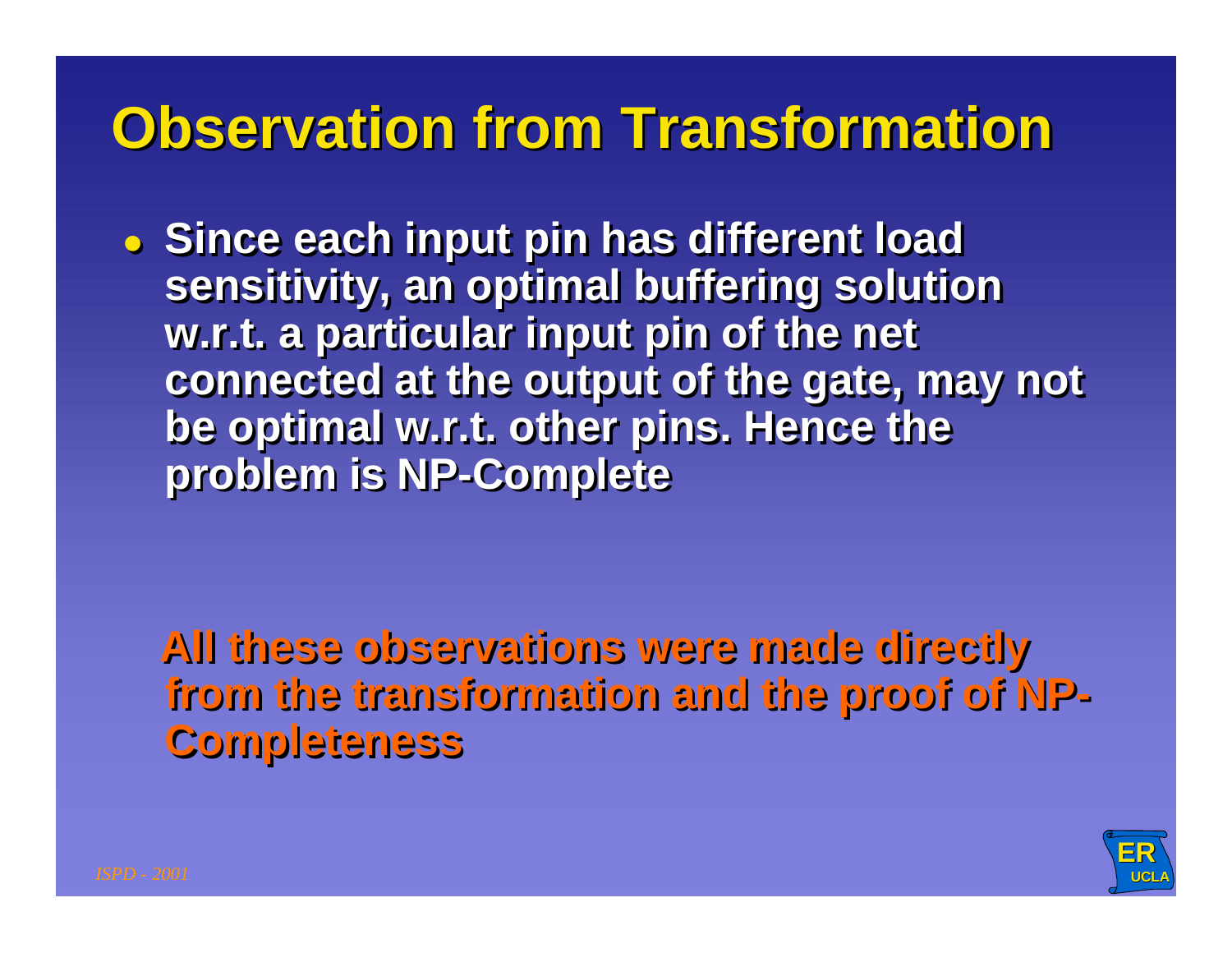#### **Practical Implications**

• If all gates of a circuit have the same load sensitivity then the problem is optimally solvable (if the local problem is optimally solvable). (if the local problem is optimally solvable).

**• Fanout Optimization on substructures which** have similar value of β will be more effective have similar value of β will be more effective

<sup>l</sup> This also suggests methodologies for <sup>l</sup> This also suggests methodologies for partitioning the circuit partitioning the circuit

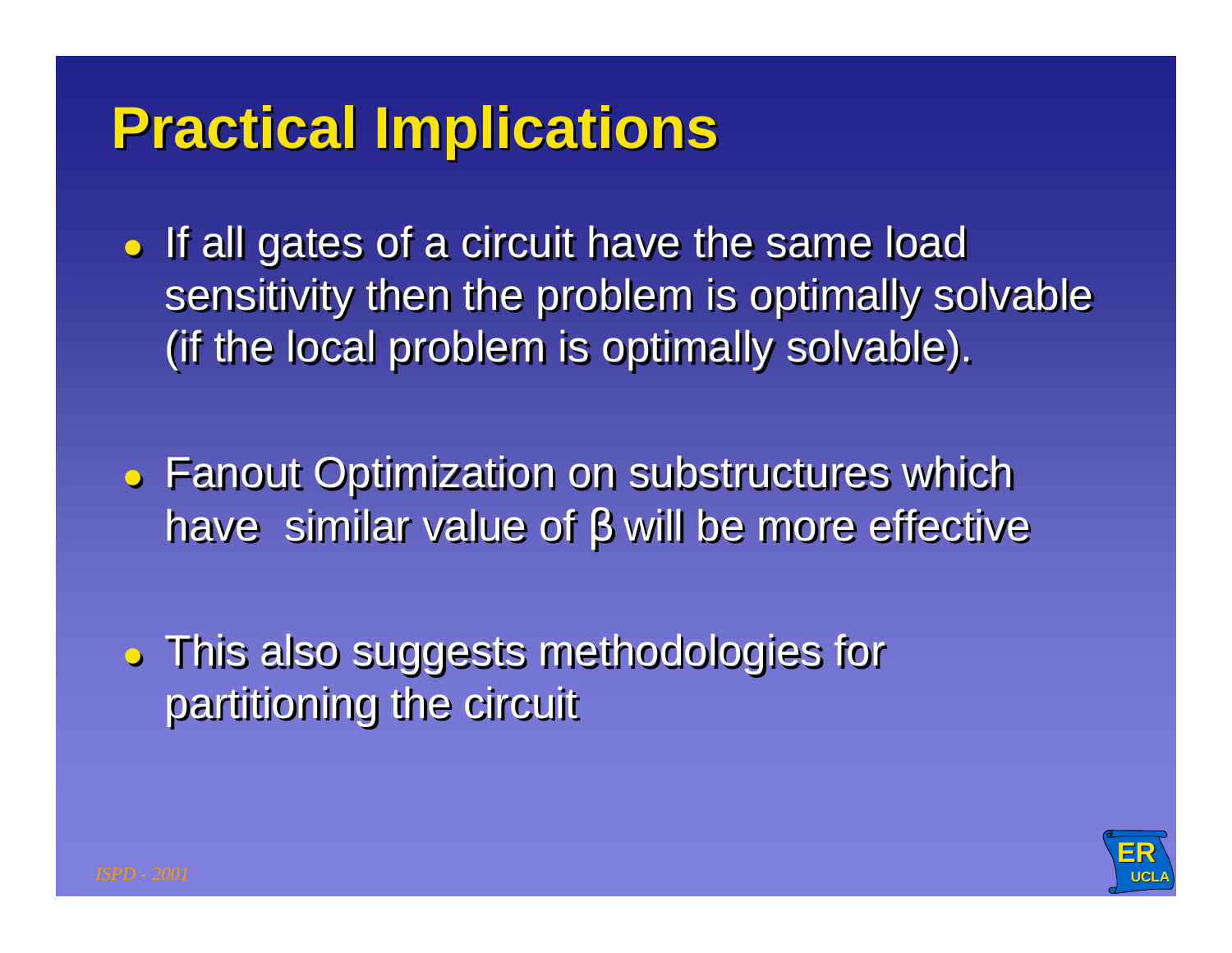#### **Conclusion**

**.** Proofs of NP-Completeness can give a deep insight into the optimization problem. They also insight into the optimization problem. They also assist algorithm designers in finding useful ways assist algorithm designers in finding useful ways of solving the problem. of solving the problem.

**.** Who will prove these things?

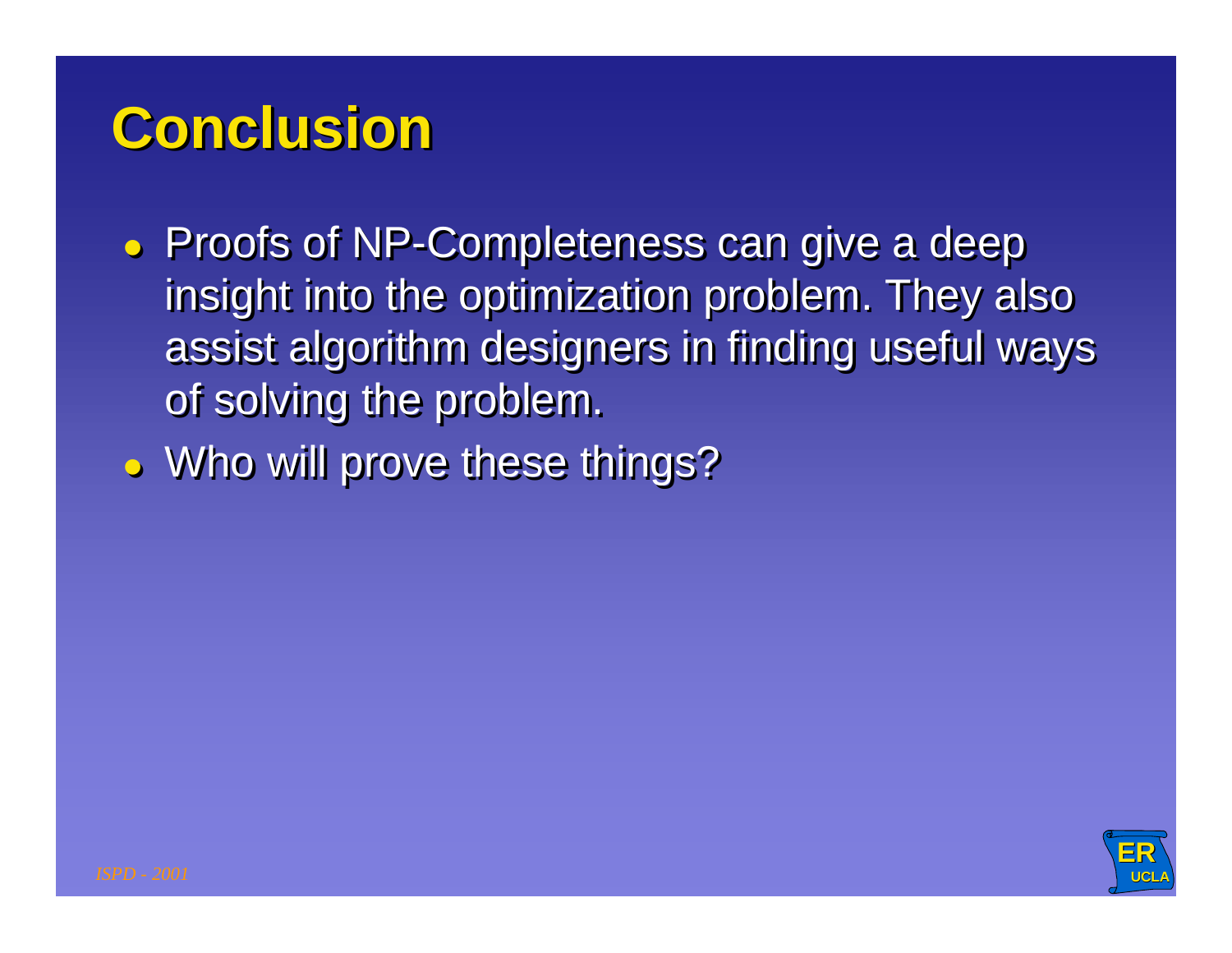# **Proof of Greedy Algorithms**

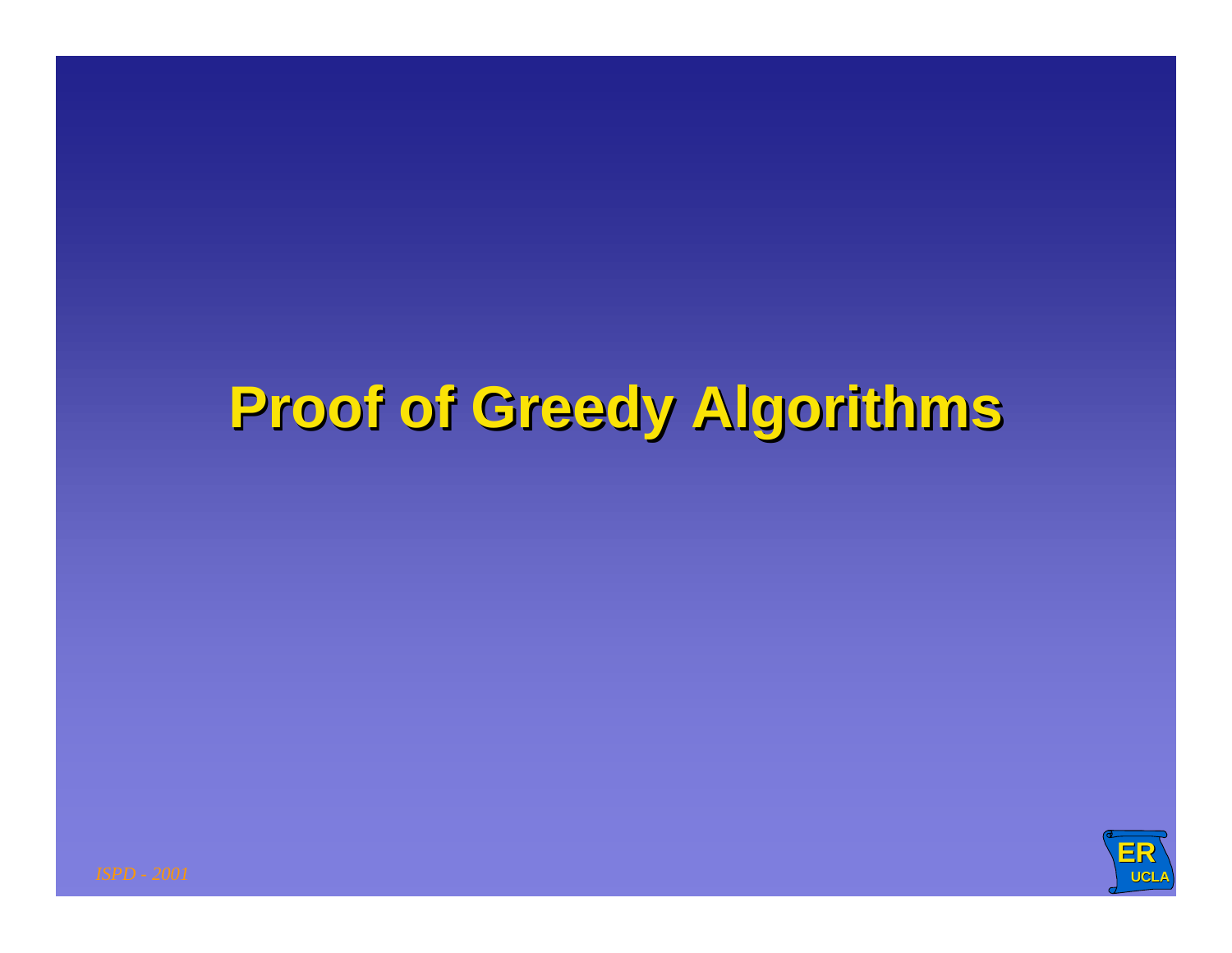## **Greedy Algorithms**

- Make a locally optimal choice to achieve a globally optimal solution optimal solution
- **.** Correct greedy algorithm often the simplest
- <sup>l</sup> Example: Prim's Minimum Spanning Tree algorithm <sup>l</sup> Example: Prim's Minimum Spanning Tree algorithm
	- **.** Iteratively grow the spanning tree
	- **Select edge which adds minimum value at each step**



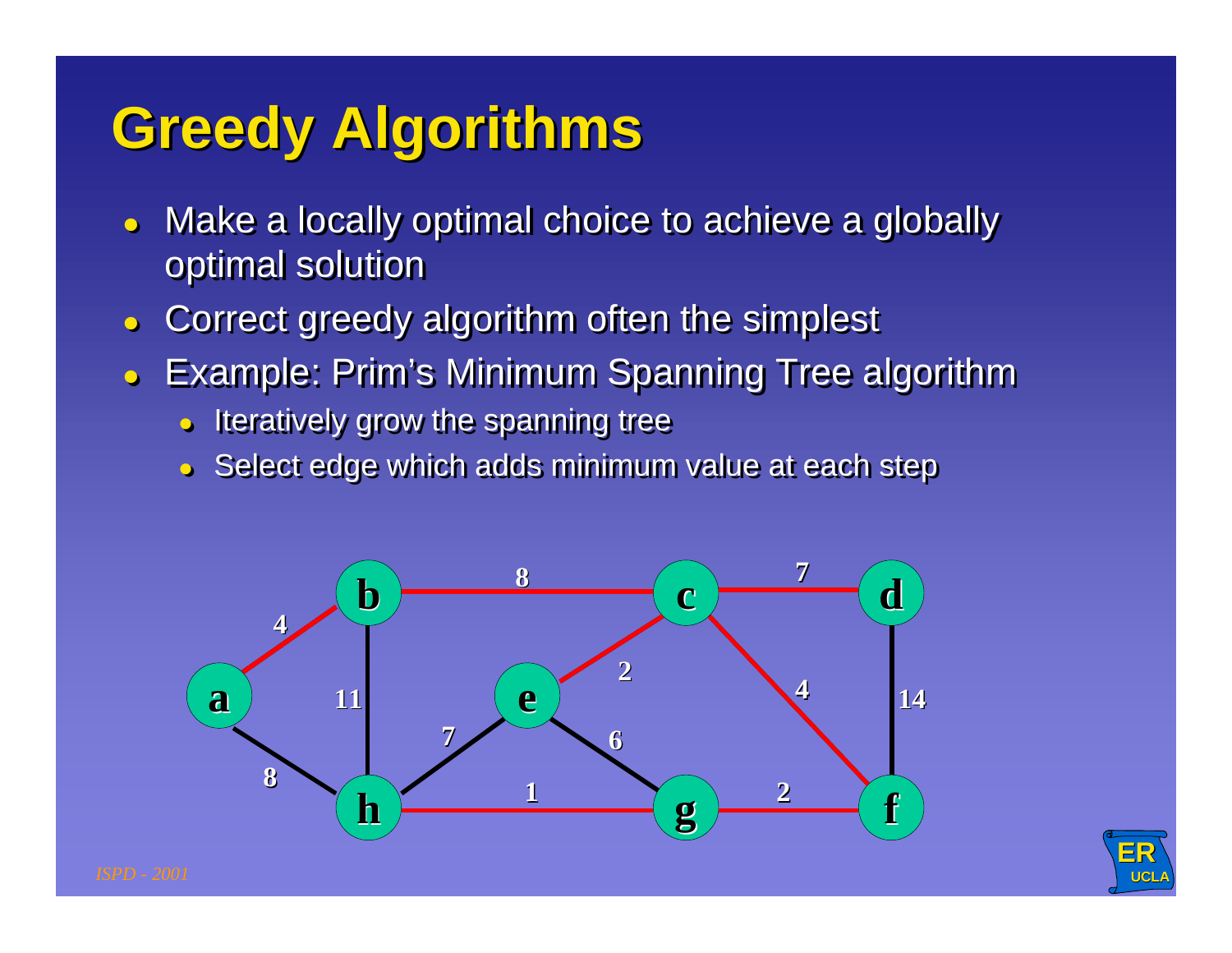#### **Proof of Greedy Algorithm Correctness**

Correct greedy algorithms exhibit two properties: Correct greedy algorithms exhibit two properties:

- **.** Optimal substructure
	- **Optimal solution to the problem contains optimal solutions to** sub-problems sub-problems
	- **Stopping Prim's MST algorithm at any instant gives optimal** MST for the currently "spanned" nodes MST for the currently "spanned" nodes
- **Creedy choice property** 
	- **J** Globally optimal solution can be built using a series of locally optimal choices optimal choices

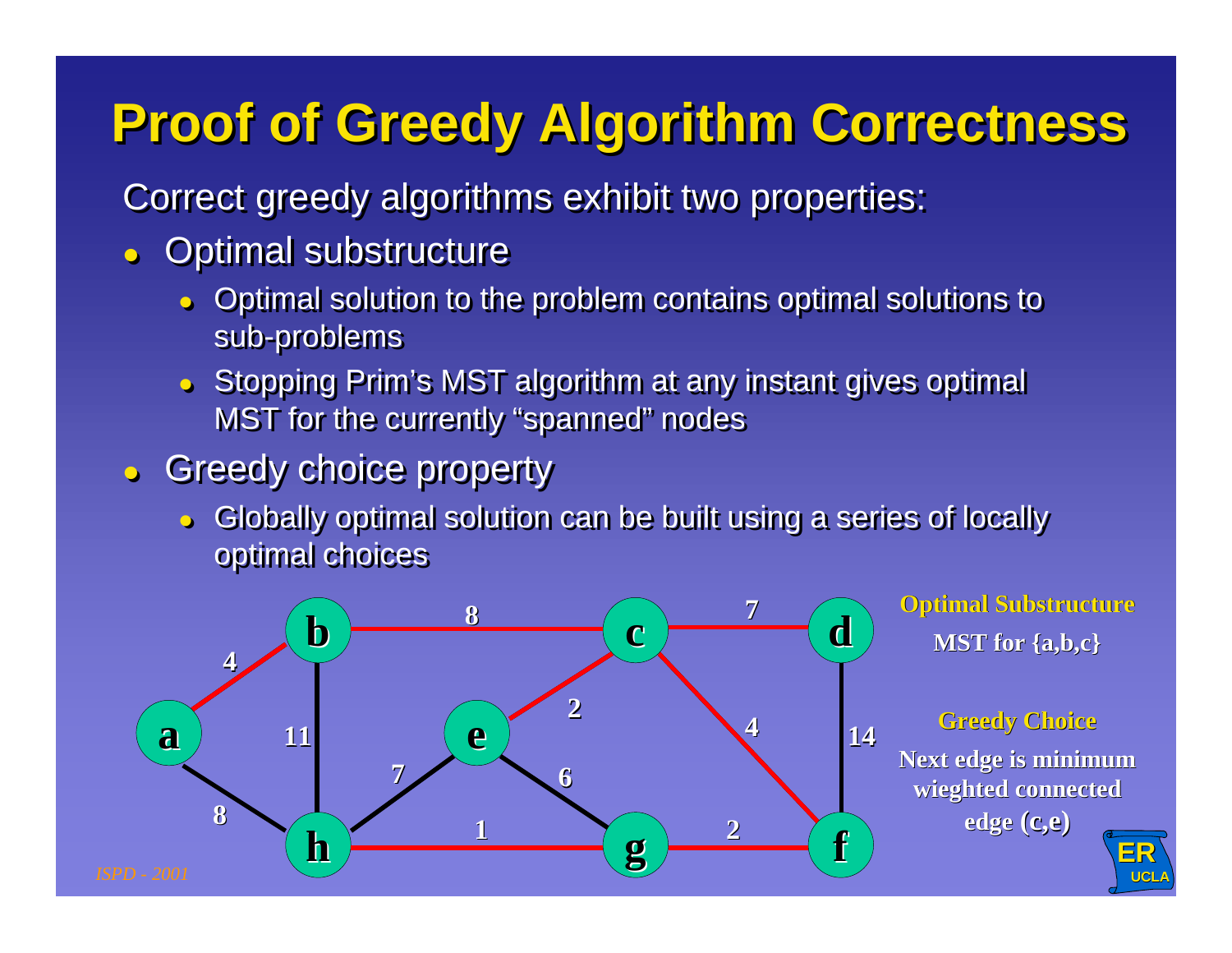#### **Greedily Solving NP-Complete Problems**

• Use greedy solution as an optimization starting point Add more complex optimizations to greedy algorithm

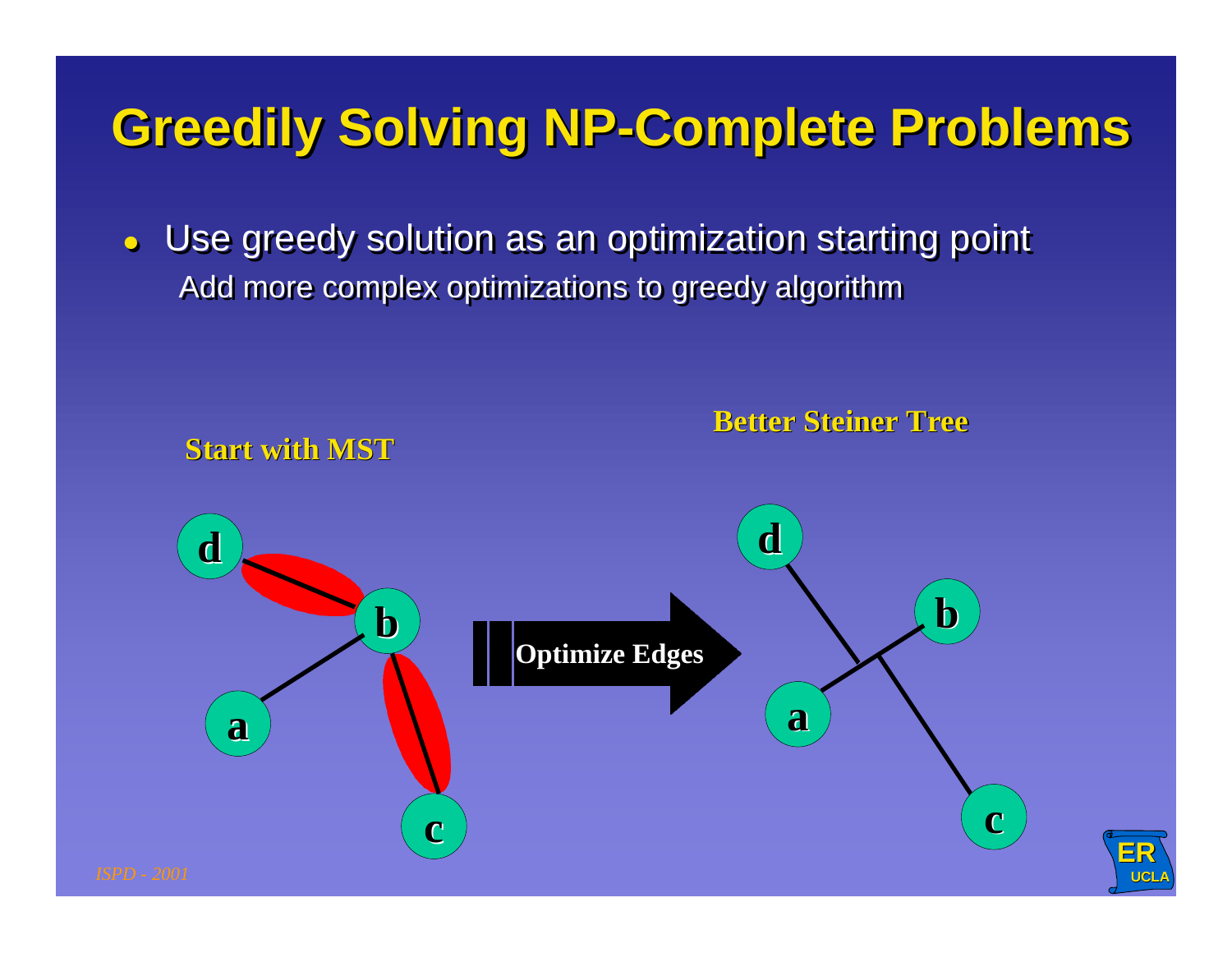### **Use of Greedy Algorithms**

- **.** Simple
- **Analysis may reveal interesting properties**
- **.** Can be used as heuristics in solving related problems

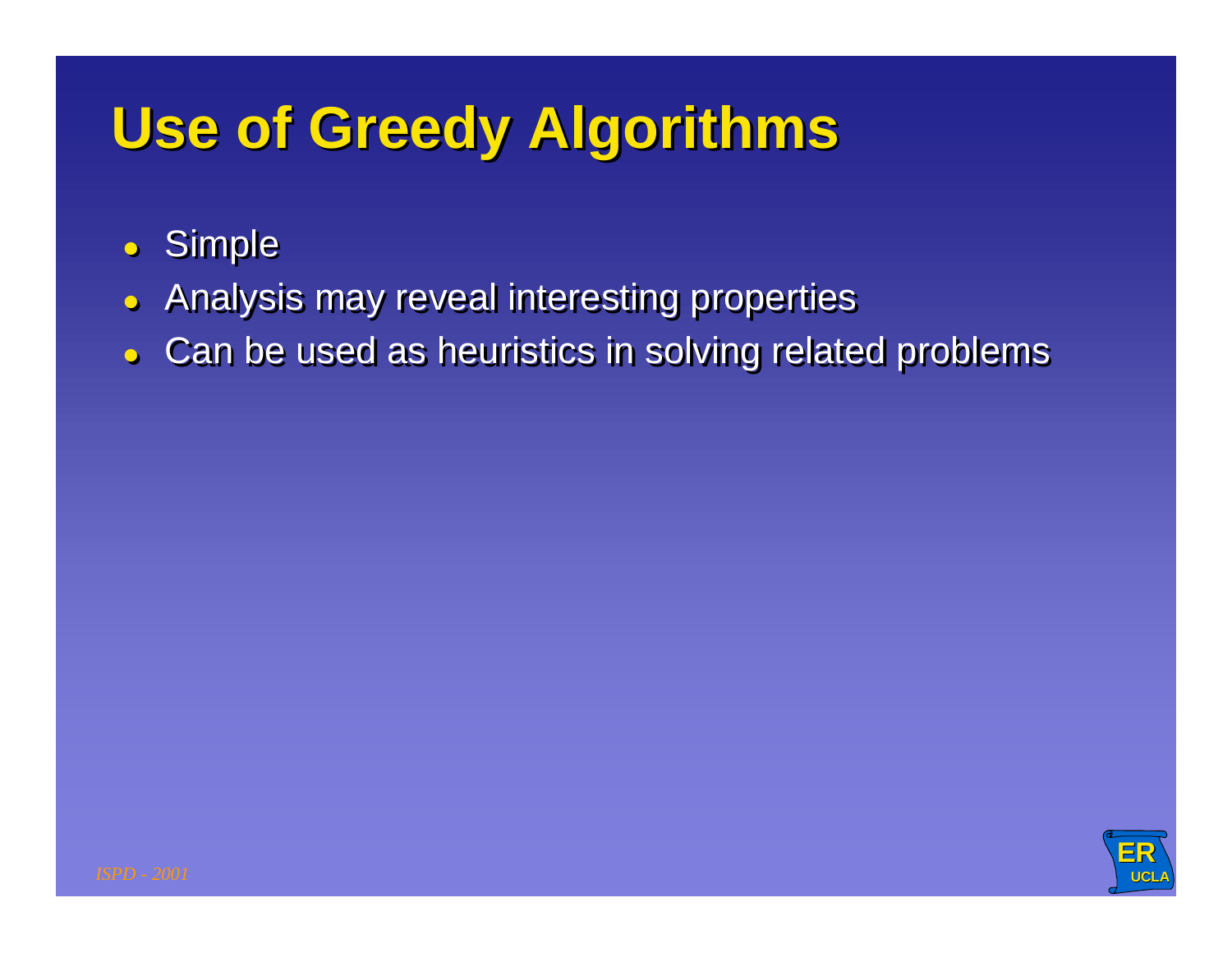# **Greedy vs Global**

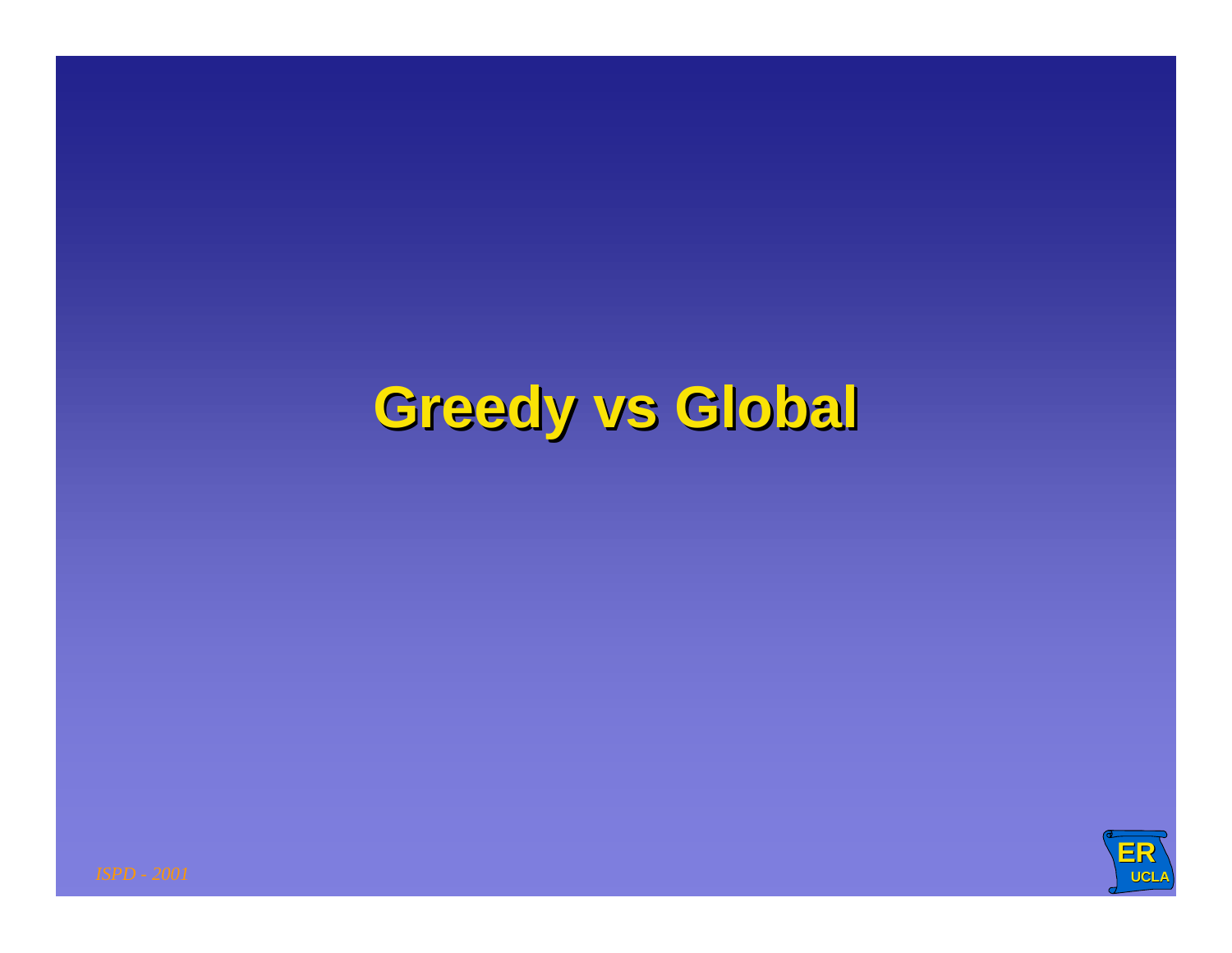#### **Slack Assignment Problem**

- **.** Combinational network **-->** Directed-acyclic graph
- **.** Given a delay model and timing requirement, calculate node slack:  $s(v) = r(v) - a(v)$ ,  $v \in V$
- **Slack distribution:**  $S(V) = [s(v_1), s(v_2), ..., s(v_n)]$ total slack:  $|\mathbf{S}(V)| = \Sigma \mathbf{s}(v_i)$
- <sup>l</sup> Slack assignment: assign incremental delays <sup>l</sup> Slack assignment: assign incremental delays  $\Delta$ **D(V)** = [ $\Delta$ d(v<sub>1</sub>),  $\Delta$ d(v<sub>2</sub>), …,  $\Delta$ d(v<sub>n</sub>)] to **V**

If S<sub>△</sub>(V) ≥ 0, the slack assignment is effective and |Δ**D**(**V**)| is called effective slack. |Δ**D**(**V**)| is called effective slack.

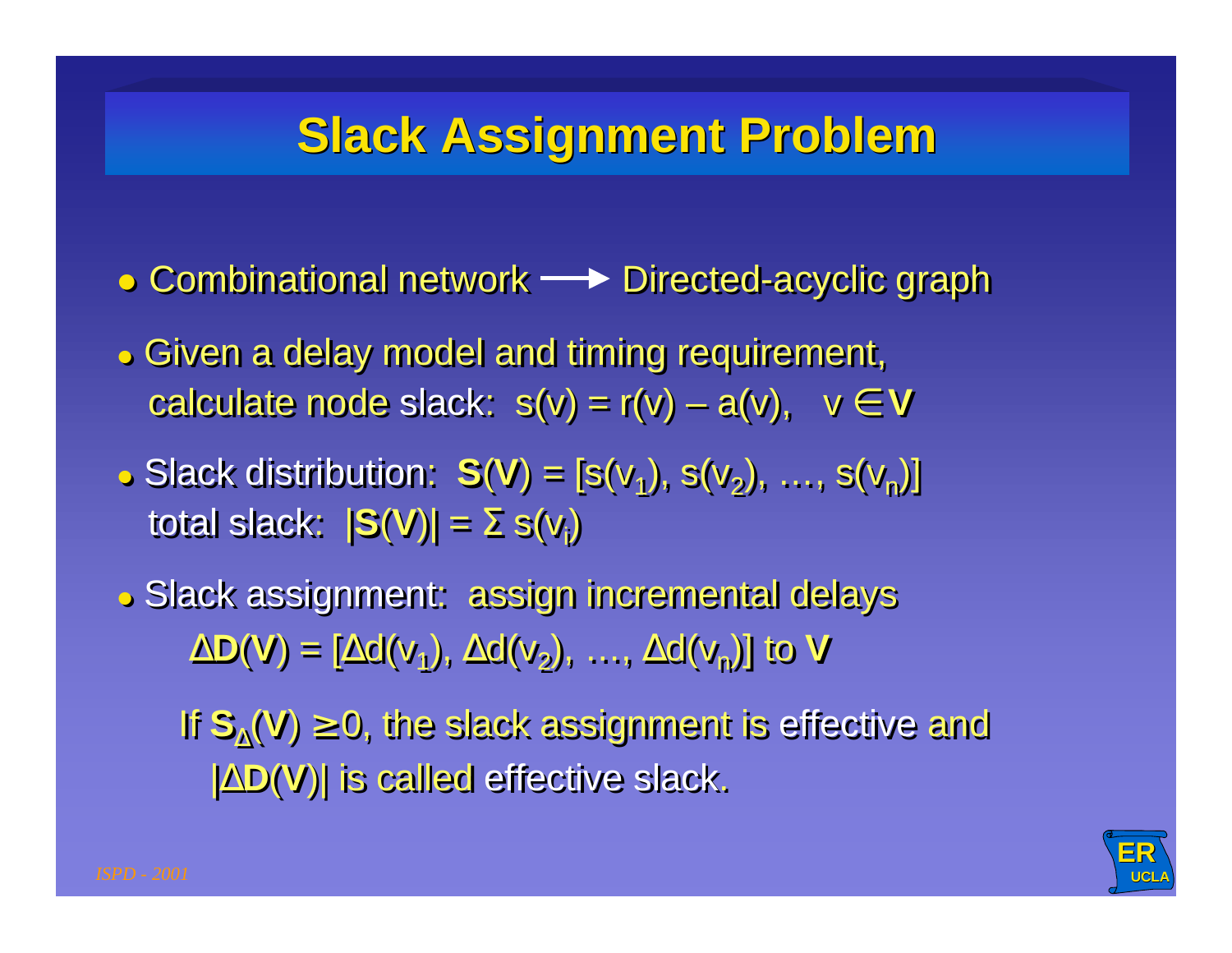#### **Slack Assignment Problem**

<sup>l</sup> Potential slack: maximum effective slack |Δ**D**m(**V**)| <sup>l</sup> Potential slack: maximum effective slack |Δ**D**m(**V**)| . A slack assignment is (global/) optimal if it leads to potential slack. potential slack.



• Slack distribution **S**(**V**) = [5 5 5]

• Δ**D**(**V**) = [2 1 1] is a slack assignment

 $\sim \Delta D_m(V) = [5 5 0]$  is a better slack assignment

• Potential slack = |Δ**D**m(**V**)| = 10

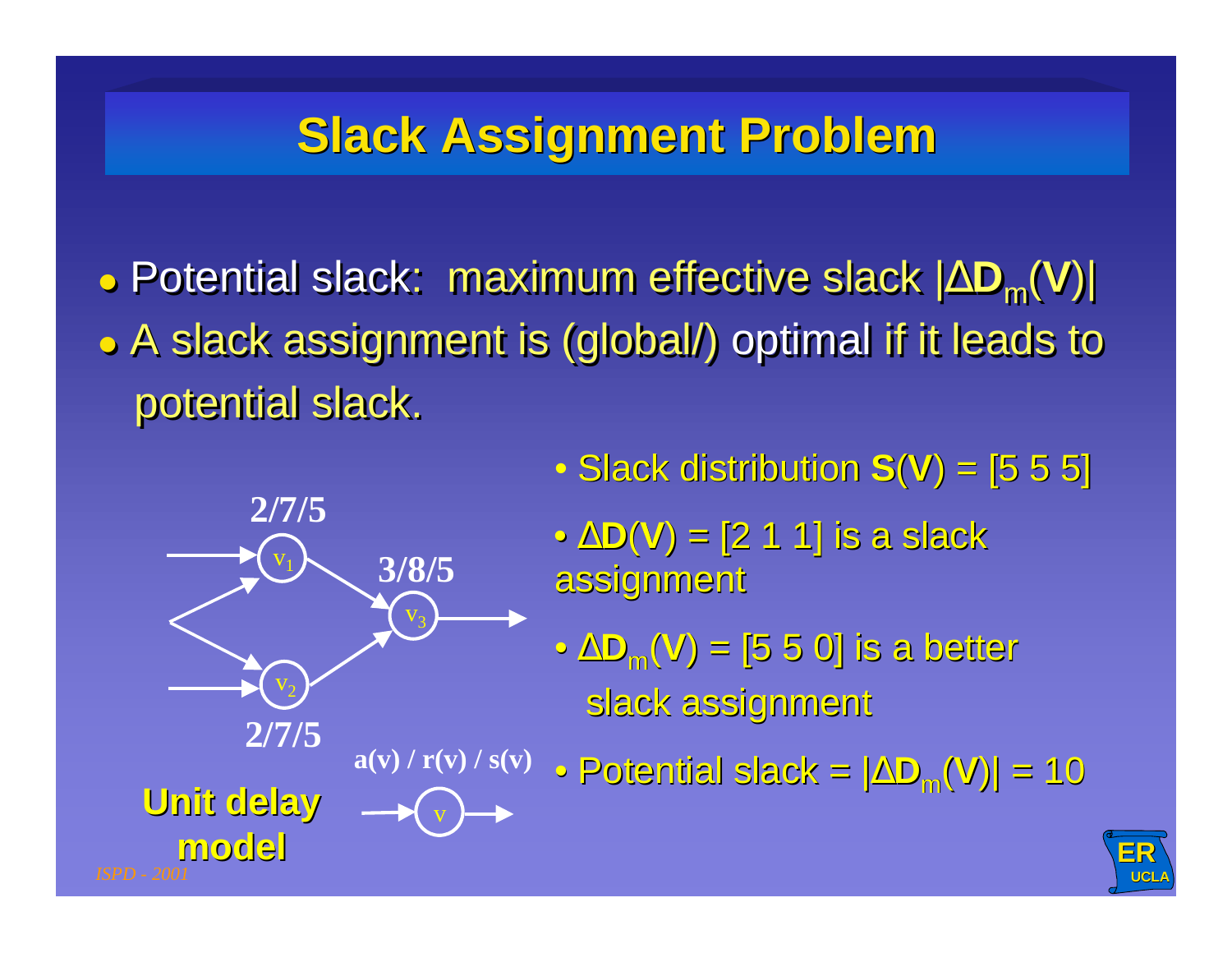### **ZSA: Greedy**

**. Slack represents an upper bound of delay increase** while keeping timing performance while keeping timing performance <sup>l</sup> Zero-Slack Algorithm (ZSA) [Nair et al, 1989]: <sup>l</sup> Zero-Slack Algorithm (ZSA) [Nair et al, 1989]:



- **Assign**  $\Delta$ **d** = 2.5 to **v**<sub>1</sub> and **v**<sub>3</sub> each
- **Slack distribution becomes [ 0 2.5 0 ]**
- $\circ$  **Assign**  $\Delta$ **d** = 2.5 to  $\mathsf{v}_2$
- **We have slack assignment [2.5 2.5 2.5] with effective slack of 7.5**

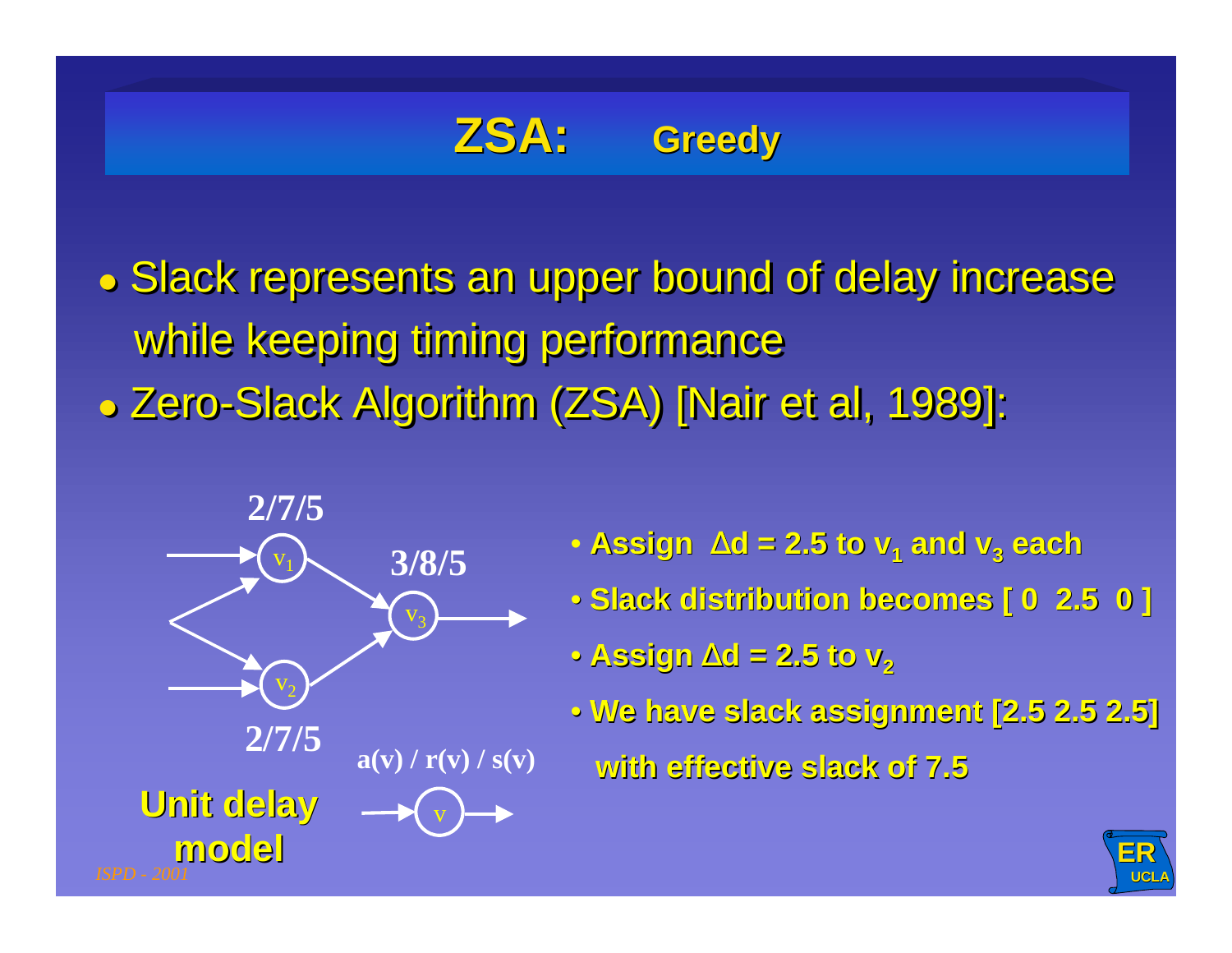#### **Potential Slack (PS): Basic Idea of Finding PS**

. Try to identify a maximal-independent set to increase slack budget (effective slack): increase slack budget (effective slack):



--- Select  $v_2$  and  $v_3$  for slack assignment since  $v_2$  and  $v_3$  are independent nodes

 $--$  Potential slack  $=$  4

<sup>l</sup> Study slack sensitivity to reduce slack penalty: <sup>l</sup> Study slack sensitivity to reduce slack penalty: Penalty --- When Δd is assigned to node v, the slacks Penalty --- When Δd is assigned to node v, the slacks of v's neighbors may be reduced. of v's neighbors may be reduced.

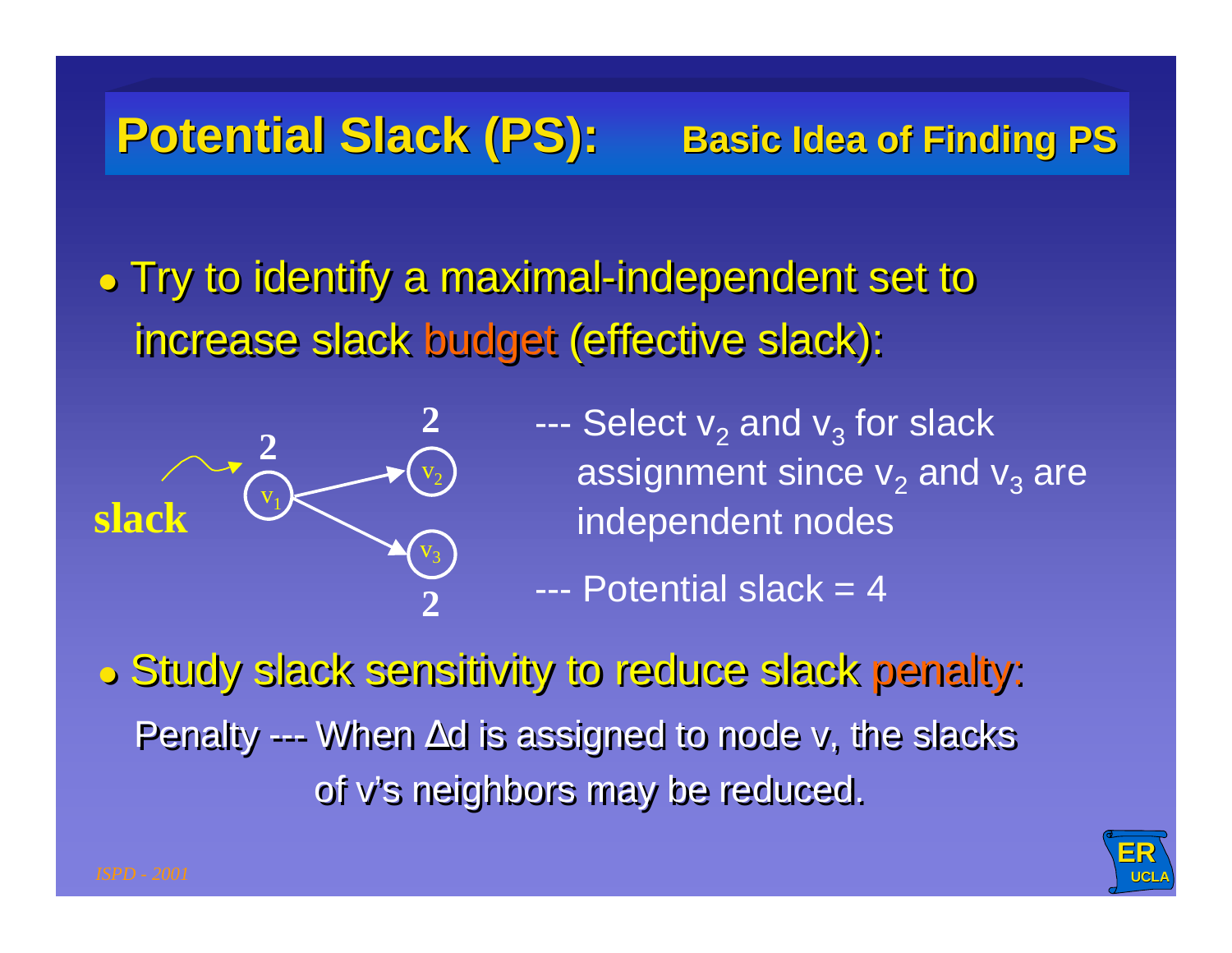#### **Potential Slack (PS): Basic Idea of Finding PS**

#### An example of slack sensitivity



Two different slack assignments:  $\Delta_1$ **D** = [3 1 1 0 3 3],  $|\Delta_1$ **D**| = 11  $\Delta_2$ **D** = [1 1 1 0 5 5],  $|\Delta_2$ **D**| = 13

 $-$ -- Slacks of nodes  $v_5$  and  $v_6$  are larger than those of  $v_1 \sim v_4$ , the former being sensitive to the latter

--- Order of nodes for slack assignment is important

 $-$ -- First selecting  $v_5$  and  $v_6$  gives better result

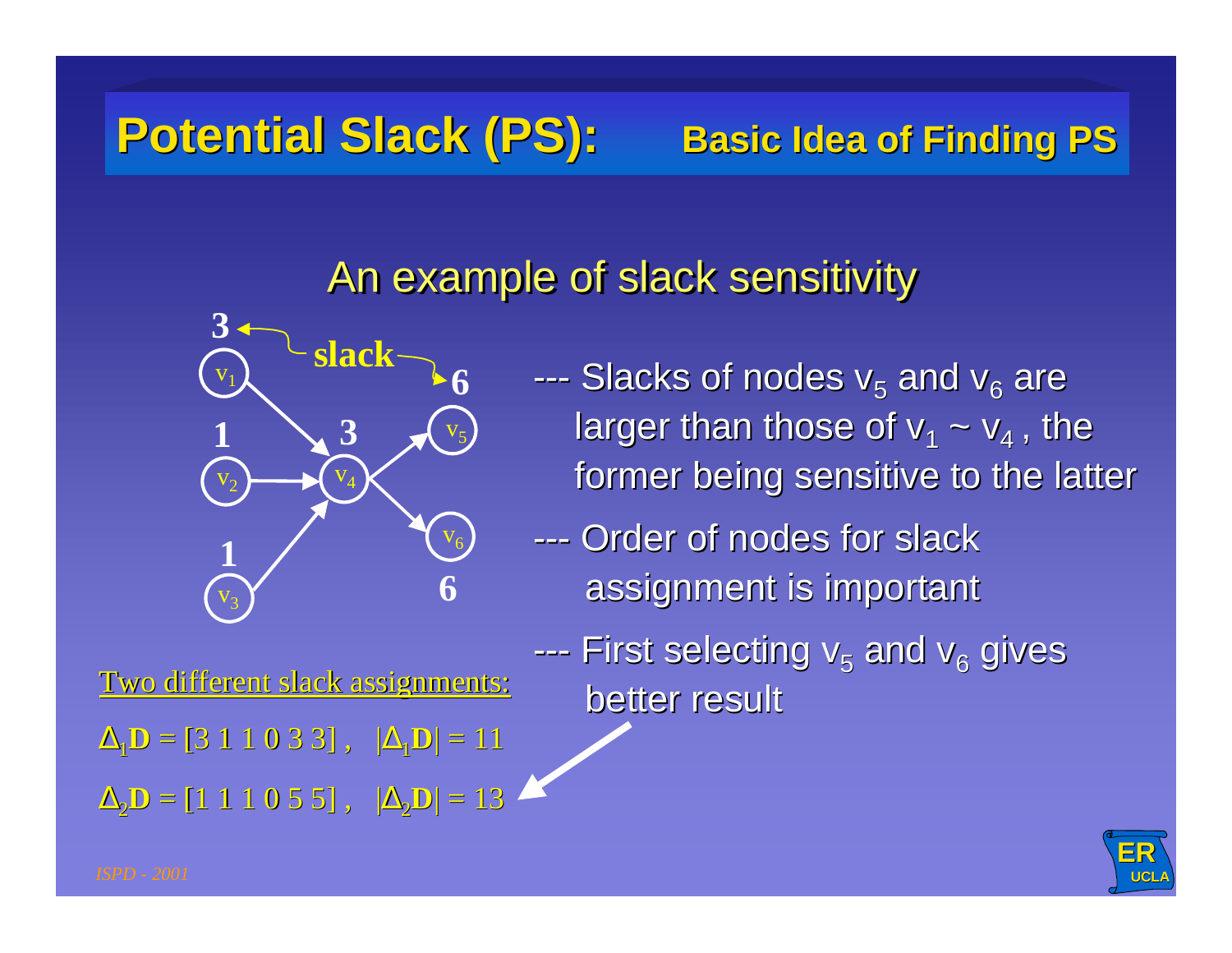### **Potential Slack (PS): A typical example**



- ZSA:  $|\Delta_1\mathbf{D}(\mathbf{V})| = (f+1) s/2$
- Optimal:  $|\Delta_{m} \mathbf{D}(\mathbf{V})| = f s$
- $|\Delta_{\text{m}}\mathbf{D}(\mathbf{V})| \approx 2 |\Delta_1\mathbf{D}(\mathbf{V})|$  for  $f \gg 1$
- Total slack  $= (f + 1) s$

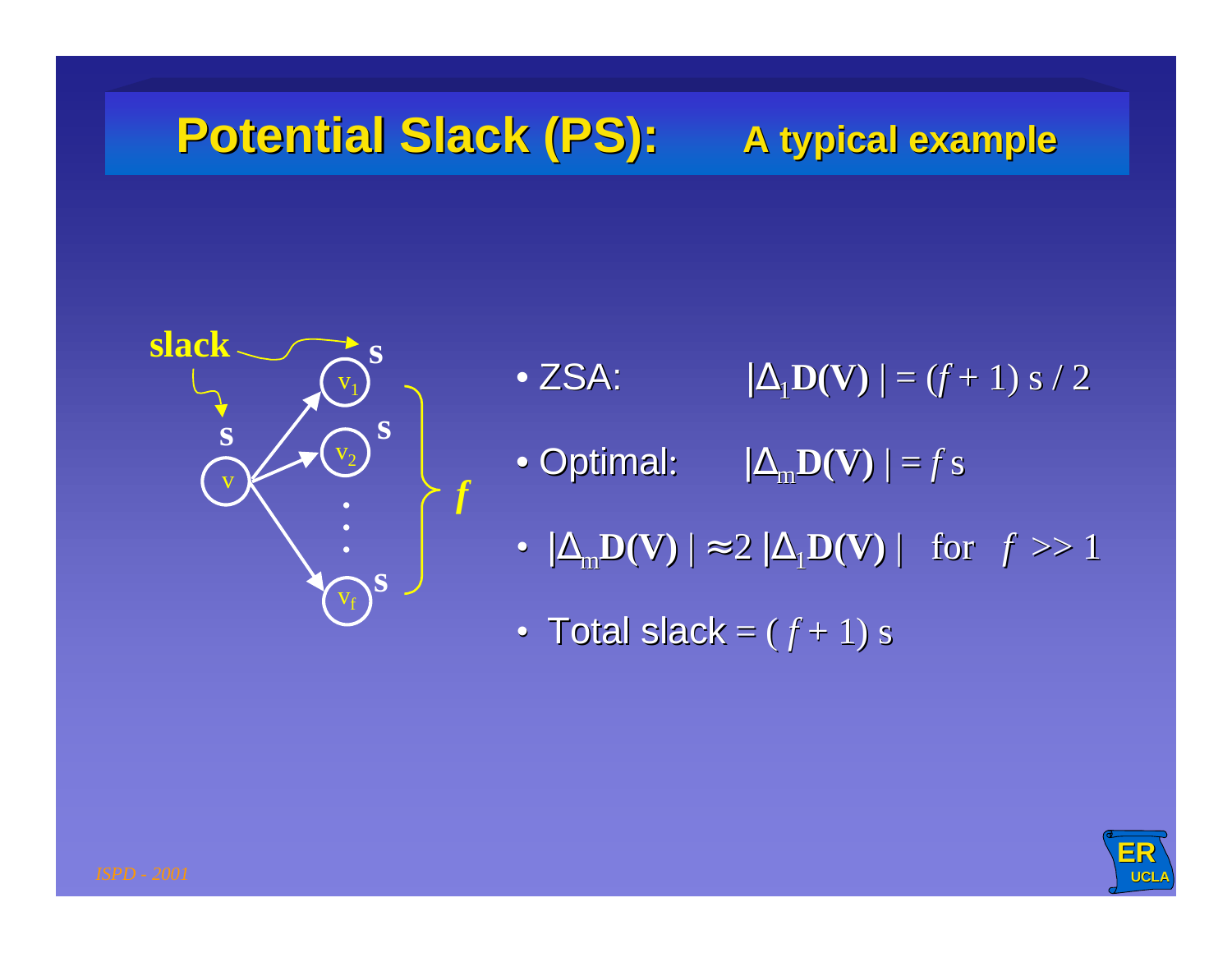#### **Algorithm: theoretical results**

**Theorem 1** [Chen-Sarrafzadeh, ICCAD 2000): **Maximal-Independent-Set based Algorithm (MISA) generates an optimal slack assignment.** 

#### **Theorem 2:**

**The time complexity of MISA is O(***n***<sup>3</sup> ) , where**  *n* **is the number of nodes in a given graph.**

**(if too complex, build heuristics around it)**

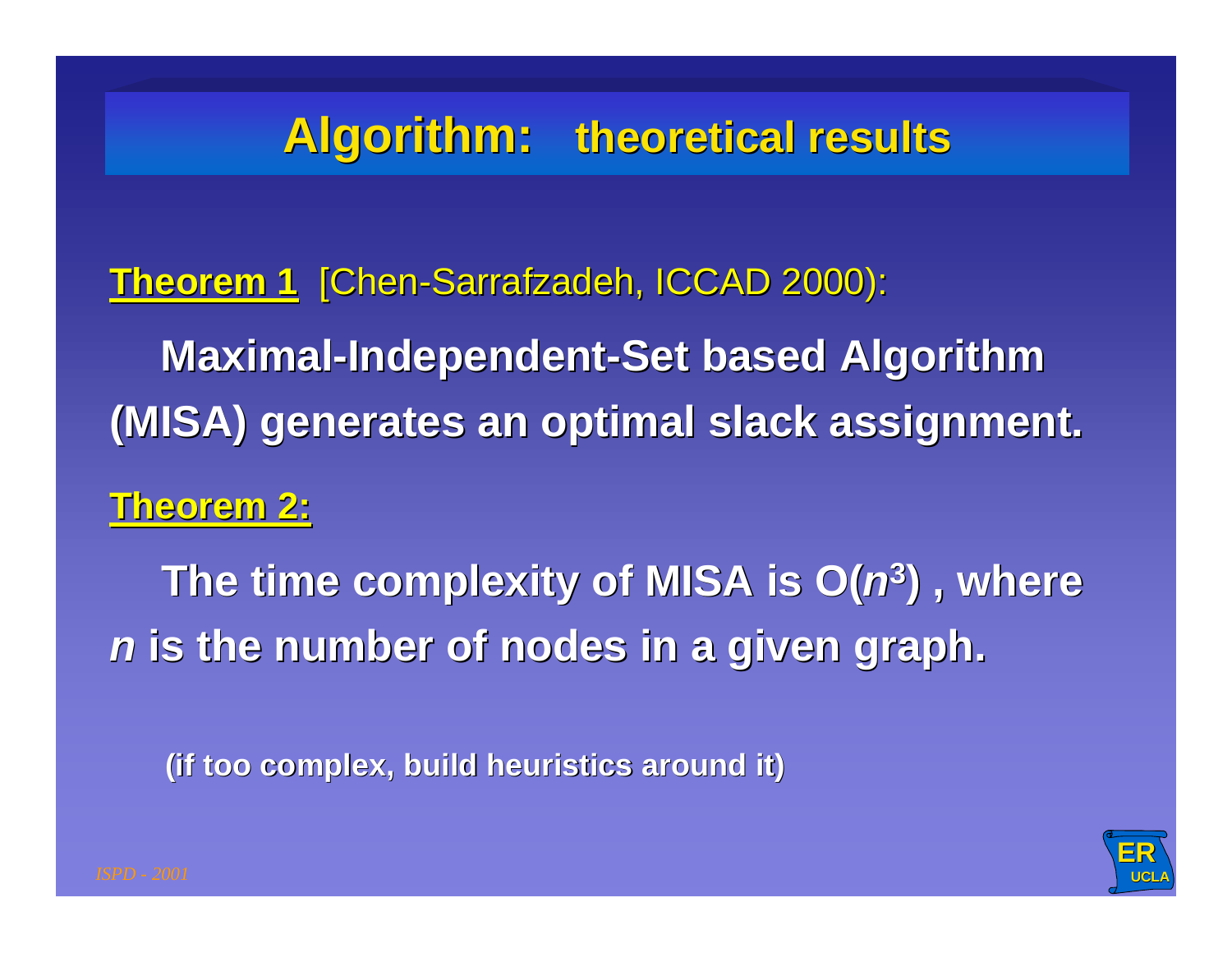### **Application: gate sizing problem**

- **Use slack assignment result to select gates to be down-sized.**
- **High potential slack promises significant area/power reduction.**

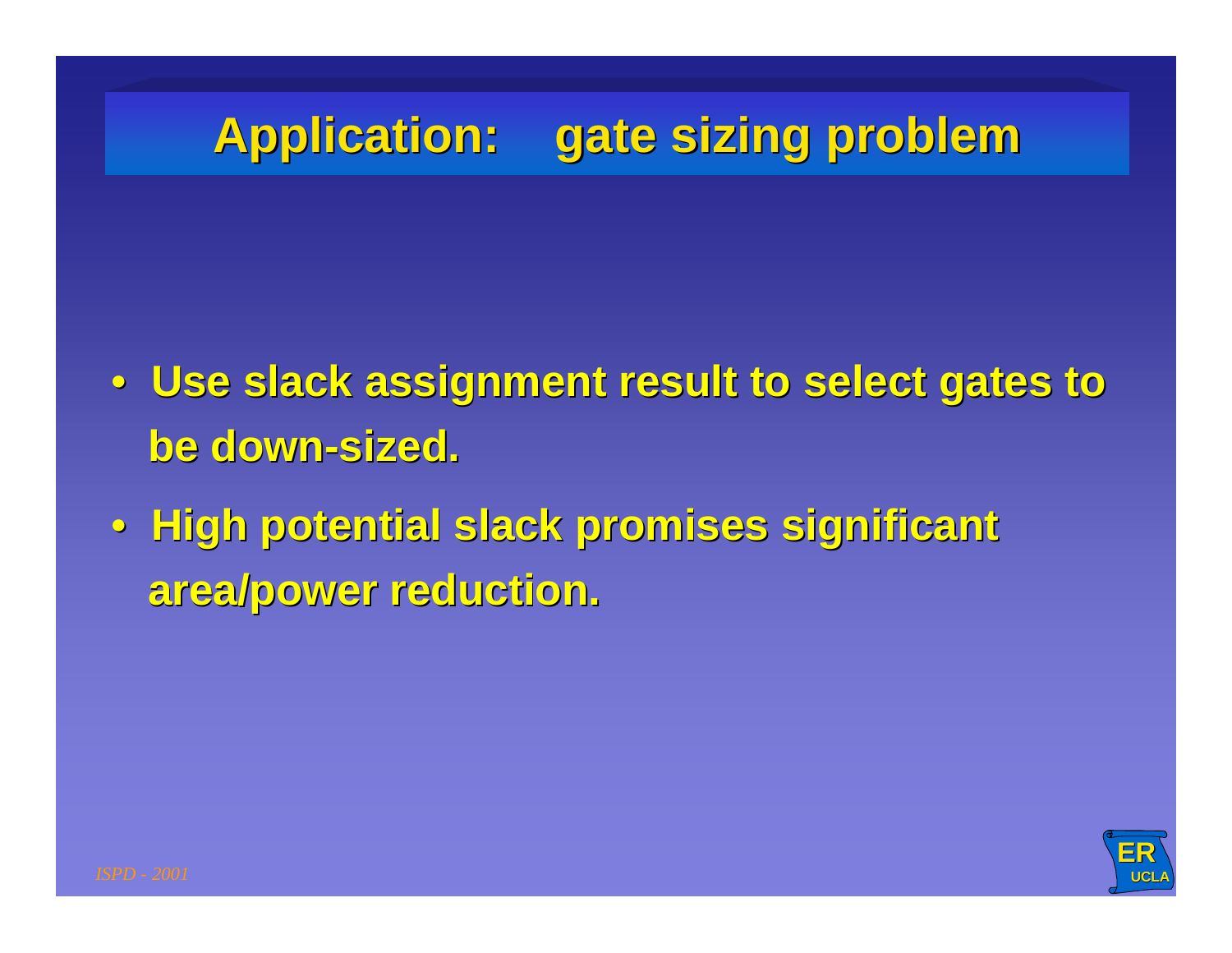#### **Application: placement problem**

• **Potential slack (PS) can be translated into the freedom/flexibility of all signal nets during physical design phase. The more potential slack, the easier to route signal nets without violating the timing constraints.**

 $\bullet$ 

•**Potential slack based results are very effective**

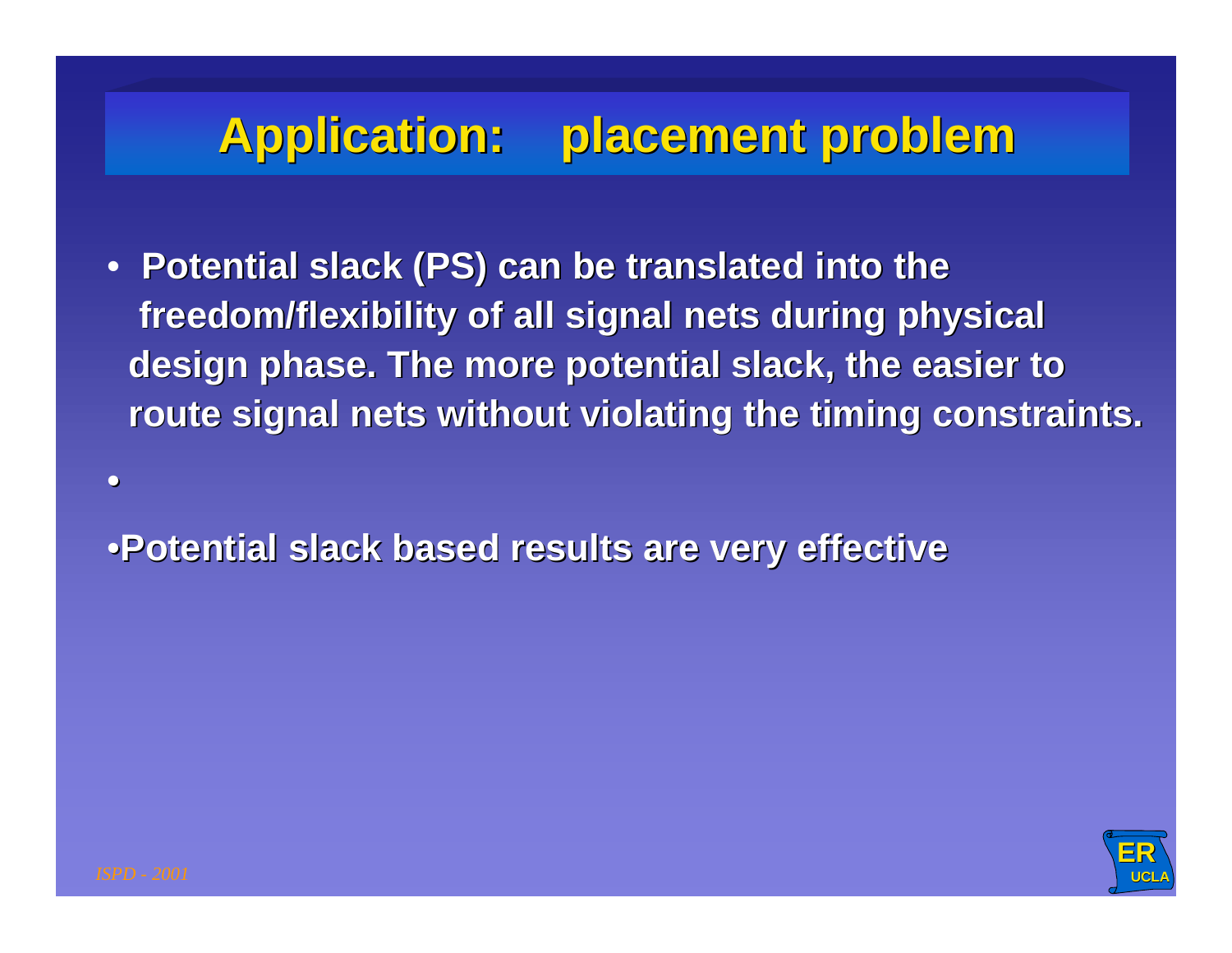#### **Conclusions**

• **Global algorithms are harder to design and analyze, have higher time complexity, however can produce good (optimal?) results.**

•**Is it worth it? Deep understanding on the structures of the solution**

•**What if too complex to implement?**

•**What if takes too much time to run?**

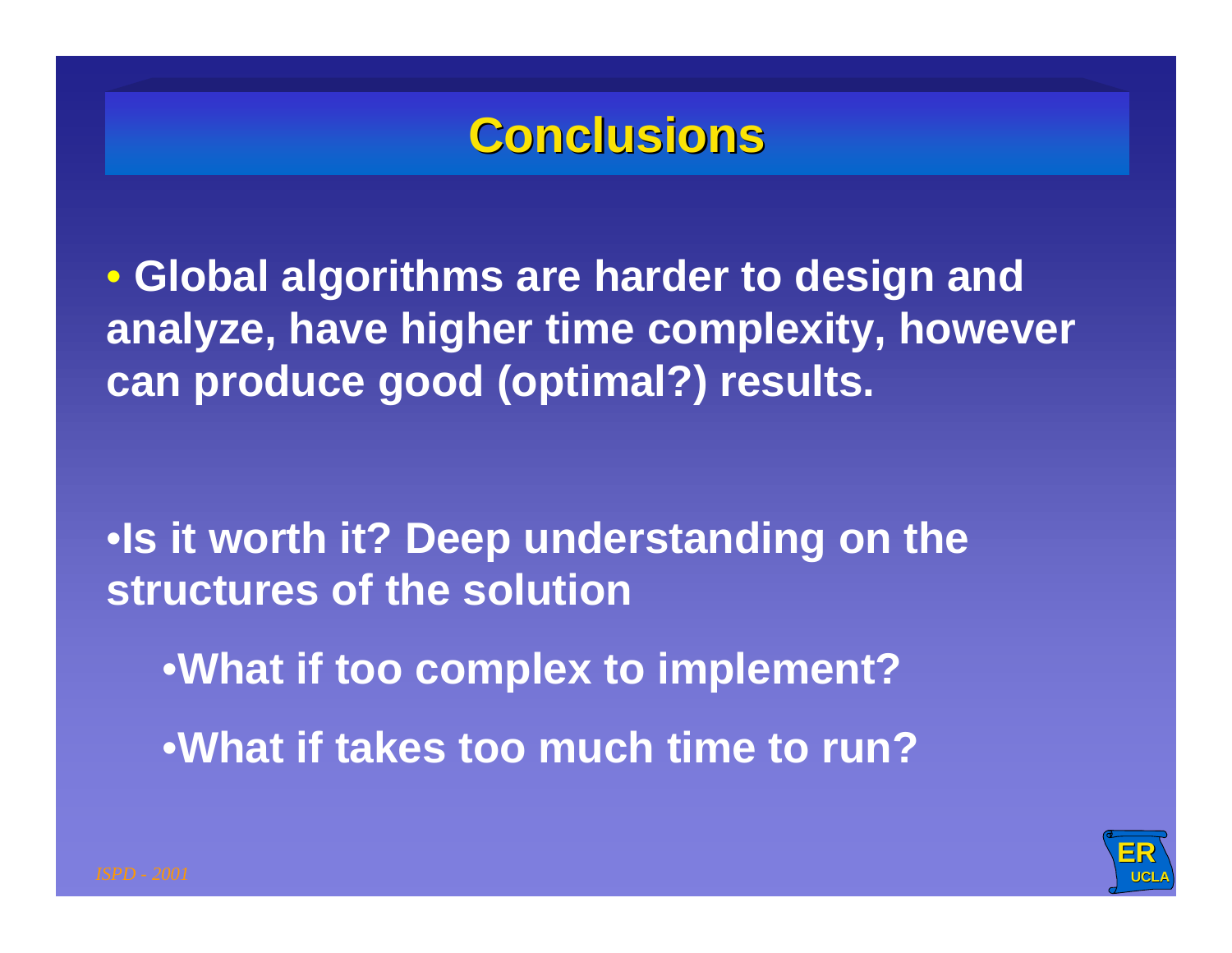# **Approximation Algorithms**

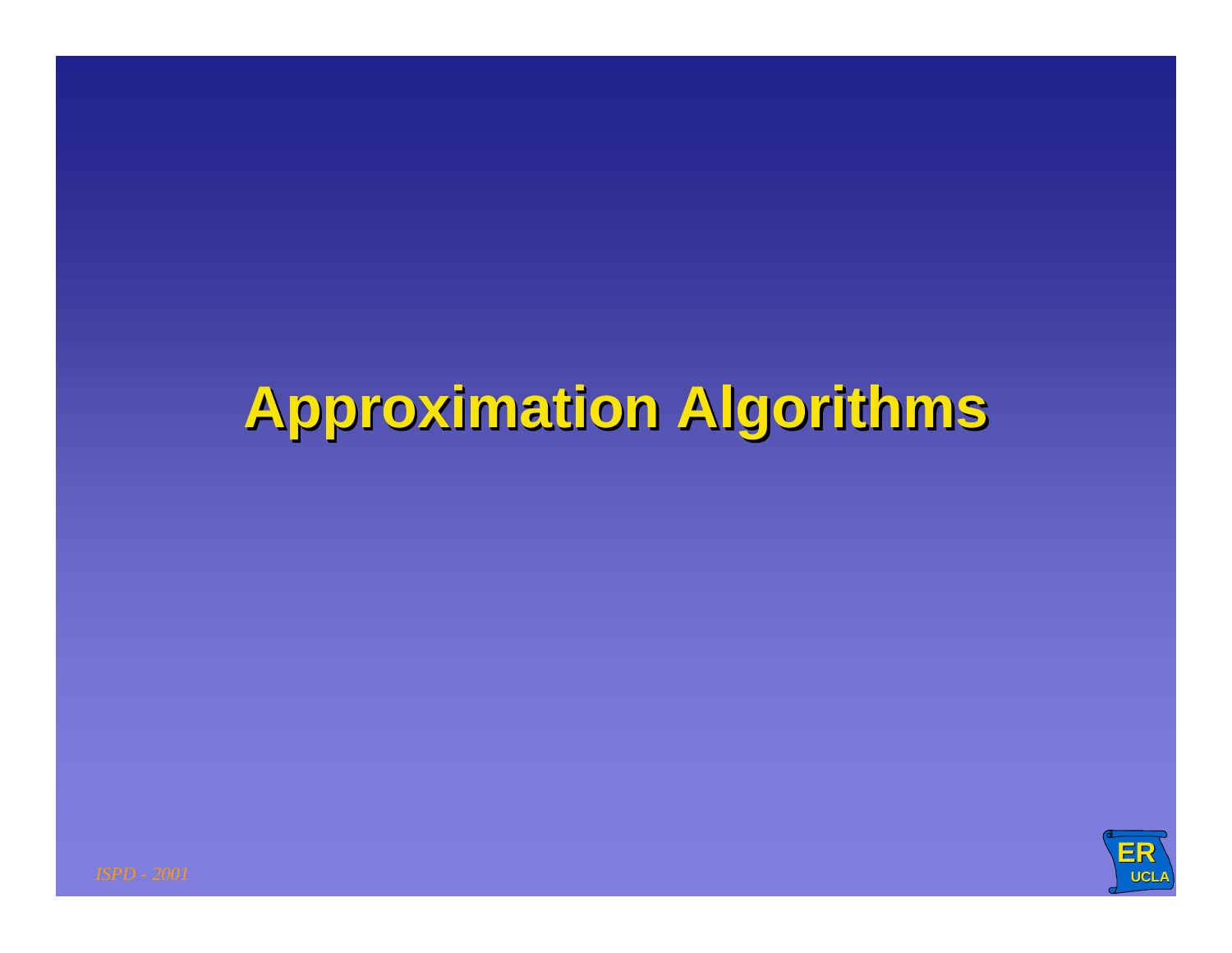### **Approximation Algorithm**

- <sup>q</sup> Problem : *P* <sup>q</sup> Problem : *P*
- <sup>q</sup> Objective : minimize *f ( f\* : the optimal value)* <sup>q</sup> Objective : minimize *f ( f\* : the optimal value)*
- <sup>q</sup> Instance *I ˛ P* <sup>q</sup> Instance *I ˛ P*
- <sup>q</sup> α-Approximation Algorithm *A* (Heuristic) for *P* <sup>q</sup> α-Approximation Algorithm *A* (Heuristic) for *P*

$$
f(I,A) \leq a.f^*(I)
$$

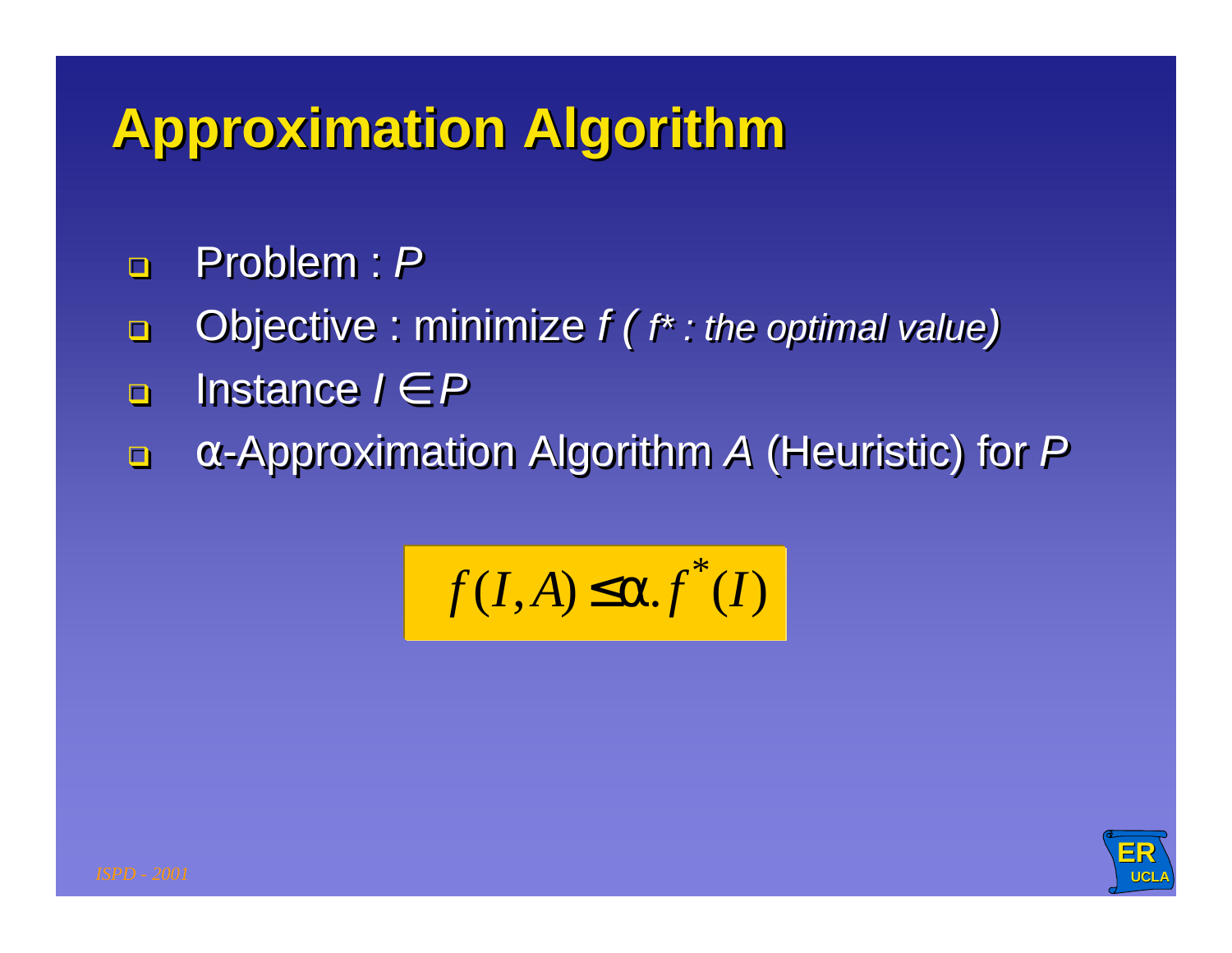# **Approximation Algorithm**

- **.** How to Evaluate Quality of Heuristics?
	- 1. Analyzing the data obtained by running on set of benchmark 1. Analyzing the data obtained by running on set of benchmark  $→$  **Only comparison among set of samples!**
	- 2. Deriving Lower Bounds or limits of approximability using 2. Deriving Lower Bounds or limits of approximability using approximation analysis methods approximation analysis methods
		- → Not Easy to Analyze Lower Bounds!
- **July 10 What can analyzing performance of an algorithm tell us?** 
	- **If the approximation is good enough**
	- **J.** Approximation algorithms bound the search space

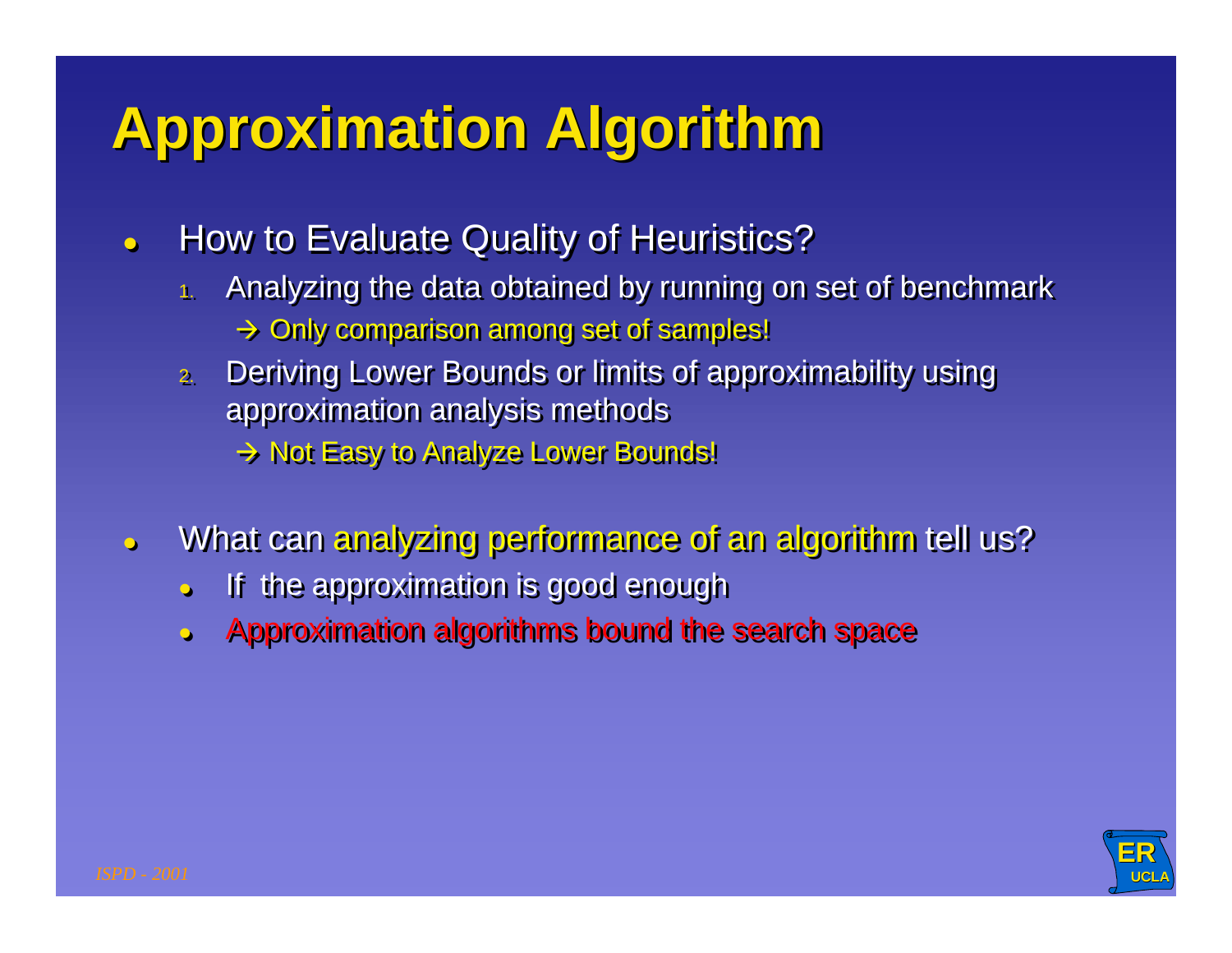#### <sup>l</sup> Problem: <sup>l</sup> Problem:

- **Given an undirected weighted graph** *G*, objective function *f*, and integer *k*, and integer *k*,
- **Partition the graph into** *k* **clusters such that value of** *f* **is** minimized. minimized.

#### **.** α-Approximation Algorithm:

- <sup>l</sup> Proposed by Gonzalez (1985) <sup>l</sup> Proposed by Gonzalez (1985)
- **J** Assumptions:
	- <sup>l</sup> *G* is Complete Graph <sup>l</sup> *G* is Complete Graph
	- <sup>l</sup> *f* is to minimize the maximum weight of an edge inside a cluster <sup>l</sup> *f* is to minimize the maximum weight of an edge inside a cluster
	- <sup>l</sup> Weights of edges satisfy triangle inequality <sup>l</sup> Weights of edges satisfy triangle inequality
- <sup>l</sup> Complexity: *O( k . n)* <sup>l</sup> Complexity: *O( k . n)*
	- <sup>l</sup> *n* is number of nodes in graph *G* <sup>l</sup> *n* is number of nodes in graph *G*

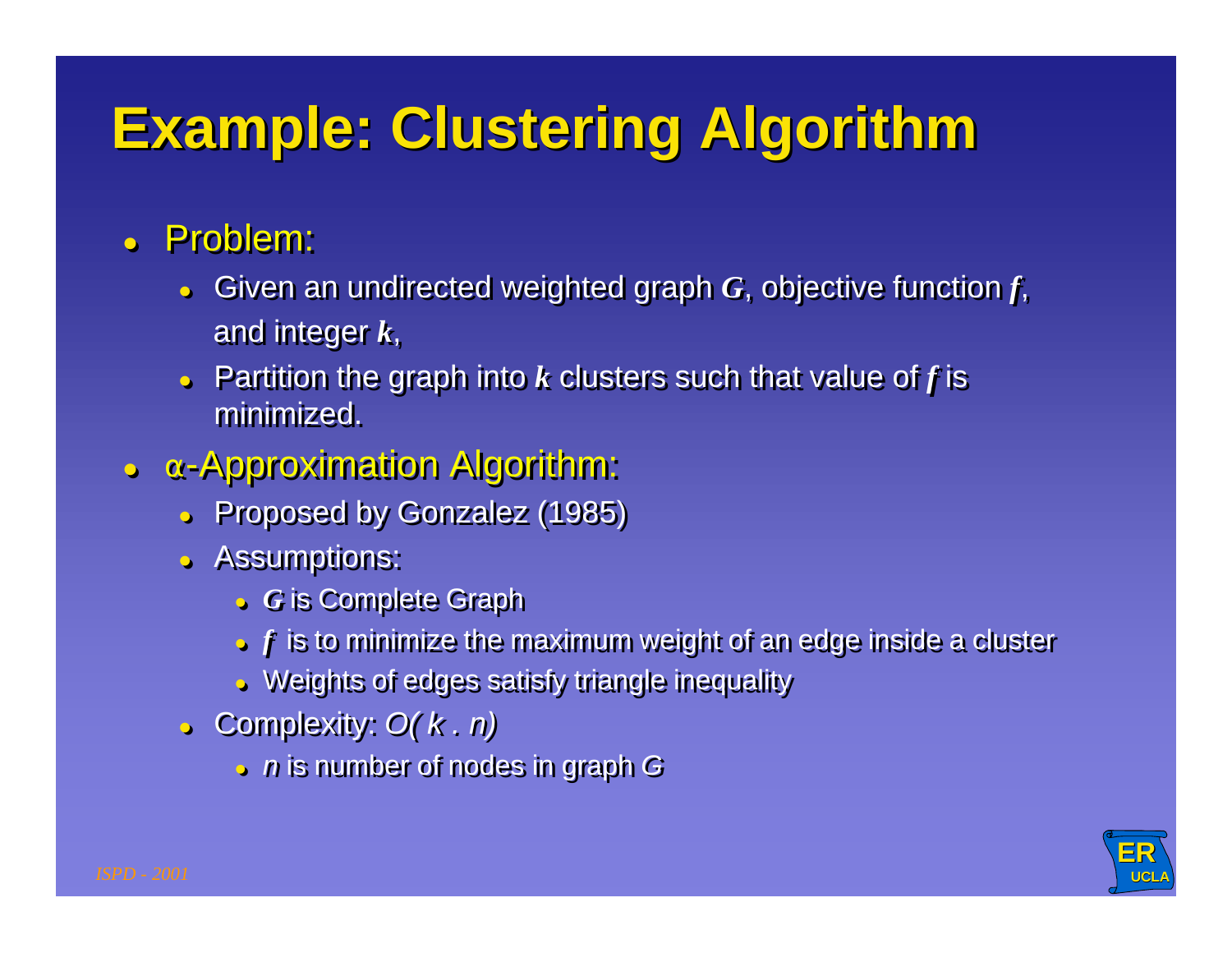**.** Generate two clusters on complete graph G ( $k=2$ ).



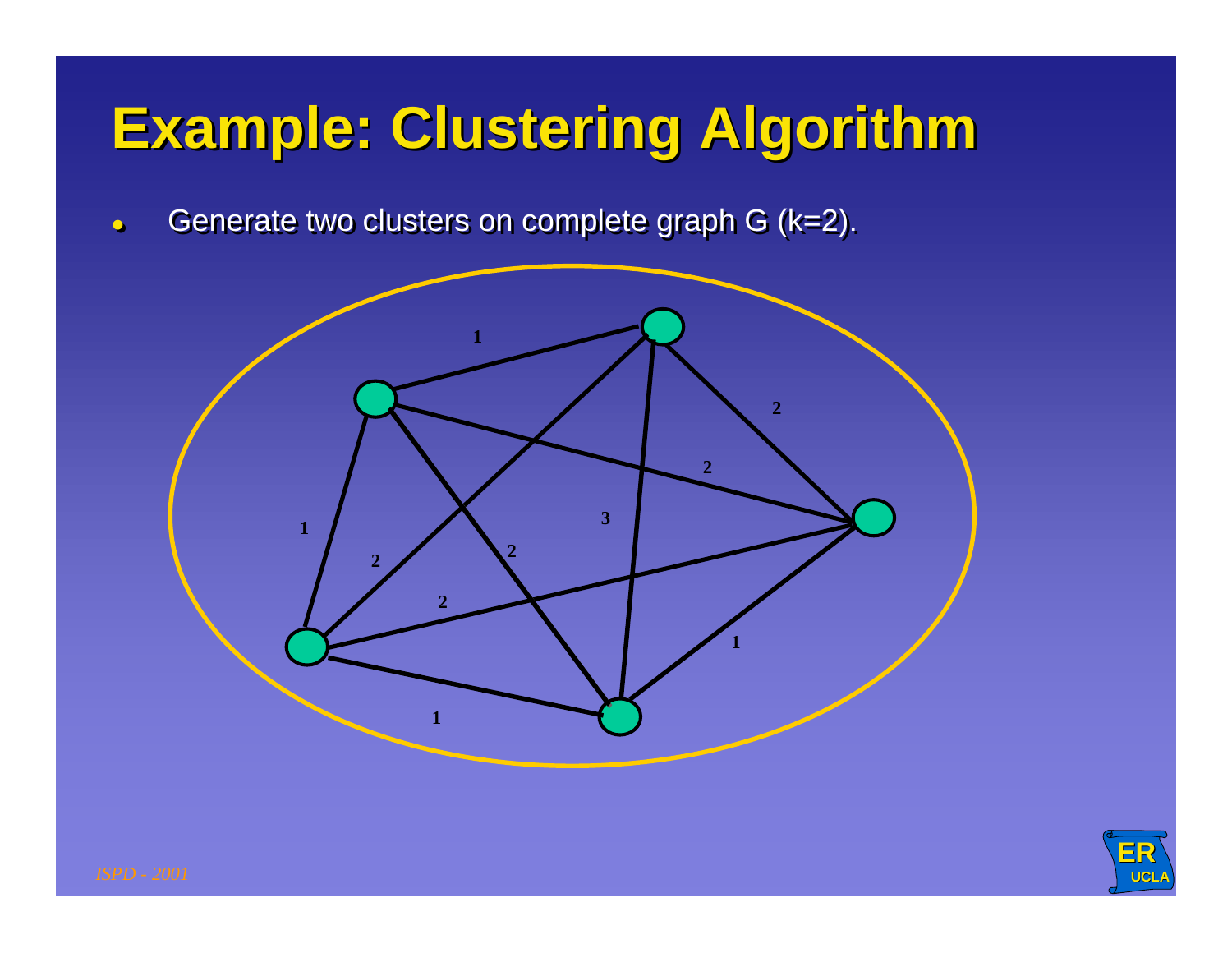- **.** Generate a cluster including all the nodes.
- **I.** Pick an arbitrary node as head of current cluster.



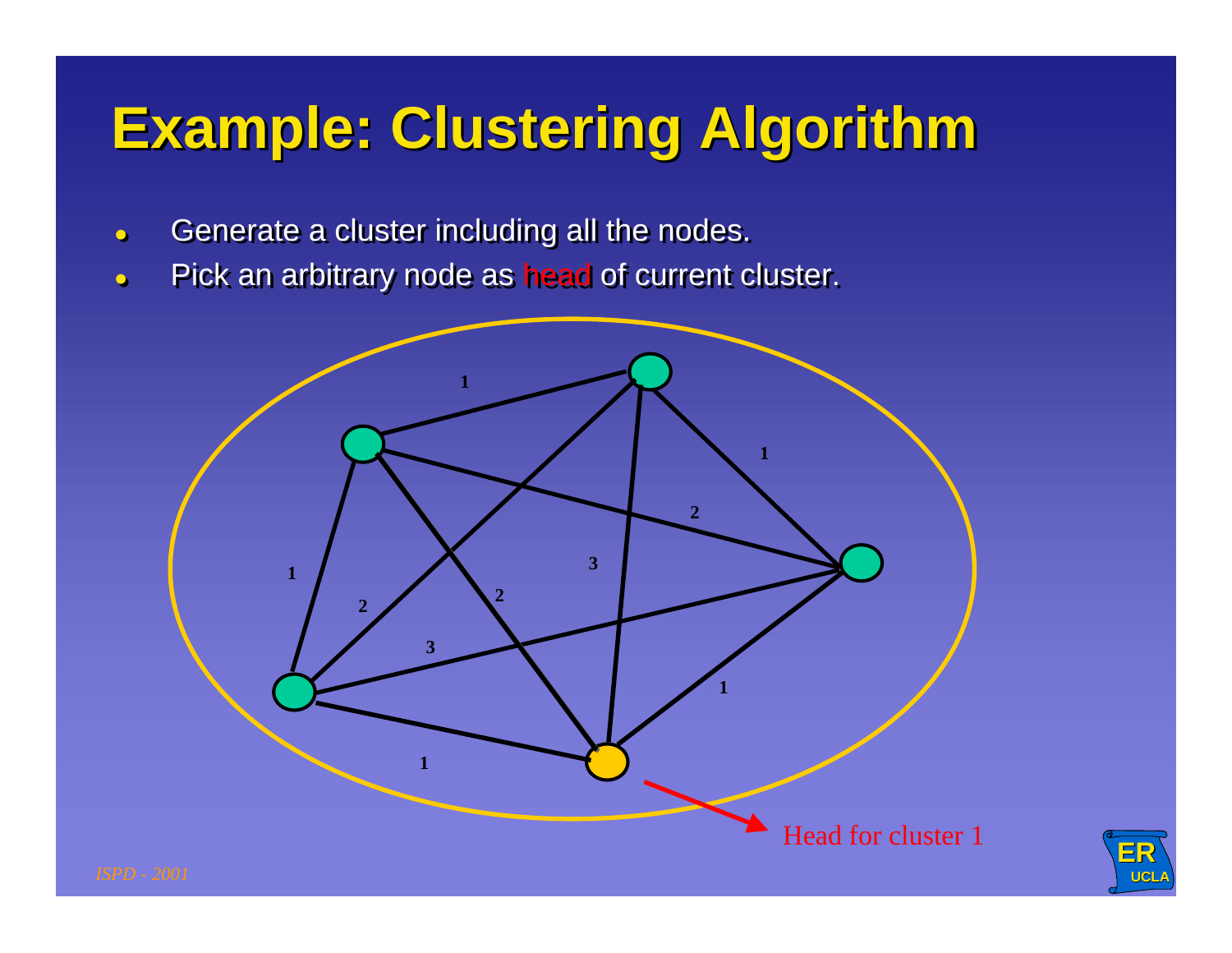Select the node that is connected to the head of cluster through the edge with greatest weight  $\bullet$ 



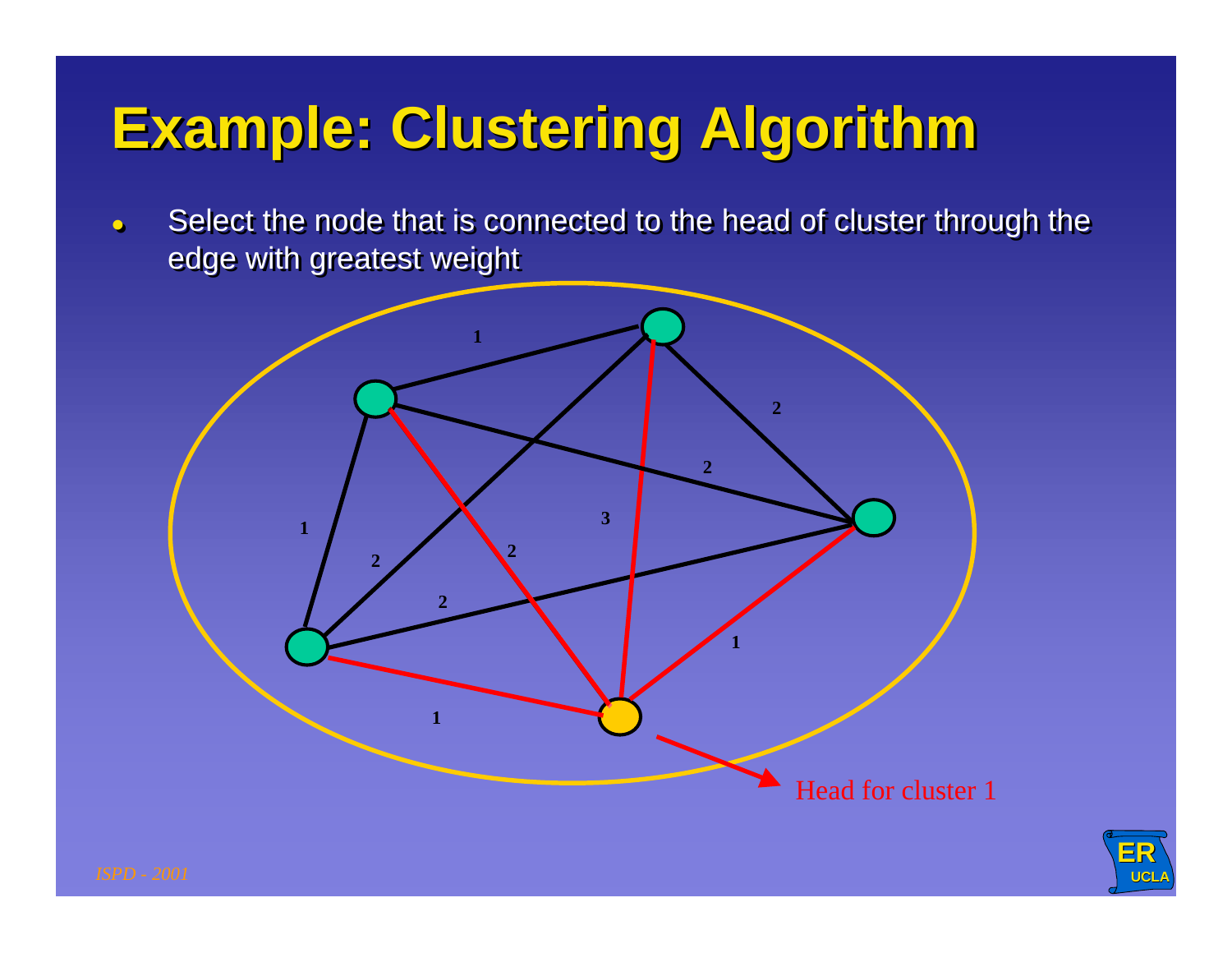Select the node that is connected to head of its cluster through the edge with greatest weight.  $\bullet$ 



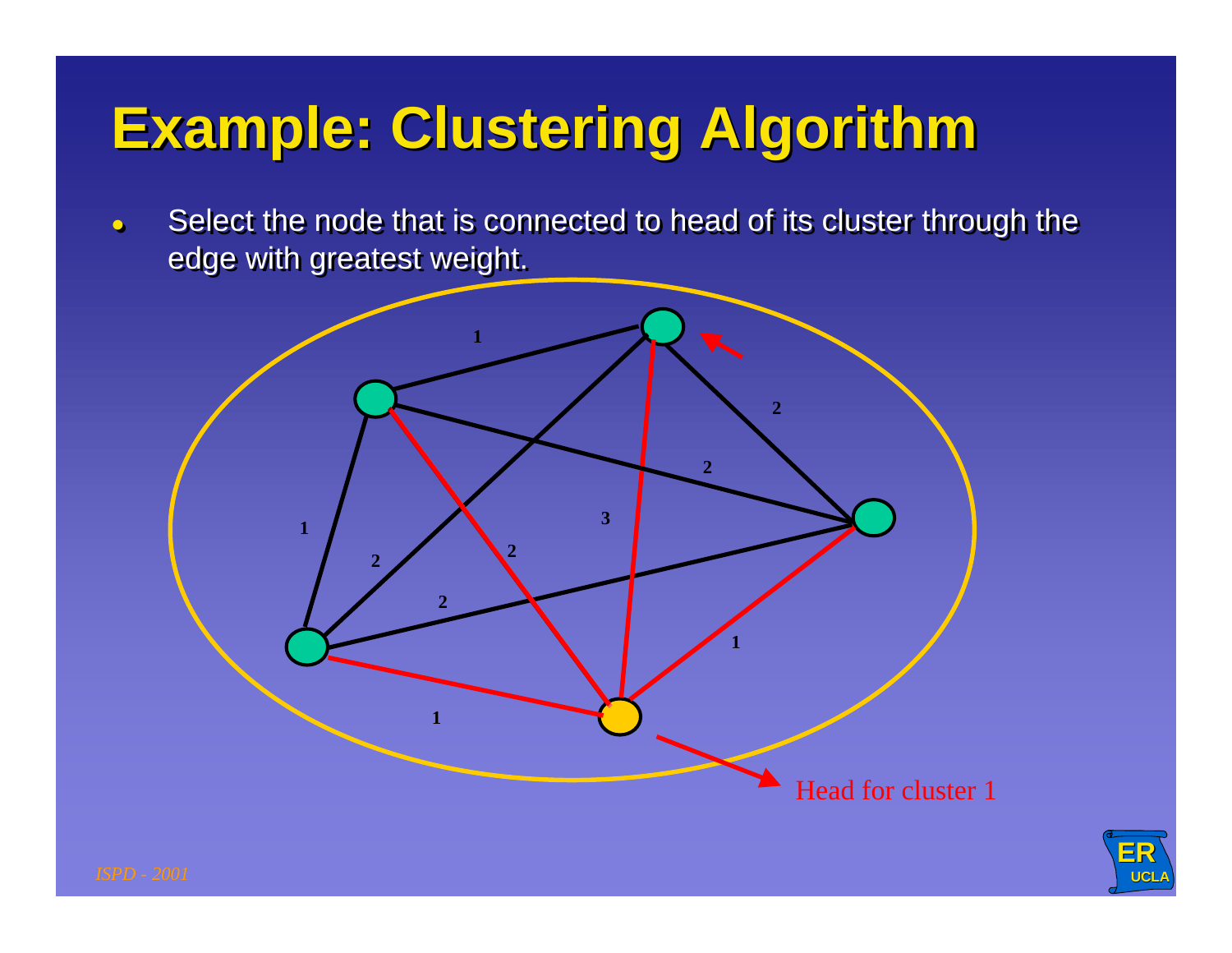**.** Separate the node, being the head of new cluster.

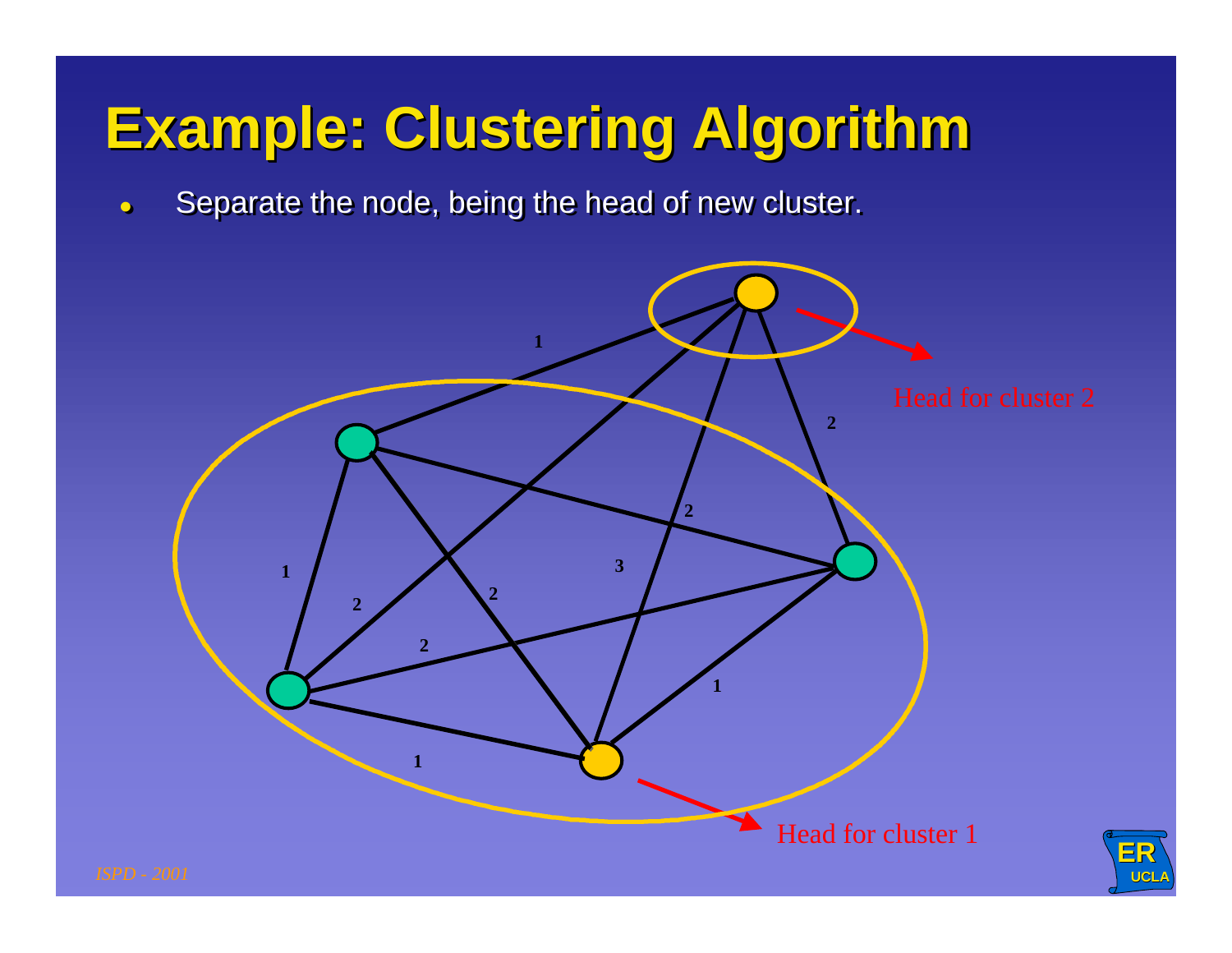Move the nodes inside the clusters connected to head of new cluster with lower weight compared to weight of edges connecting those to head of other clusters.  $\bullet$ 

**1**

**2**

**1**

**2**

**3**



**1**

**1**

**2**

**2**

**2**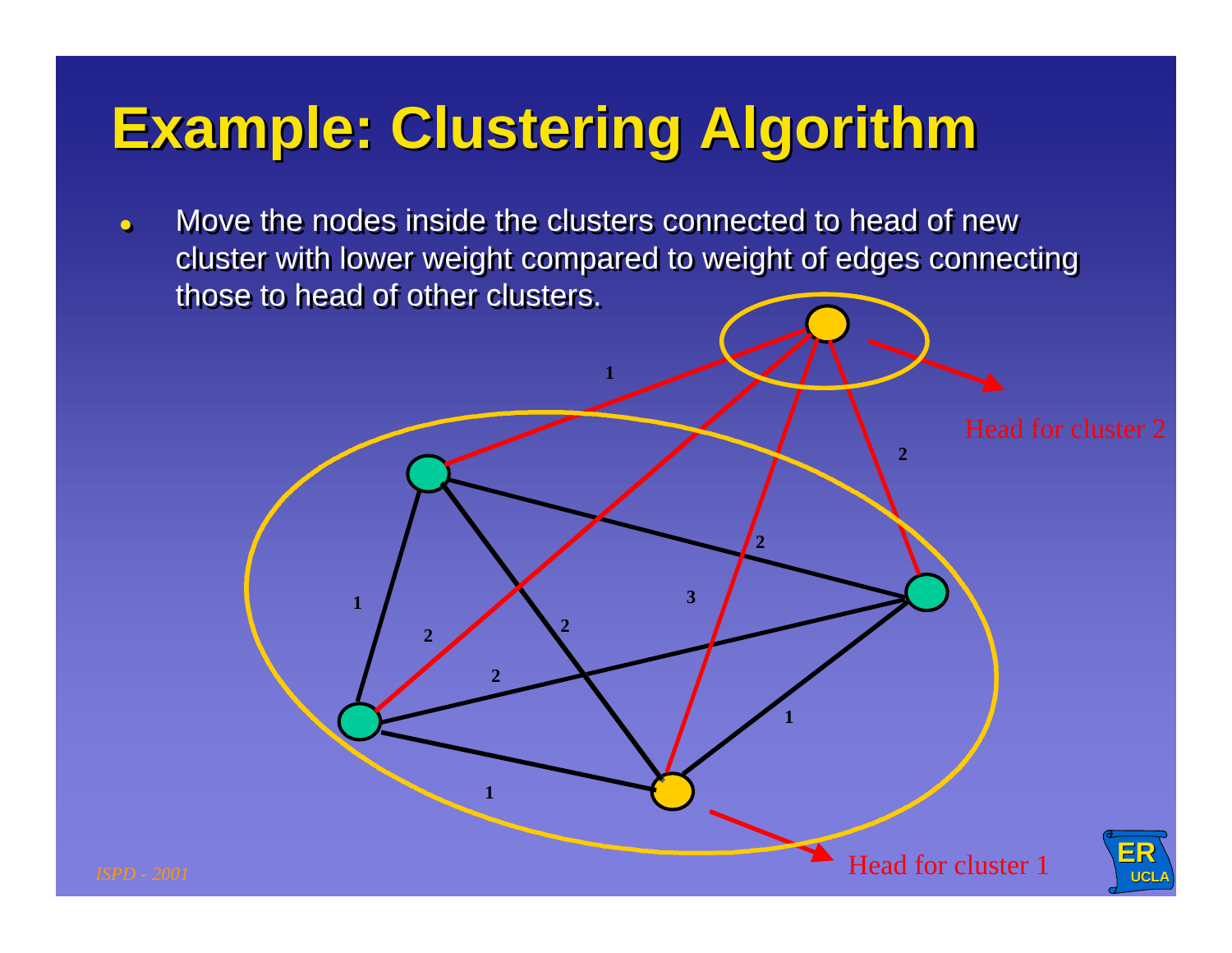#### **ER UCLA Example: Clustering Algorithm 1 1 1 2 2 2 1 2 3 2** Head for cluster 1 Move the nodes inside the clusters connected to head of new cluster with lower weight compared to weight of edges connecting those to head of clusters they belong to.  $\bullet$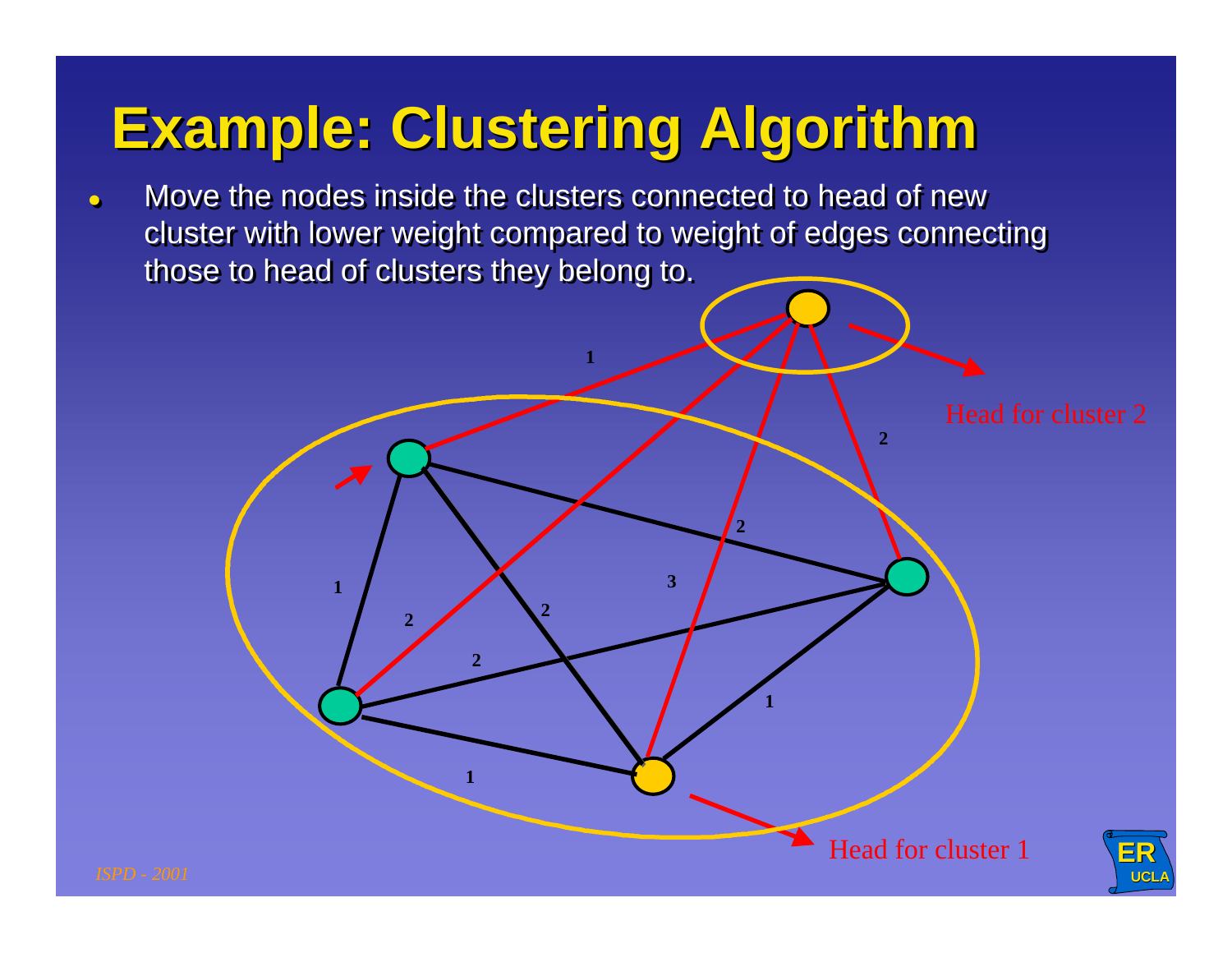

**UCLA**

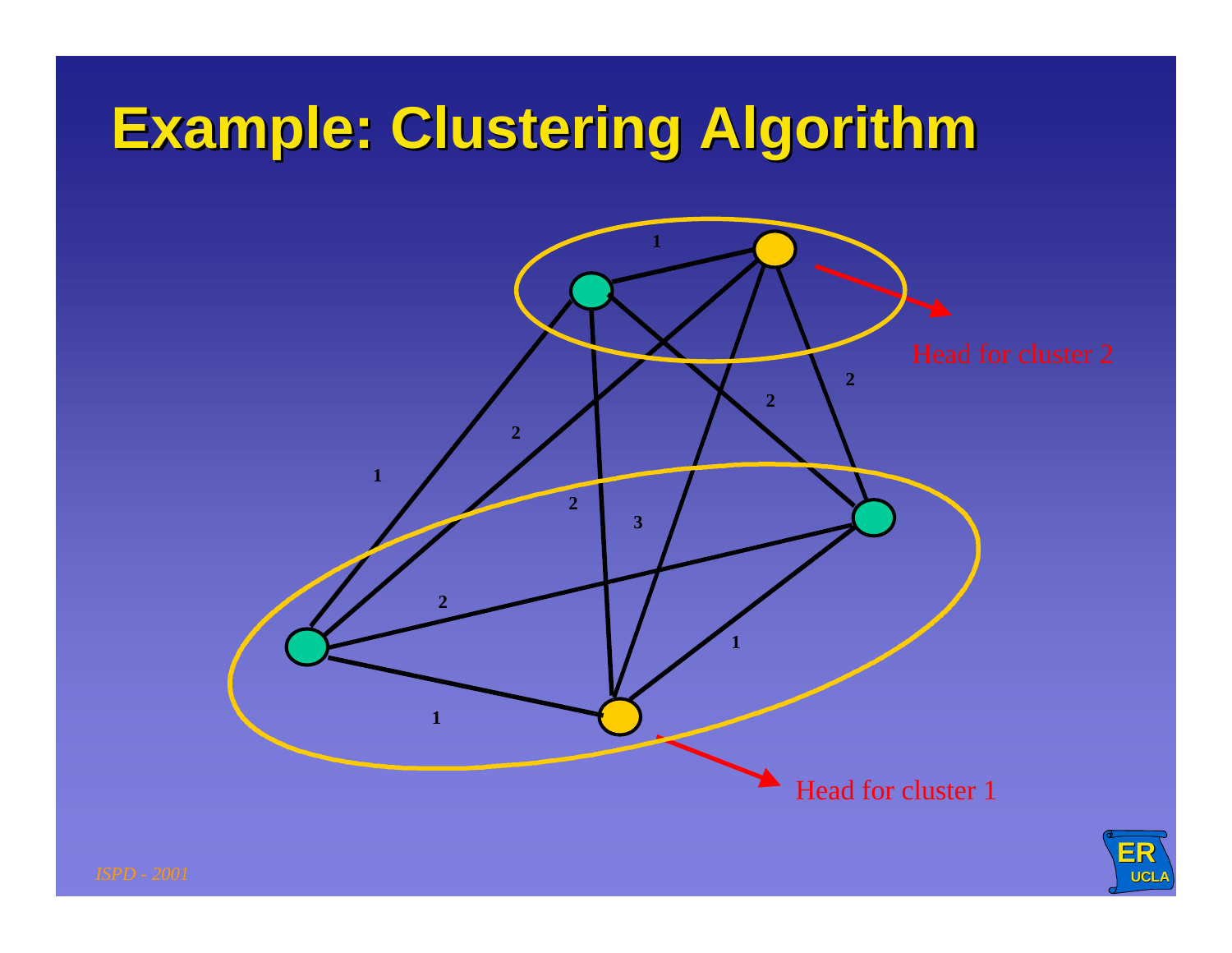- It has been proven:
	- **Demosed algorithm gives a solution within 2 times** the optimal solution  $(\alpha=2)$ .
	- **Computed approximation bound is the best possible** for such problem (unless P=NP). for such problem (unless P=NP).
	- **J** This implies that problem of approximation within 2−ε is NP-Complete. 2−ε is NP-Complete.

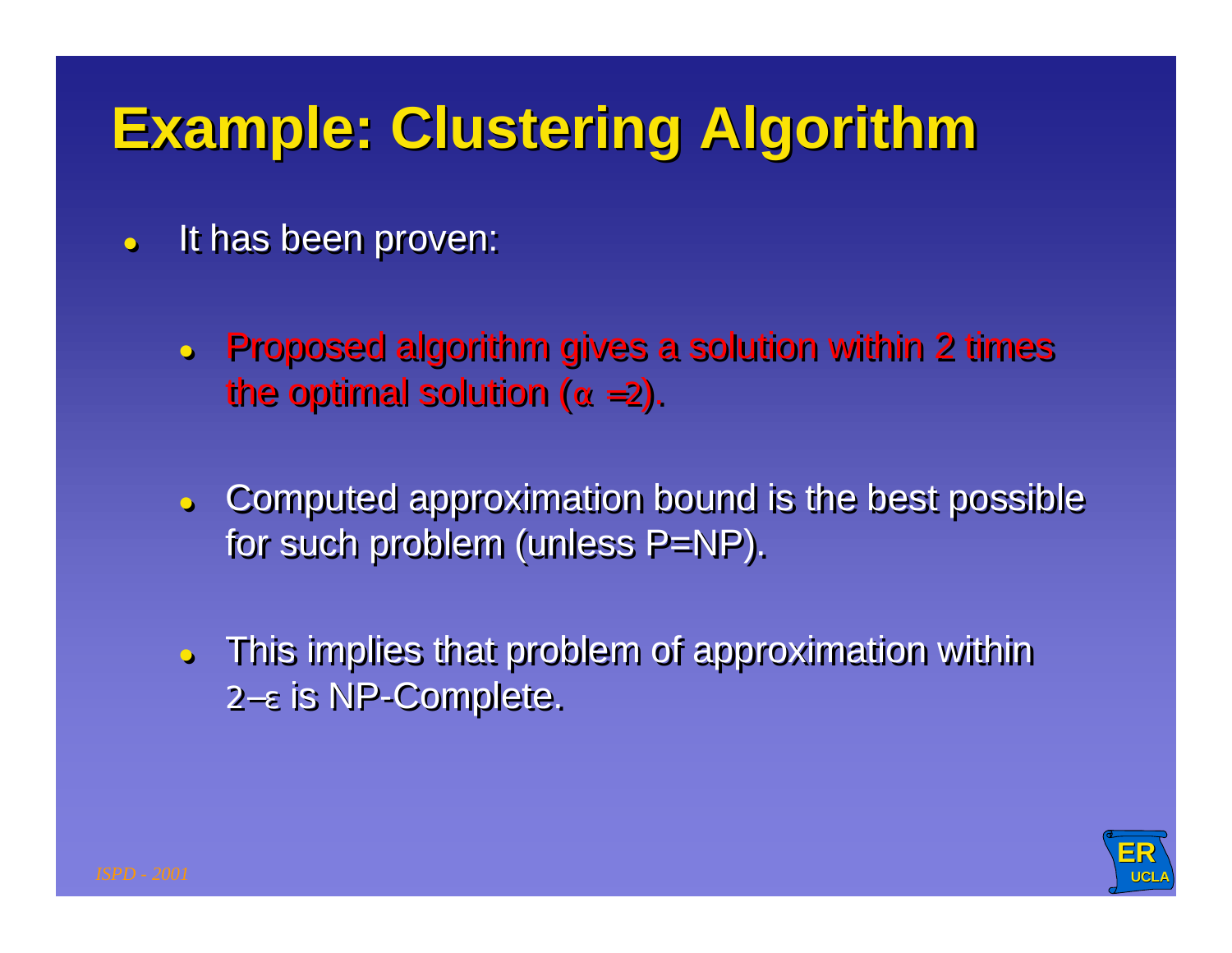- . h is defined as the maximum weight of edge inside clusters connecting to head of cluster. connecting to head of cluster.
- **According to triangle inequality no edge in clusters has greater** weight than 2 x h (G is a complete graph). weight than 2 x h (G is a complete graph).



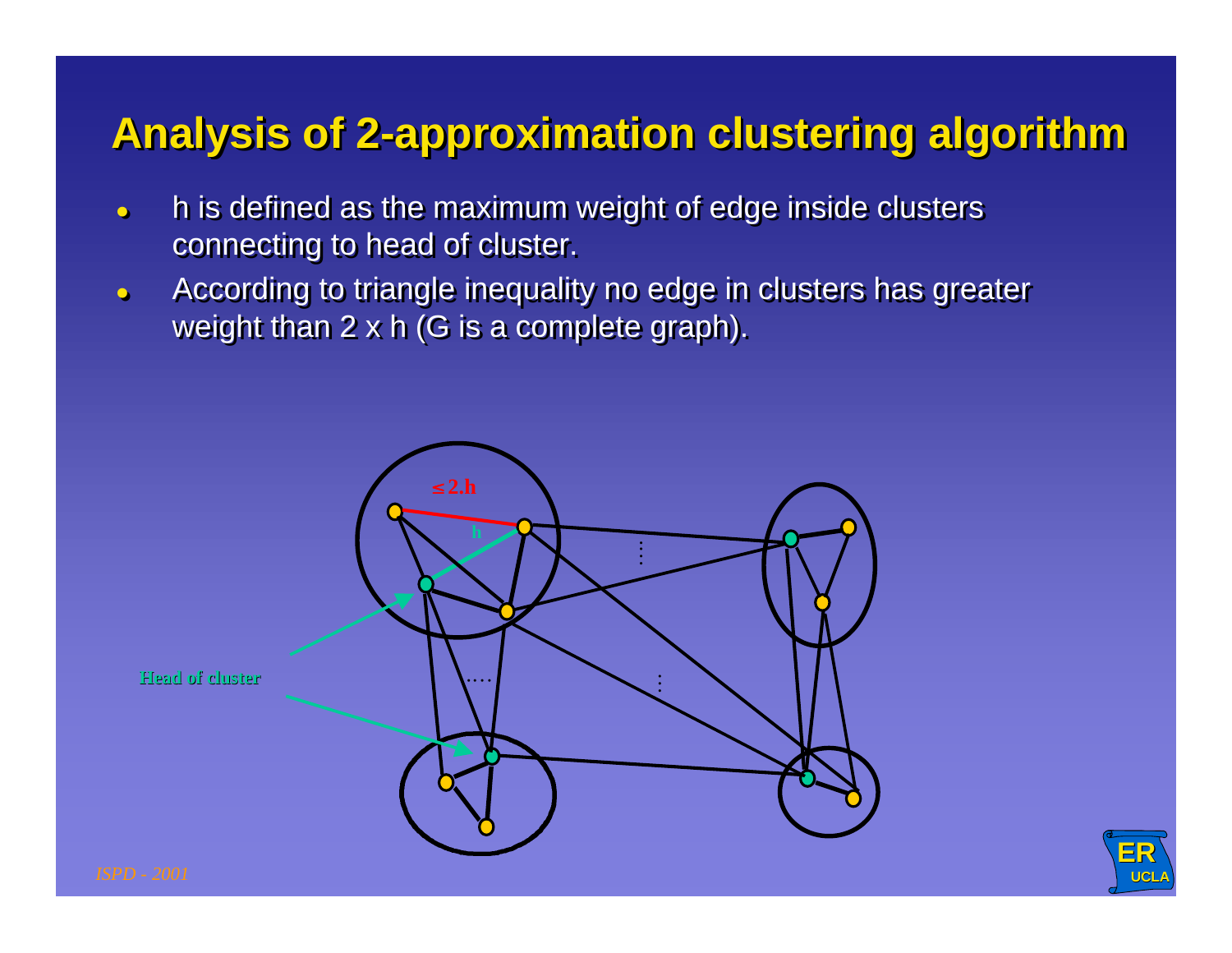- **Node A is connected to head of cluster with weight h.**
- **Since Node A has not been chosen to be head of other clusters** (before or after cluster 1 was constructed), it implies that the weight (before or after cluster 1 was constructed), it implies that the weight of edges connecting Node A to heads of other clusters are at least h. of edges connecting Node A to heads of other clusters are at least h.



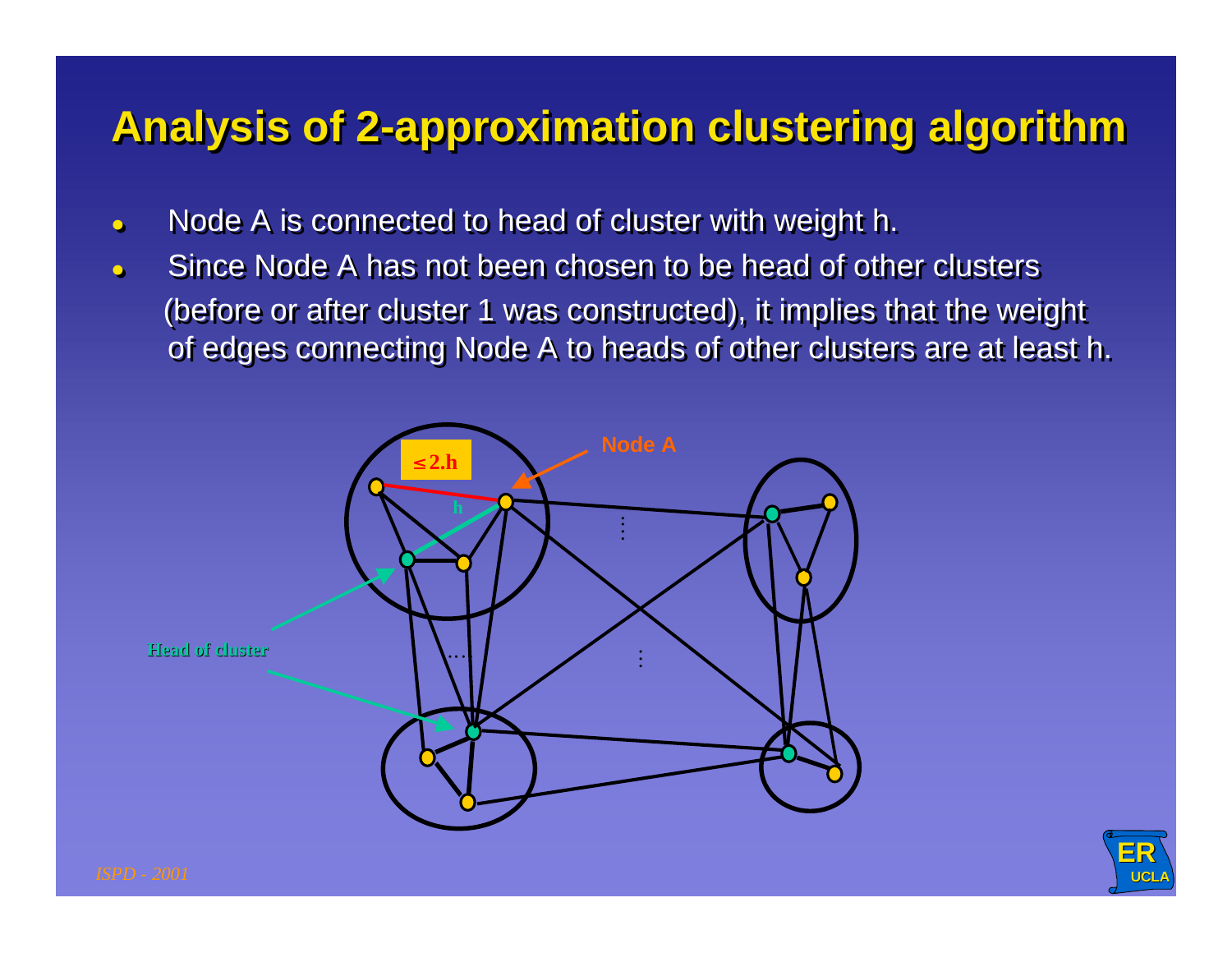- Node A and heads of clusters (k nodes) generate a k+1 clique.
- **.** Weights of edges in clique is at least h.
- If there is a  $(k+1)$ -clique with edges having greater weight than h, at least one edge of this clique will be inside one of the k clusters. one edge of this clique will be inside one of the k clusters.



**ER UCLA**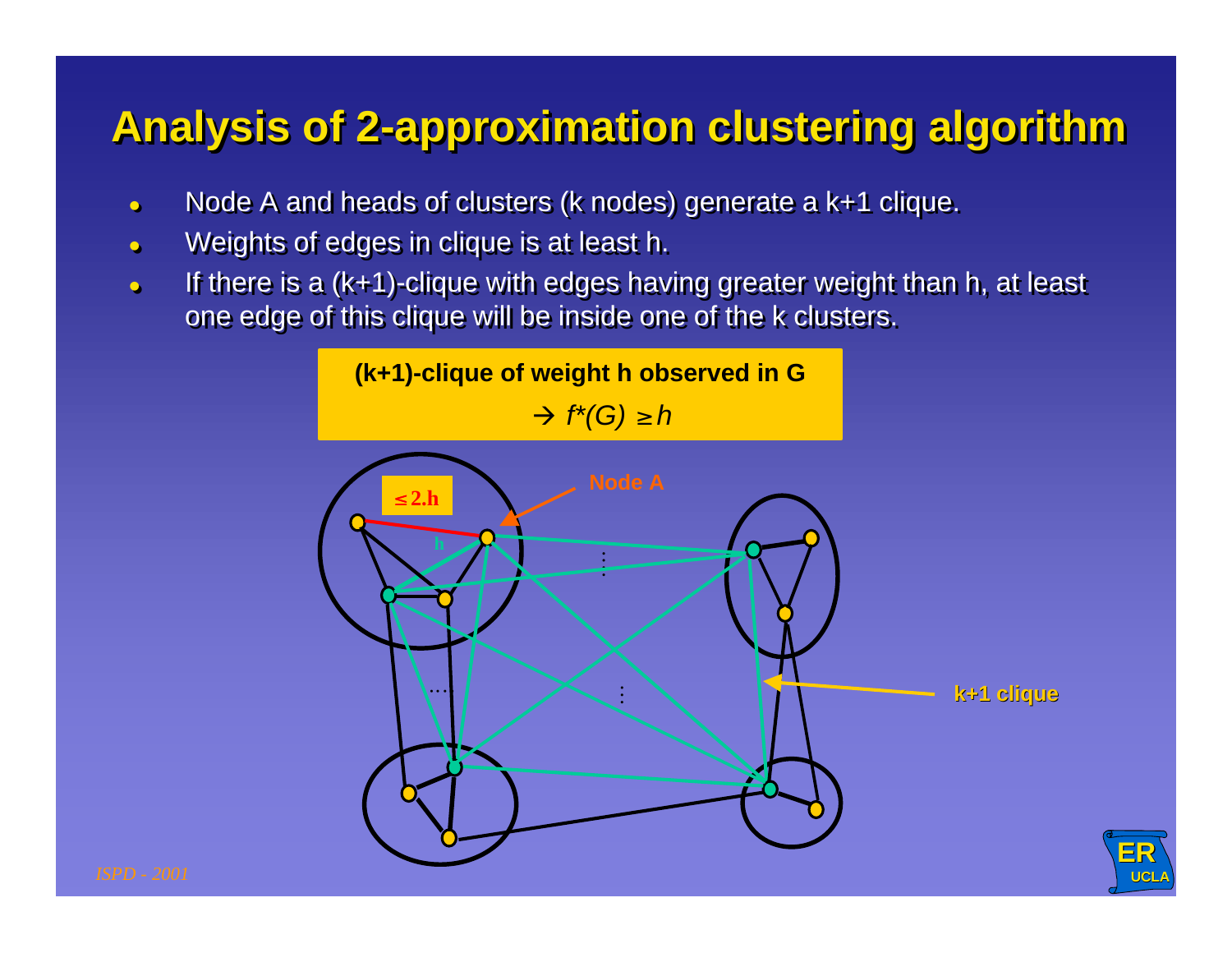- Maximum weight of an edge inside any cluster is great than h.  $\bullet$
- In solution obtain by approximation algorithm, no edge with weight greater than 2 x h is inside any cluster.  $\bullet$



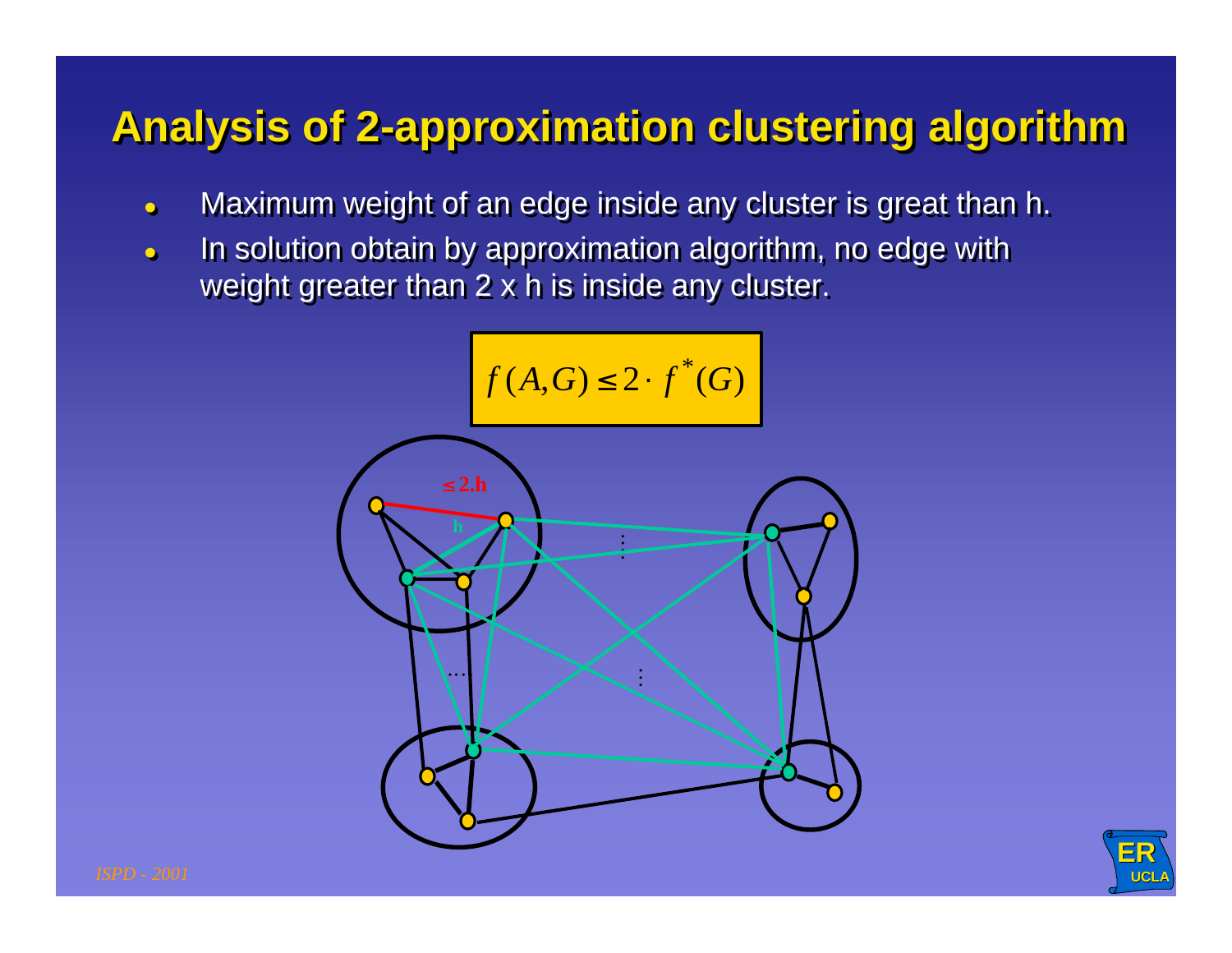### **Conclusions**

<sup>l</sup> Important to analyze algorithms <sup>l</sup> Important to analyze algorithms

**.** Better to start with a simple algorithm, analyze it, add more local optimization methods, and it, add more local optimization methods, and improve the performance improve the performance

<sup>l</sup> Let computational effort guide us towards the <sup>l</sup> Let computational effort guide us towards the correct road to develop better algorithms for correct road to develop better algorithms for hard problems. hard problems.

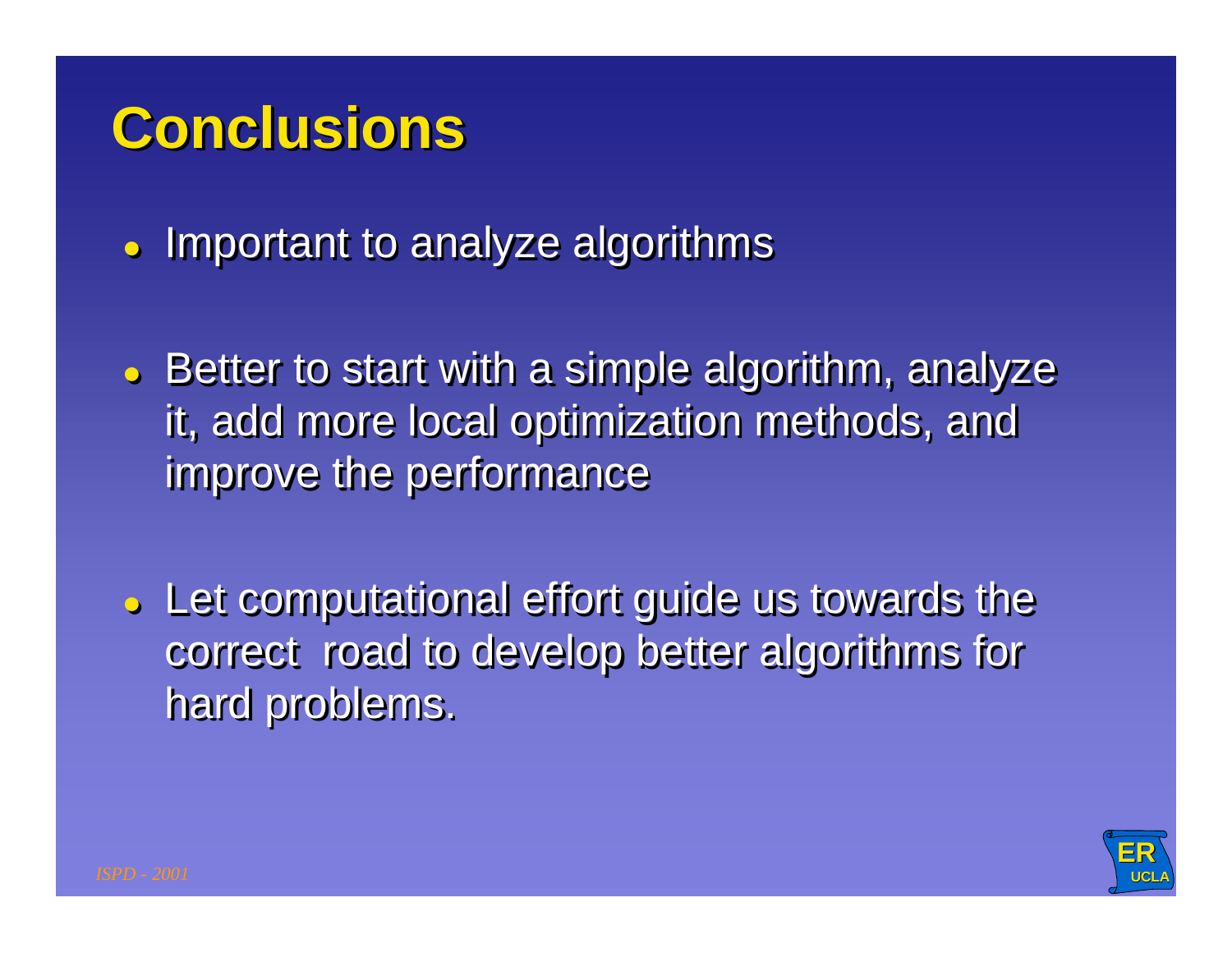# **Probabilistic Algorithms**

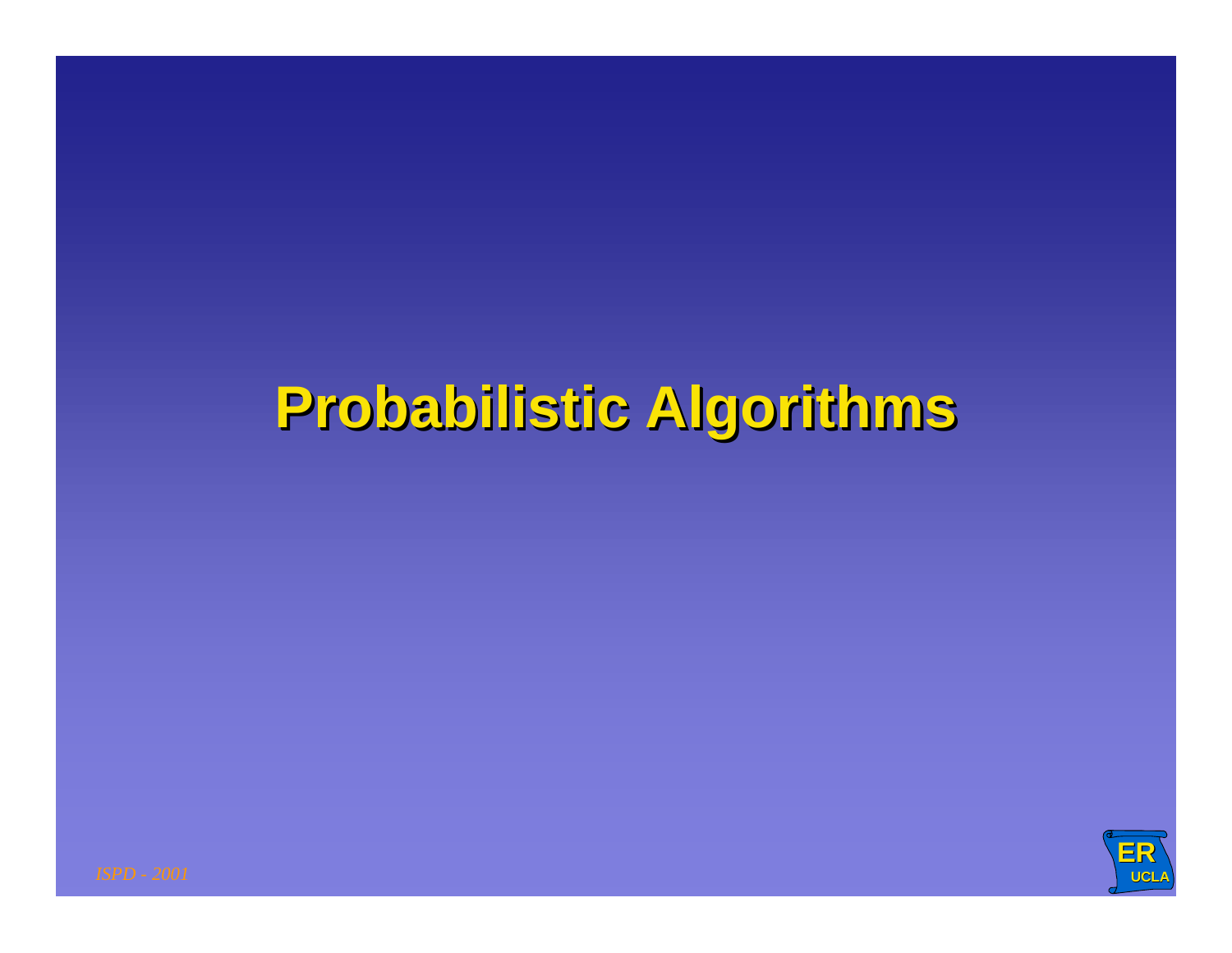# **Probabilistic Algorithms**

- **.** Definition an algorithm that makes random choices during execution during execution
- <sup>l</sup> Examples <sup>l</sup> Examples
	- **Simulated Annealing**
	- **Cenetic Algorithms**
	- **.** Karger's Contraction Algorithm for Clustering
- **Juse probablistic analysis to give:** 
	- **.** Expected runtime
	- **Bound on solution quality**

**Probabilistic algorithms often run faster, are easier to implement and describe than comparable deterministic algorithms**

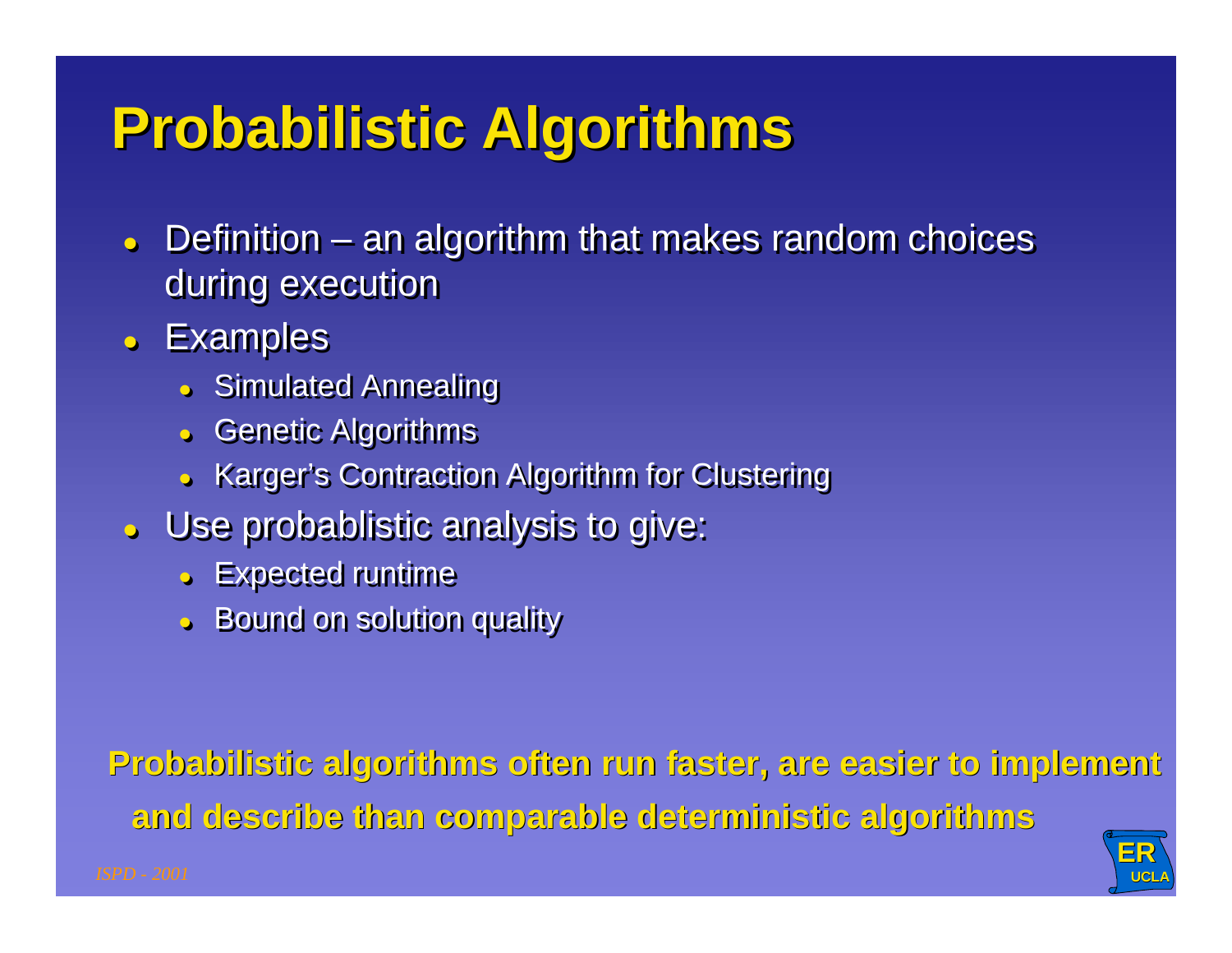# **Contraction Algorithm for Clustering/partitioning**

**Input**: directed acyclic graph *G* = (*V*, *E*), number of **Input**: directed acyclic graph *G* = (*V*, *E*), number of partitions *k* partitions *k* **Output**: *k* sets of vertices **Output**: *k* sets of vertices

**begin begin while** |V| > k **while** |V| > k **do** choose and edge *e(u,v)* at random **do** choose and edge *e(u,v)* at random contract both *u* and *v* contract both *u* and *v* **end end**

> **Simple to describe with good runtime and bound on solution quality**

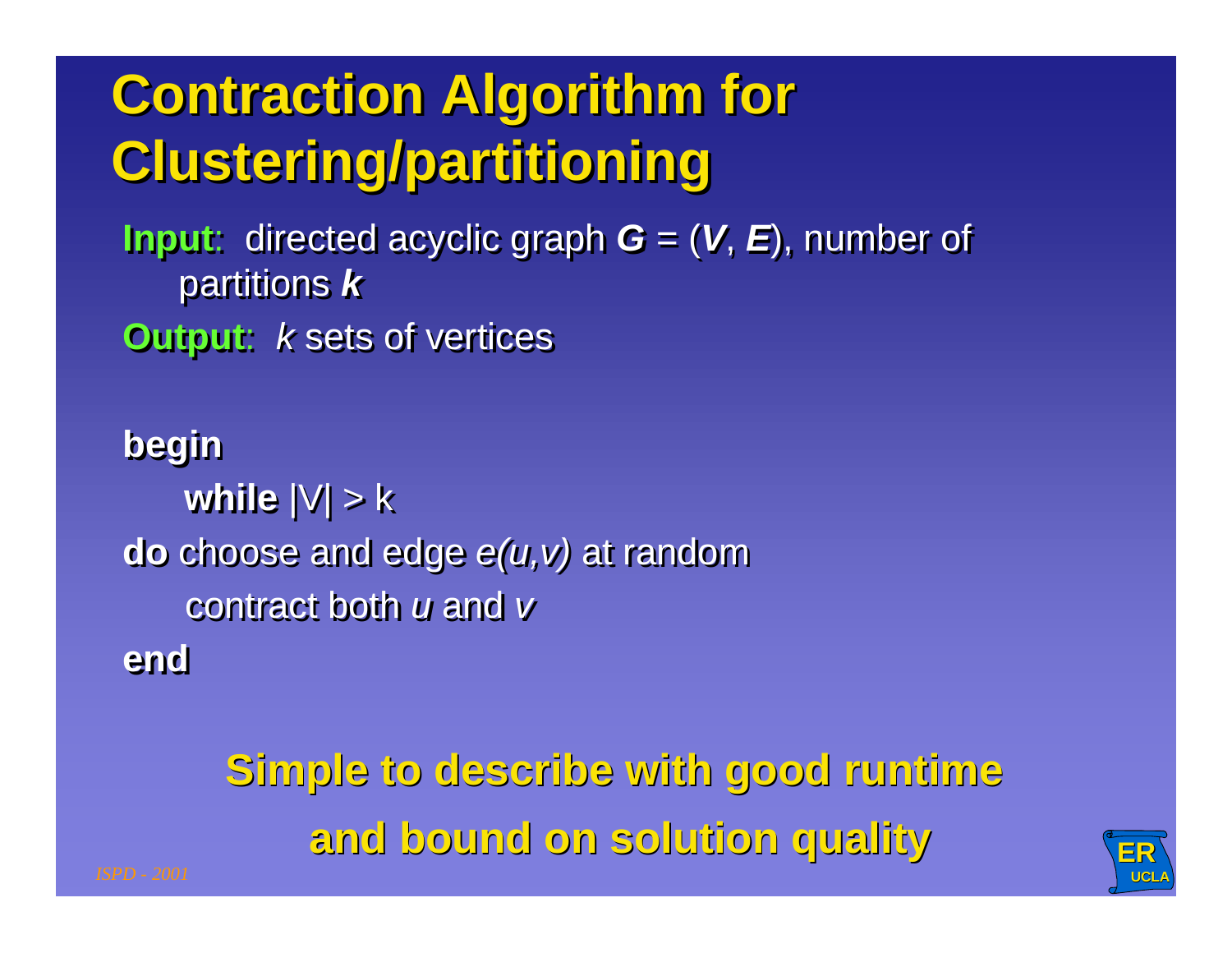# **Example**

#### **.** Edge contraction

- **Remove vertices connected to edge**
- **Replace with one vertex and maintain connectivity**



**"Simple" Algorithm with Analysis yields powerful results**

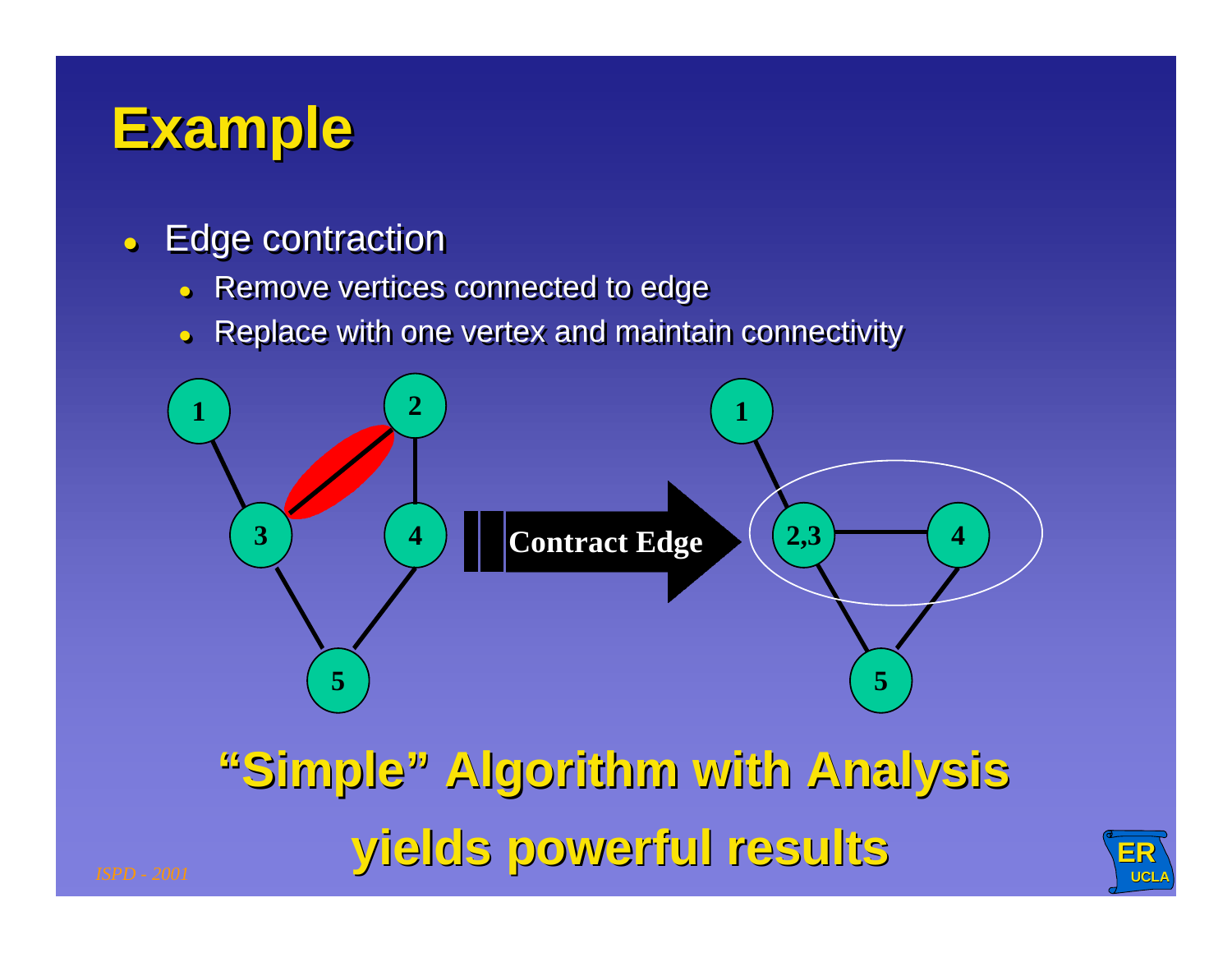# **Solution Quality Properties**

- **Julian** *Using probabilistic analysis we can get bounds on solution quality*
- <sup>l</sup> *Theorem: Stopping the Contraction Algorithm when r vertices* <sup>l</sup> *Theorem: Stopping the Contraction Algorithm when r vertices remain yields a minimum r-way cut with probability at least remain yields a minimum r-way cut with probability at least*

$$
r \binom{n}{r-1}^{-1} \binom{n-1}{r-1}^{-1}
$$

- <sup>l</sup> *Corollary: If we perform O(n<sup>2</sup> log n) independent contractions to*  <sup>l</sup> *Corollary: If we perform O(n<sup>2</sup> log n) independent contractions to two vertices, we find a min-cut with high probability. two vertices, we find a min-cut with high probability.*
- <sup>l</sup> *You want it faster: combine this with FM* <sup>l</sup> *You want it faster: combine this with FM*

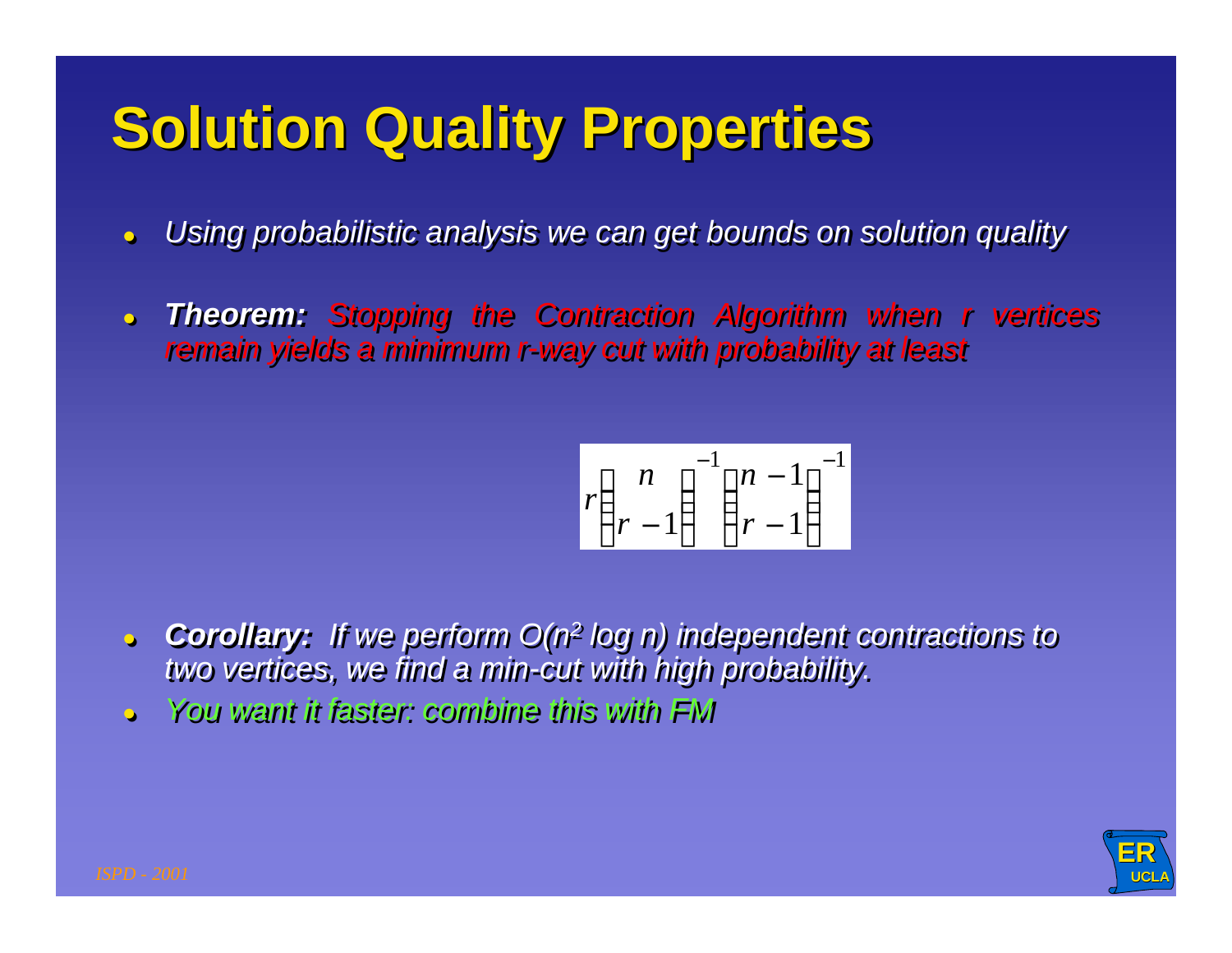### **Proof of Theorem**

**Choose** *r* **- 1** vertices at random, each of these vertices is in its own cluster (*r* = 4) is in its own cluster (*r* = 4)

• The remaining vertices are in the final cluster



**.** *f* is the number of edges cut  $(f = 4)$ <sup>l</sup> *m* is the number of graph edges (*m = 5)* <sup>l</sup> *m* is the number of graph edges (*m = 5)*

$$
E[f] = \left[1 - \left(1 - \frac{r-1}{n}\right)\left(1 - \frac{r-1}{n-1}\right)\right]m
$$

Probability that a single edge is cut **{**

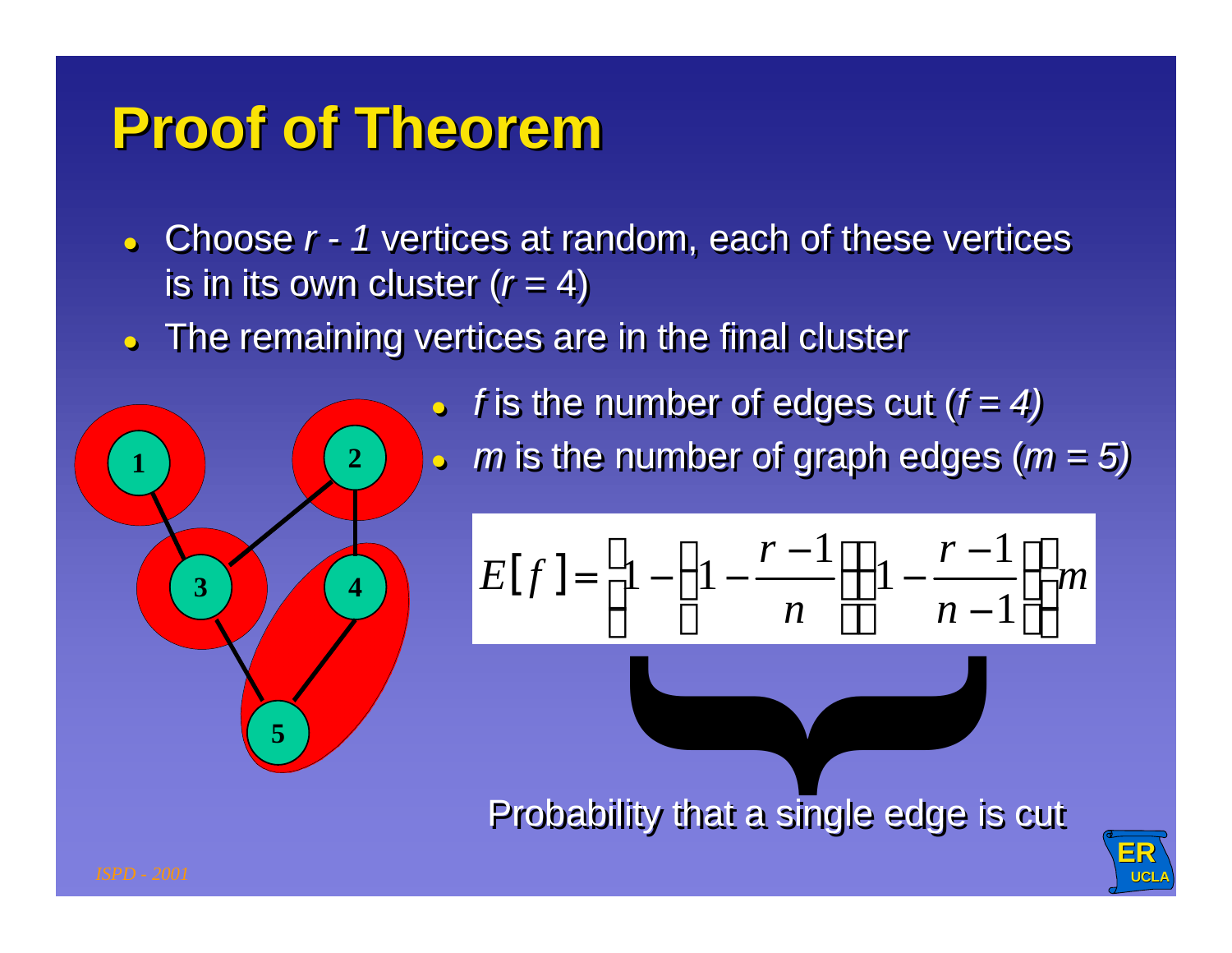## **Proof of Theorem (cont)**

$$
E[f] = \left[1 - \left(1 - \frac{r-1}{n}\right)\left(1 - \frac{r-1}{n-1}\right)\right]m
$$

- <sup>l</sup> *f* is no less than the value of the minimum *r*-cut, E[*f*] is <sup>l</sup> *f* is no less than the value of the minimum *r*-cut, E[*f*] is the value of the minimal cut the value of the minimal cut
- . The probability that a particular minimum r-cut survives the reductions process until there are r vertices remaining is at least remaining is at least

$$
\prod_{u=r+1}^{n} \left(1 - \frac{r-1}{u}\right) \left(1 - \frac{r-1}{u-1}\right) = \prod_{u=r+1}^{n} \left(1 - \frac{r-1}{u}\right) \prod_{u=r+1}^{n}
$$

$$
= \prod_{u=r+1}^{n} \left(1 - \frac{r-1}{u}\right) \prod_{u=r+1}^{n} \left(1 - \frac{r-1}{u-1}\right)
$$

$$
= r \binom{n}{r-1}^{-1} \binom{n-1}{r-1}^{-1}
$$

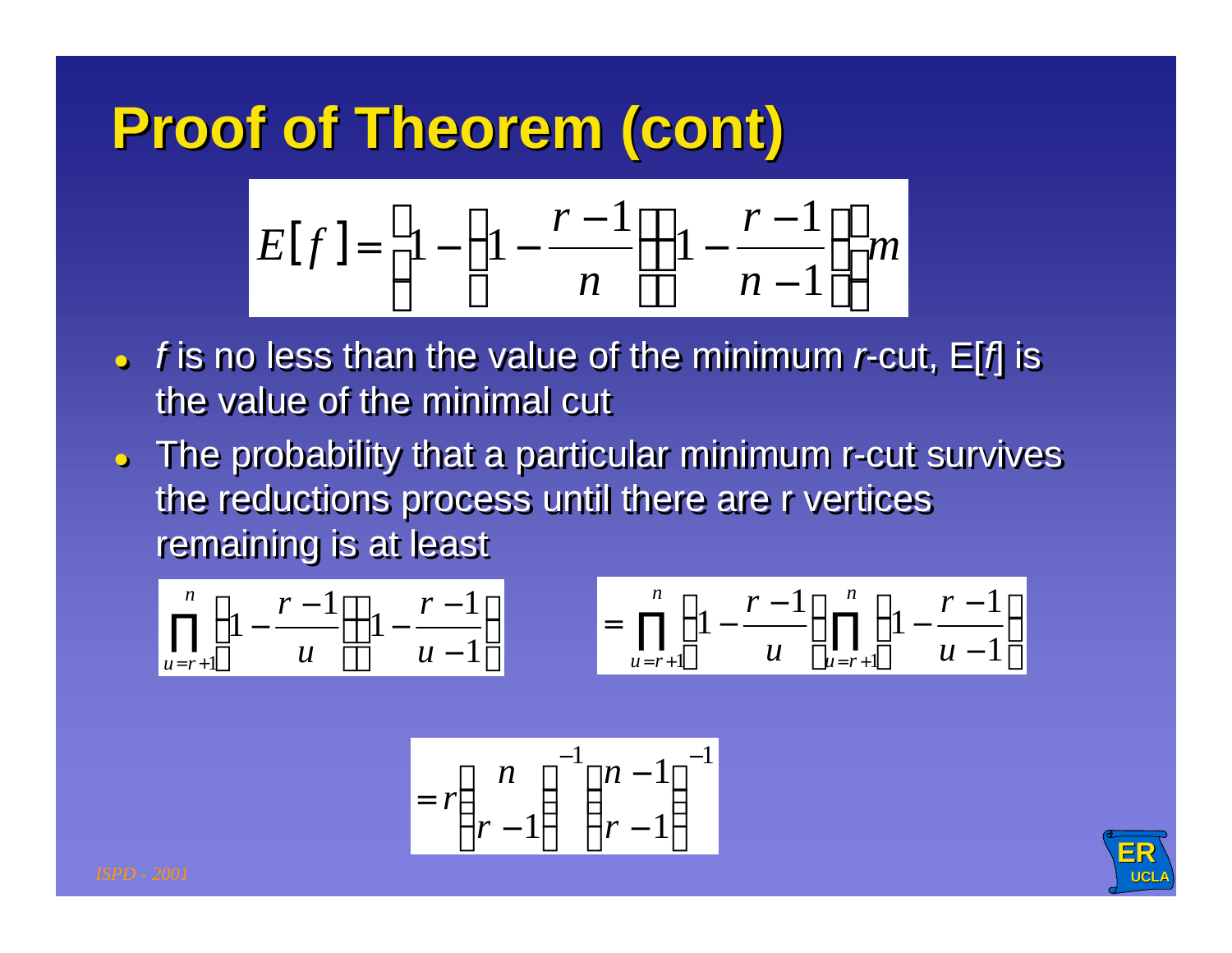## **Insights into Clustering Problem**

- **Probability theory also gives tremendous insight into the** clustering problem clustering problem
- <sup>l</sup> **Corollary:** *The number of minimum r-cuts of a graph is*  <sup>l</sup> **Corollary:** *The number of minimum r-cuts of a graph is no more than O(n2(r-1)). no more than O(n2(r-1)).*
- <sup>l</sup> **Corollary:** *The number of r-cuts within a factor of k of*  <sup>l</sup> **Corollary:** *The number of r-cuts within a factor of k of the optimum is O(n2k(r-1)). the optimum is O(n2k(r-1)).*

**"Simple" probabilistic algorithms give quality and runtime bounds and insight into the problem**

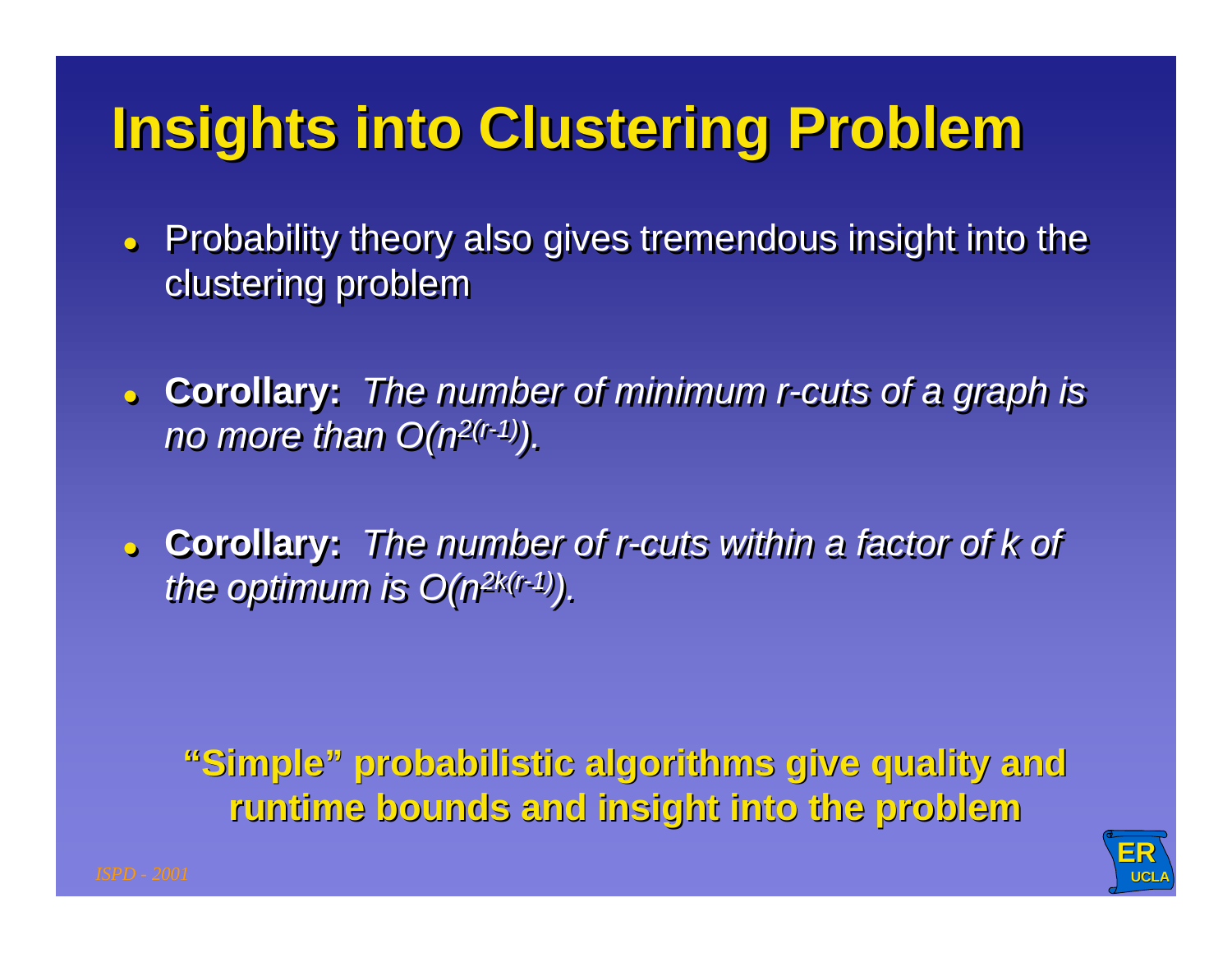## **Don't be afraid to try wild ideas**

- **Crossing-based placement**
- **•** Embedding into intermediate graphs (netlist to mesh)